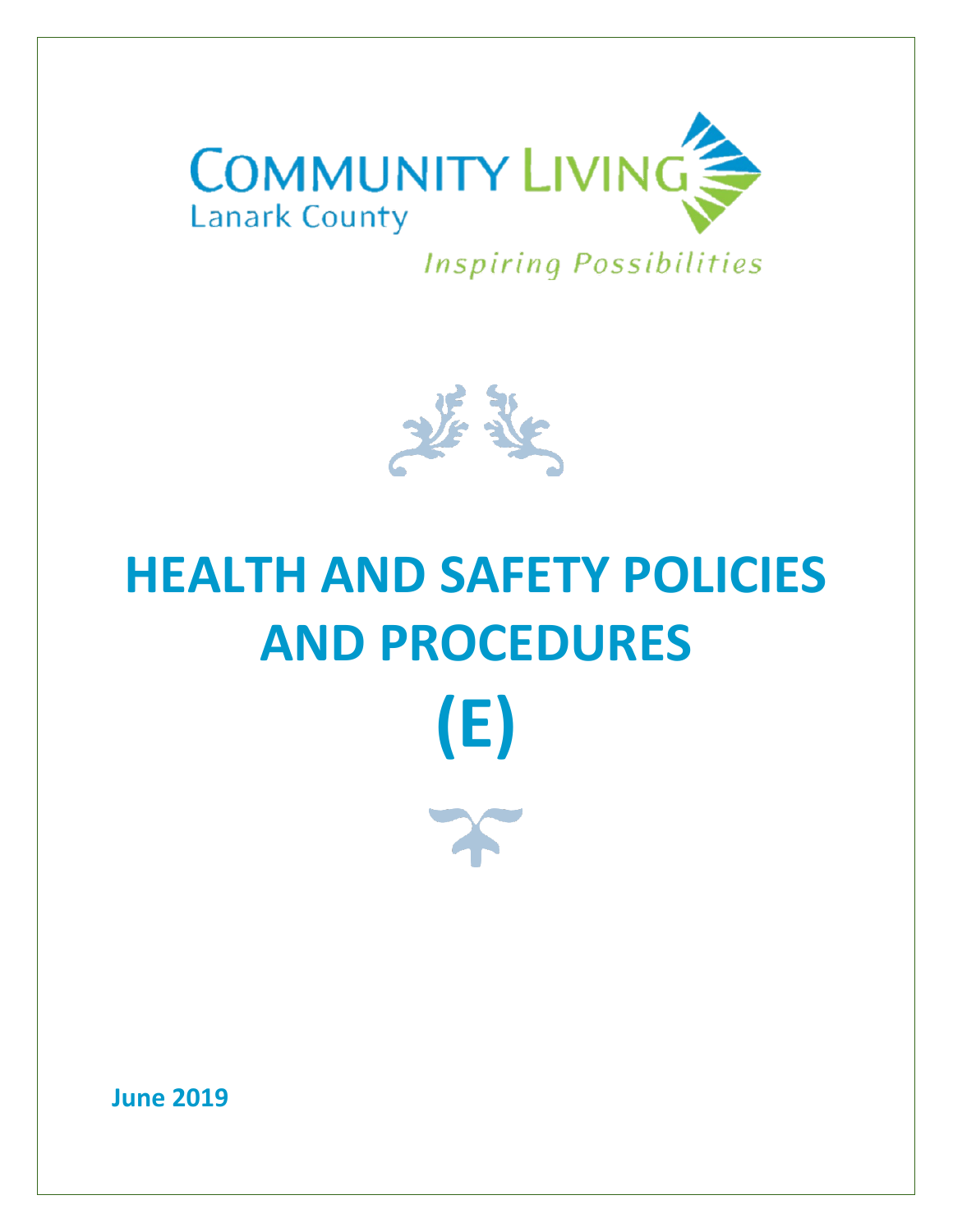# **Contents**

| POLICY # E3.03 - PLANNED INSPECTIONS BY HEALTH AND SAFETY COMMITTEE  39              |  |
|--------------------------------------------------------------------------------------|--|
|                                                                                      |  |
| POLICY # E3.05 - PLANNED MONTHLY INSPECTIONS BY HEALTH AND SAFETY REPRESENTATIVE  41 |  |
|                                                                                      |  |
|                                                                                      |  |
|                                                                                      |  |
|                                                                                      |  |
| POLICY # E4.02 - WORKPLACE HAZARDOUS MATERIALS INFORMATION SYSTEM TRAINING 45        |  |
|                                                                                      |  |
|                                                                                      |  |
|                                                                                      |  |
|                                                                                      |  |
|                                                                                      |  |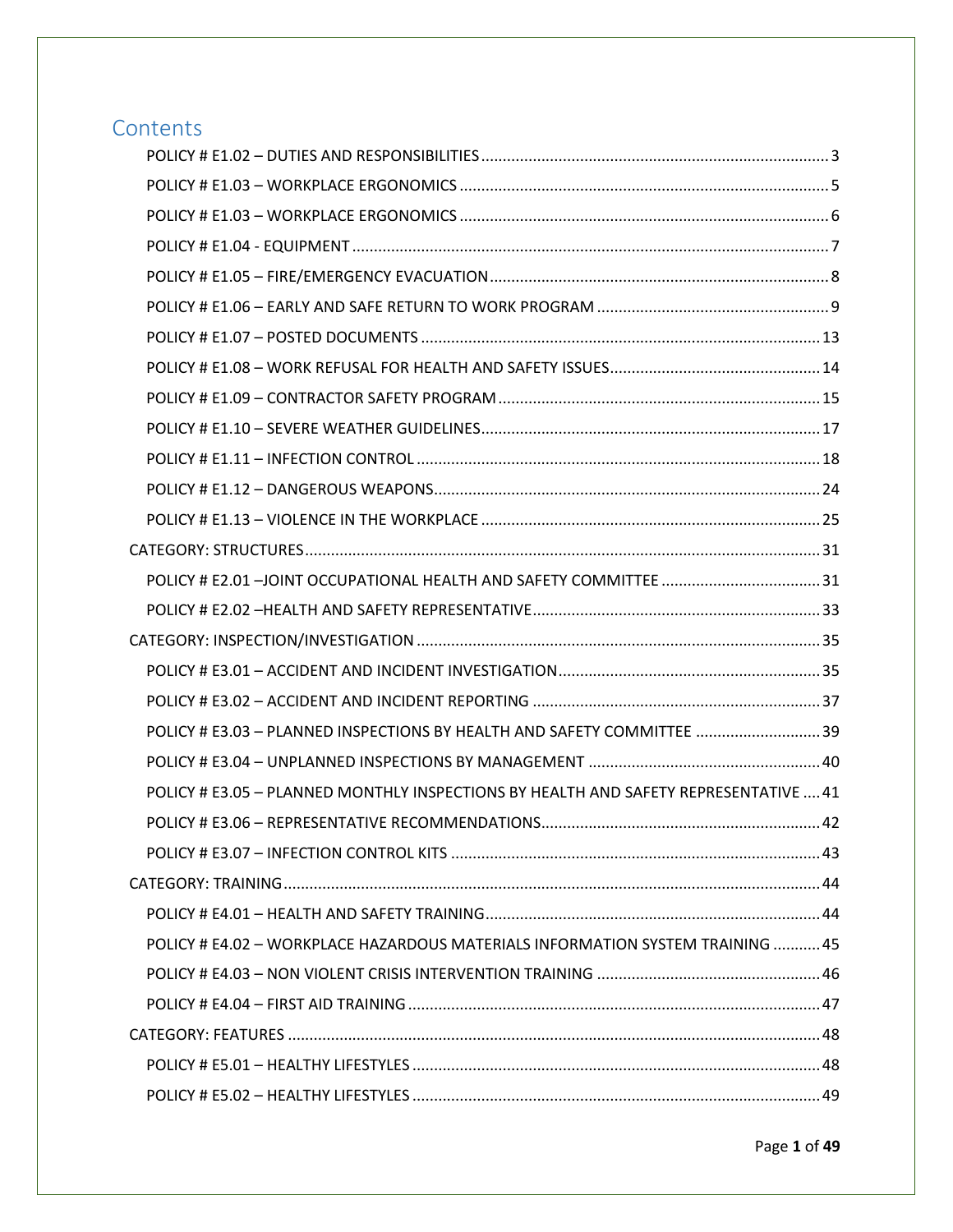

**Inspiring Possibilities** 

# **Please Sign and Post COMMUNITY LIVING ASSOCIATION LANARK COUNTY OCCUPATIONAL HEALTH AND SAFETY POLICY AND PROCEDURES**

#### **POLICY:**

The Association is committed to the health and safety of its employees and the prevention of occupational injuries and disease. It is the Association's responsibility to maintain a benchmark in effectively managing and communicating its programs regarding health and safety and maintaining compliance with the Occupational Health and Safety Act and related regulations.

To this end, every employee is responsible for working in a safe and healthy manner and promoting a secure and hazard free environment.

#### **PROCEDURES**:

#### **THE ASSOCIATION**

- 1. Recognizes that an essential part of its service is dependent on providing a safe and healthy work environment where every individual has been empowered to participate in its health and safety program.
- 2. Recognizes and will take every reasonable step in ensuring a healthy and safe work environment.
- 3. Recognizes and supports the efforts of the Health and Safety Representatives and the Joint Health and Safety Committee.
- 4. Recognizes that accidents and illnesses can be controlled, reduced, or eliminated.
- 5. Recognizes the responsibility of both workers and managers to work safely and report all unsafe working conditions and ensure that safe and healthy working conditions are maintained.
- 6. Recognizes all applicable government guidelines, standards, regulations and acts are a minimal requirement and will meet or exceed these requirements.
- 7. Recognizes that the evaluation of everyone employed by the Association shall include a measurement of their health and safety performance.
- 8. Recognizes that an Early and Safe Return to Work Program is an effective way of providing rehabilitation for the injured worker.
- 9. Firmly believes that the incorporation and implementation of proven health and safety principles and practices are an effective way of providing responsible management.
- 10. Shall sign and post a copy of the Occupational Health and Safety Policy and Procedures on an annual basis in each service location.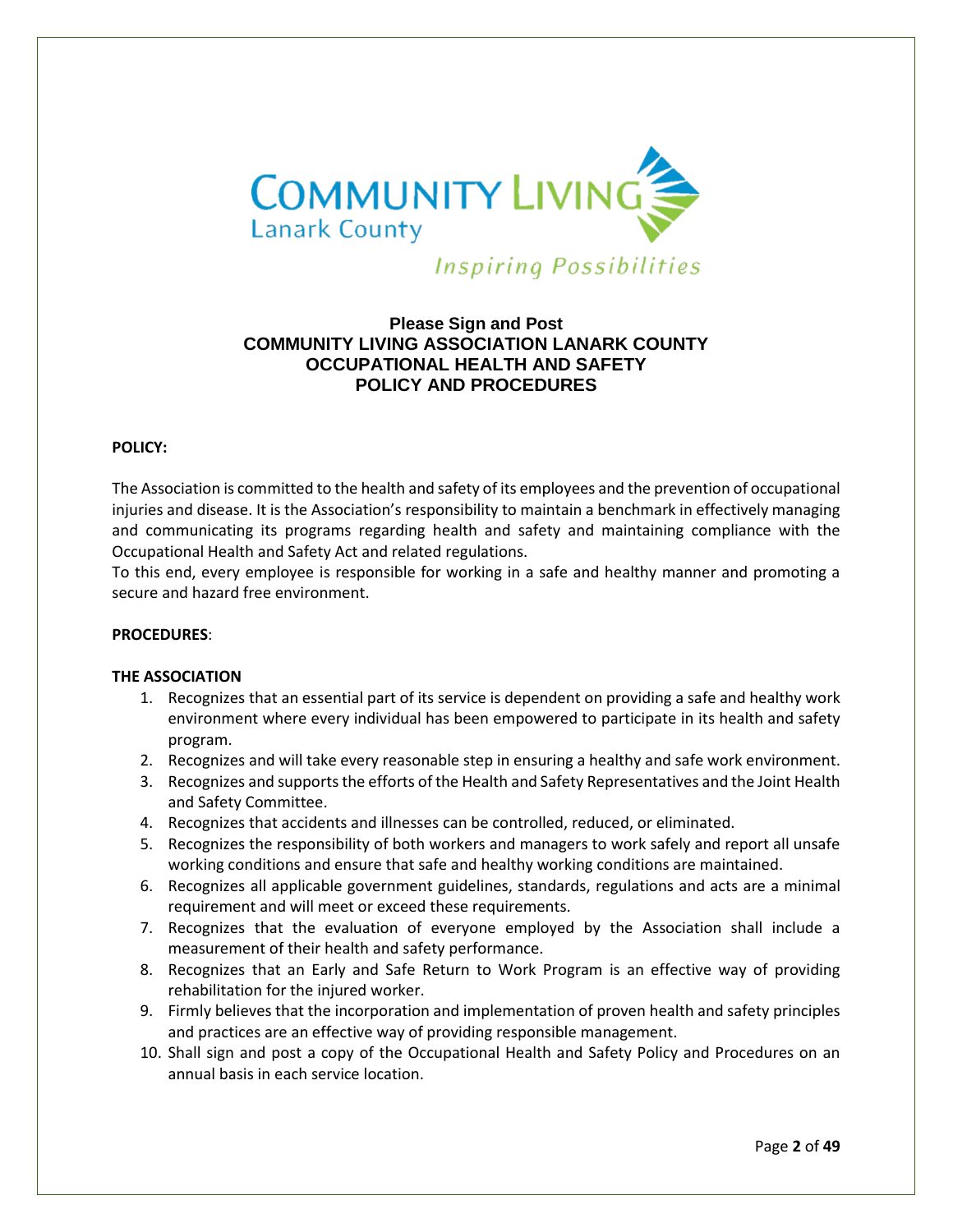#### **HEALTH AND SAFETY**

# **CATEGORY: HEALTH AND SAFETY PROGRAM**

<span id="page-3-0"></span>**POLICY # E1.02 – DUTIES AND RESPONSIBILITIES**

**PAGE:** 1 of 2 **REFERENCES: REFERENCES: APPROVAL DATE: 03.08.2004 REVISION DATE: 14.07.2010 PROCEDURE APPROVAL DATE: 03.08.2004 REVISION DATE: 06.07.2010 AUTHORIZATION: Executive Director**

#### **POLICY:**

The Association is committed to protecting its employees and the persons it supports from accidental or environmental injury and to preventing the loss or damage to property.

#### **PROCEDURES:**

#### **MANAGERS' RESPONSIBILITIES:**

- 1. Ensure that workers work in a safe and healthy manner and with the protective devices, measures and procedures required by the Ontario Occupational Health and Safety Act and associated regulations.
- 2. Ensure that workers wear and use protective equipment, devices and/or clothing that is required to be worn/used.
- 3. Advise workers of the existence or any potential or actual danger to the health and safety of the worker of which the manager is aware.
- 4. Where required, provide a worker with written instructions as to the measures and procedures to be taken for the protection of the worker.
- 5. Take every precaution reasonable in the circumstances for the protection of the worker.
- 6. Ensure that the health and safety policies and procedures are communicated to employees during their orientation.
- 7. Ensure that employees work in a safe and healthy manner using the prescribed measures, procedures, and protective devices and that the necessary equipment, materials and protective devices required will be provided and maintained in good condition.
- 8. Ensure that the continuous improvement in health and safety is the highest priority.
- 9. Ensure workers are trained in lifting practices where appropriate.
- 10. Ensure workers are informed of proper hygiene practice.
- 11. Ensure information is provided on communicable diseases.

#### **EMPLOYEES/CONTRACTORS RESPONSIBILITIES:**

- 1. Work in compliance with the Ontario Occupational Health and Safety Act and associated regulations.
- 2. Use and wear the protective equipment devices or clothing that is required to be worn.
- 3. Report to the employer or manager the absence or defect in any equipment or protective device of which the worker is aware and which may endanger himself/herself or any other worker.
- 4. Report to the supervisor any contravention of the Ontario Occupational Health and Safety Act and associated regulations or the existence of any hazard of which he/she is aware.
- 5. Actively participate in the identification of workplace hazards with the aim of continuously improving the work environment.
- 6. Ensure familiarity with the health and safety program.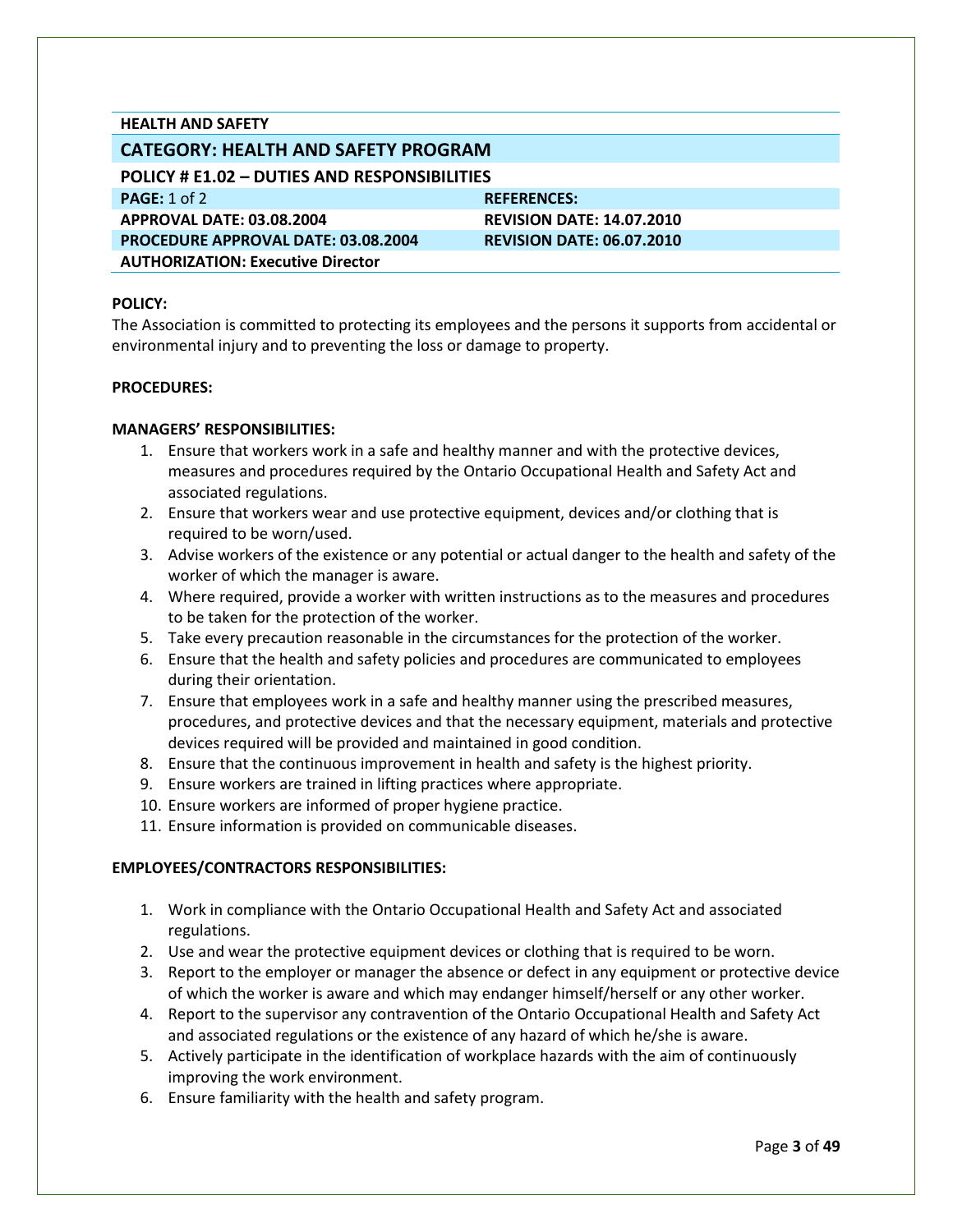# **HEALTH AND SAFETY CATEGORY: HEALTH AND SAFETY PROGRAM POLICY # E1.02 – DUTIES AND RESPONSIBILITIES PAGE:** 2 of 2 **REFERENCES: REFERENCES:**

#### **NO WORKER SHALL:**

- 1. Remove or make ineffective any protective device required by the regulations or by the employer, without providing an adequate temporary protective device and when the need for removing the protective device has ceased, the protective device shall be replaced immediately.
- 2. Use or operate any equipment machine device or thing or work in a manner that may endanger himself/herself or any other worker.
- 3. Engage in any prank, contest, feat of strength, unnecessary running or rough and boisterous conduct, etc.

#### **VISITORS AND THE GENERAL PUBLIC:**

Visitors and the General Public, when on Association premises, will be informed of the necessary health and safety polices and are expected to behave in a manner consistent with Association policy and procedures as required.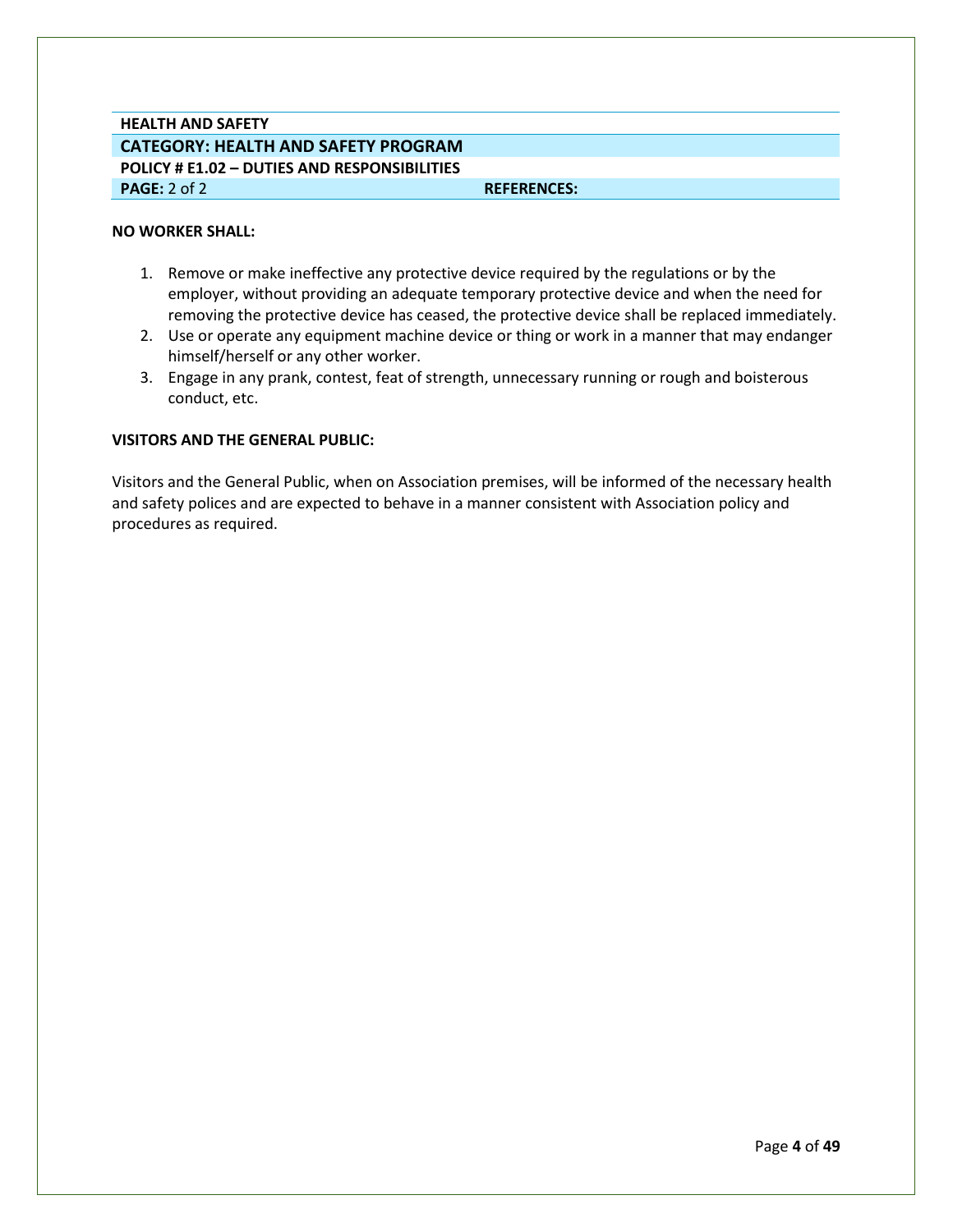<span id="page-5-0"></span>

| <b>HEALTH AND SAFETY</b>                     |                                  |
|----------------------------------------------|----------------------------------|
| <b>CATEGORY: HEALTH AND SAFETY PROGRAM</b>   |                                  |
| <b>POLICY # E1.03 - WORKPLACE ERGONOMICS</b> |                                  |
| PAGE: 1 of 2                                 | <b>REFERENCES:</b>               |
| APPROVAL DATE: 08.09.2008                    | <b>REVISION DATE: 01.09.2009</b> |
| <b>PROCEDURE APPROVAL DATE: 08.09.2008</b>   | <b>REVISION DATE: 01.09.2009</b> |
| <b>AUTHORIZATION: Executive Director</b>     |                                  |

The Association shall ensure the workplace is designed to meet ergonomic needs of its employees

#### **PROCEDURES:**

- 1. The purpose of these procedures is to define workplace ergonomics, recognize risk factors, identify and develop a systematic approach to report and reduce unsafe work practices to eliminate and minimize workplace injuries.
- 2. The Association procedure shall include ergonomics standards and checklists for computer workstation, workstation environment, material handling and lifting and transfer skills.

#### **RESPONSIBILITES**

#### **THE ASSOCIATION**:

- 1. Shall implement ergonomic changes necessary to prevent, eliminate or mitigate risk(s) and ensure that employees receive training and education in the ergonomically correct use of furniture, equipment and tools.
- 2. Shall review ergonomic requirements as part of the Early and Safe Return to Work process
- 3. Shall purchase ergonomic equipment and tools necessary to address employee ergonomic requirements in the employee's worksite.
- 4. Shall evaluate and follow up all ergonomic recommendations from a trained evaluator and/or any employee suggestions/complaint on ergonomics.
- 5. Shall repair and/or replace equipment and furnishings when necessary

#### **MANAGERS' RESPONSIBILITIES:**

- 1. Shall ensure all suggestions/concerns are forwarded to the Joint Health and Safety Committee for discussion and follow up.
- 2. Shall ensure an Accident/Incident/Hazard Potential/Hazard/ Investigation Report is completed when required.
- 3. Shall ensure all repairs/maintenance and inspections according to the manufactures specifications are completed in a timely fashion as required for all equipment.
- 4. Shall ensure documentation of all repairs/maintenance and inspections. The documentation shall be kept on site with the equipment and shall include, date of inspection, equipment inspected, date of repair completed, recommendations for follow up and the signature of employee completing inspection.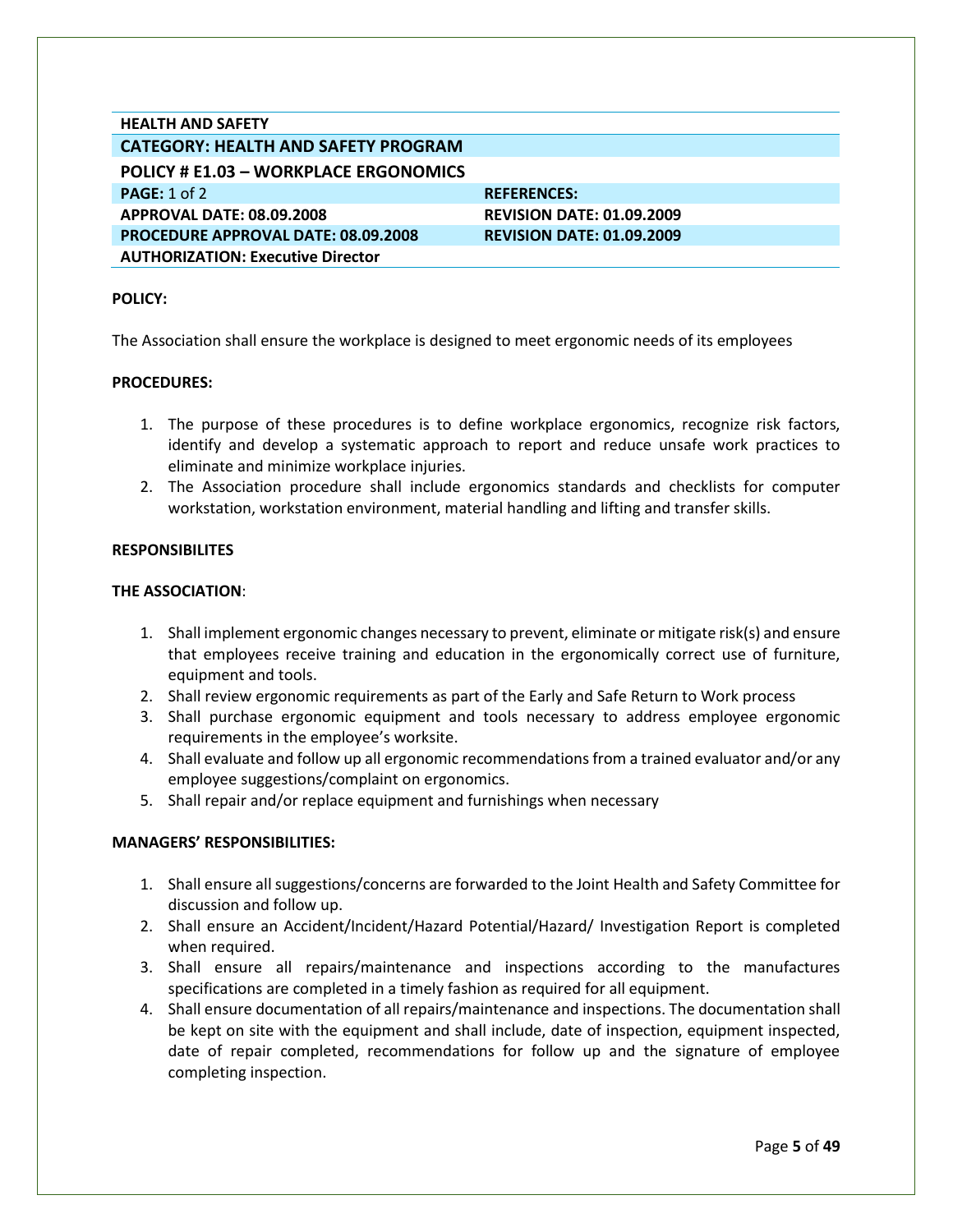# **HEALTH AND SAFETY CATEGORY: HEALTH AND SAFETY PROGRAM**

#### <span id="page-6-0"></span>**POLICY # E1.03 – WORKPLACE ERGONOMICS PAGE:** 2 of 2 **REFERENCES: REFERENCES:**

- 5. Shall ensure employees have information, instruction and training on/for the ergonomically approved equipment and work practices.
- 6. Shall ensure identification of hazards relating to poor design of tools, equipment, and work station or work practices.
- 7. Shall encourage and reinforce the expectation for safe proper work practices and techniques.

### **EMPLOYEES RESPONSIBILITIES:**

- 1. Shall ensure they adhere to approved ergonomic practices, guidelines and protocols the Association has established.
- 2. Shall ensure they understand information and instructions provided.
- 3. Shall participate in training as provided.
- 4. Shall use proper lift/transfer as identified for people supported in each person's file.
- 5. Shall ensure cue cards or photos of proper lift/transfer are discreetly posted in person supported room.
- 6. Shall use appropriated and proper techniques/body mechanics, and shall not use "under arm" technique.
- 7. Shall correctly use equipment provided.
- 8. Shall inspect slings weekly for wear and tear, noting any concern they shall take the sling out of service immediately and report the replacement.
- 9. Shall ensure lifts are working properly, noting any defects/damage they shall take the lift out of service immediately and report the repairs.
- 10. Shall co-operate in the early identification and reporting of hazards and or injury symptoms.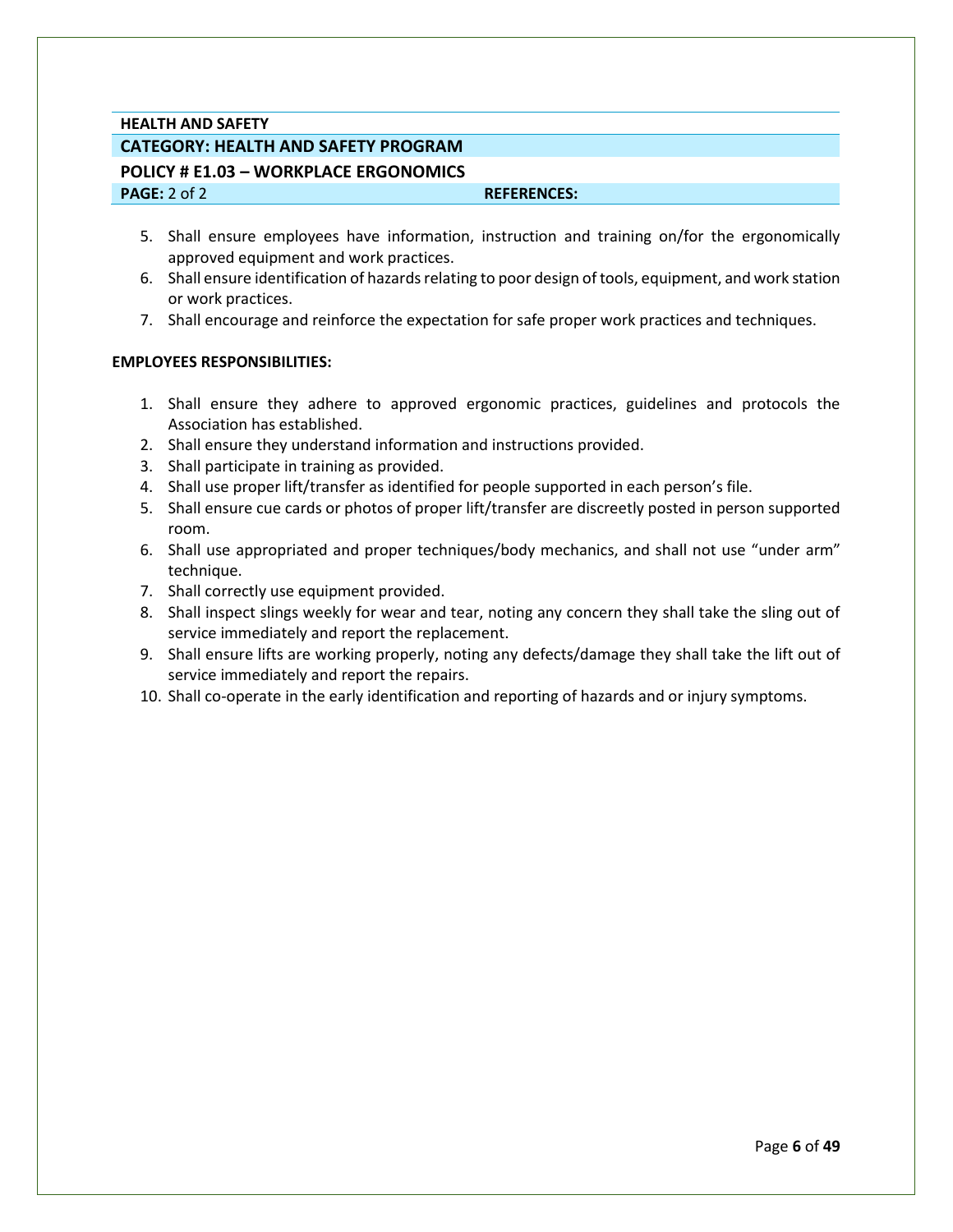## **HEALTH AND SAFETY CATEGORY: HEALTH AND SAFETY PROGRAM**

#### <span id="page-7-0"></span>**POLICY # E1.04 - EQUIPMENT**

**PAGE:** 1 of 1 **REFERENCES: REFERENCES: APPROVAL DATE: 02.14.1995 REVISION DATE: 08.03.2004 PROCEDURE APPROVAL DATE: 02.14.1995 REVISION DATE: 08.03.2004 AUTHORIZATION: Executive Director**

#### **POLICY:**

The Association shall ensure that there are written operating instructions for all owned or operated equipment.

#### **PROCEDURES:**

- 1. Written operating instructions shall be posted on or adjacent to all stationary equipment.
- 2. Written operating instructions shall be posted within the storage area of all non-stationary equipment.
- 3. Operating instructions will be reviewed during JOHSC Inspections.
- 4. All equipment will be maintained in good working order as recommended by the manufacturer of the equipment.
- 5. Maintenance checks will be documented in the service maintenance file.
- 6. The Manager will ensure all maintenance is carried as recommended.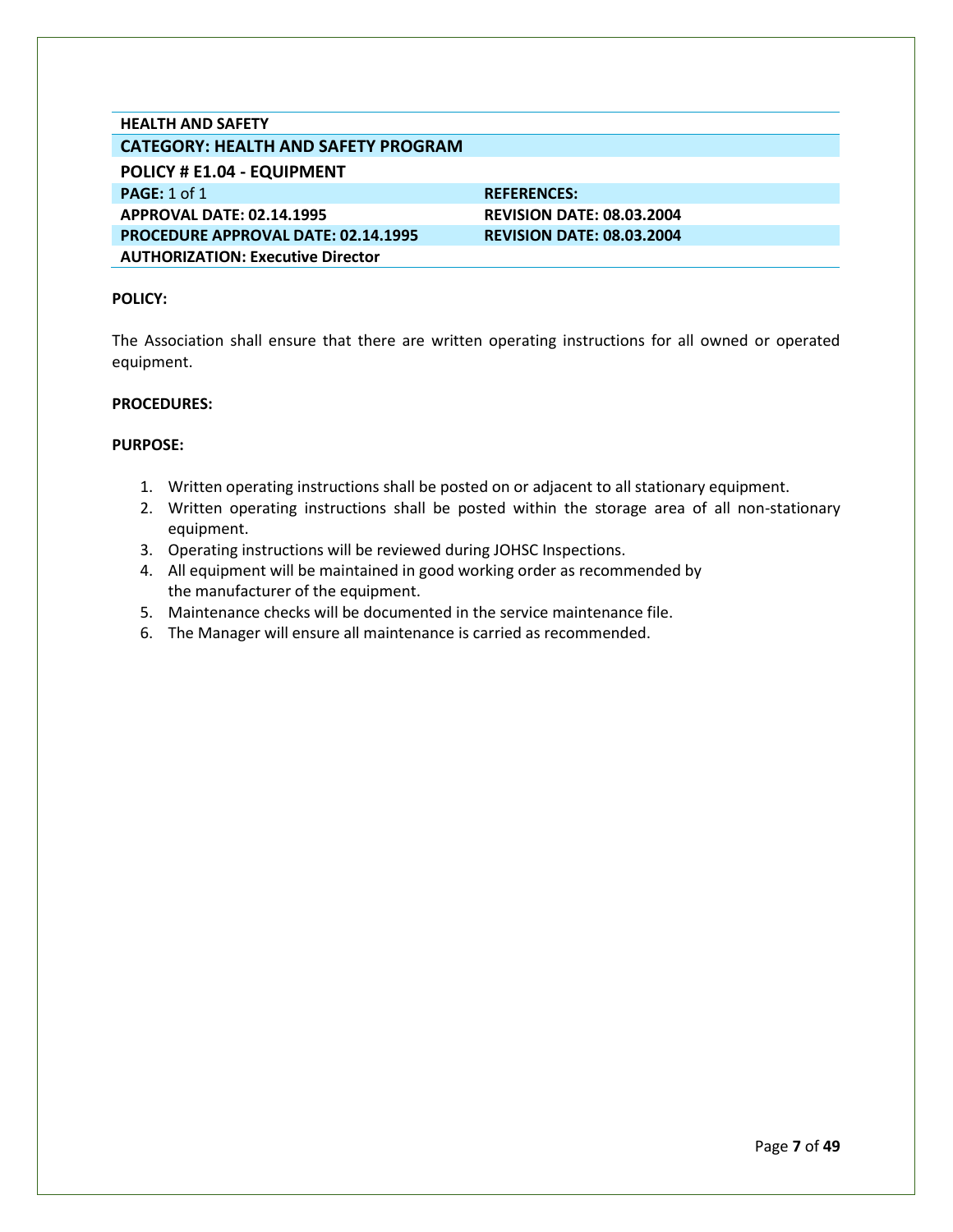<span id="page-8-0"></span>

| <b>HEALTH AND SAFETY</b>                          |                                  |  |
|---------------------------------------------------|----------------------------------|--|
| <b>CATEGORY: HEALTH AND SAFETY PROGRAM</b>        |                                  |  |
| <b>POLICY # E1.05 - FIRE/EMERGENCY EVACUATION</b> |                                  |  |
| PAGE: $1$ of $1$                                  | <b>REFERENCES:</b>               |  |
| APPROVAL DATE: 02.14.1995                         | <b>REVISION DATE: 08.03.2004</b> |  |
| <b>PROCEDURE APPROVAL DATE: 02.14.1995</b>        | <b>REVISION DATE: 08.03.2004</b> |  |
| <b>AUTHORIZATION: Executive Director</b>          |                                  |  |

The Association shall develop a fire/emergency evacuation plan for each service it operates and will provide annual training in the use of fire extinguishers to its employees.

#### **PROCEDURES:**

- 1. The fire/emergency plan shall be posted at exits of each Association work location.
- 2. All employees and people supported by the Association shall be trained in the follow-through of the Fire/Emergency Evacuation Plan.
- 3. A copy of all fire/emergency/evacuation plans shall be on file in the Association administration offices.
- 4. The local fire authority shall approve all fire/emergency/evacuation plans and sign each plan.
- 5. The Association shall ensure training in the use of a fire extinguisher annually.
- 6. Emergency exits must be marked except for group homes.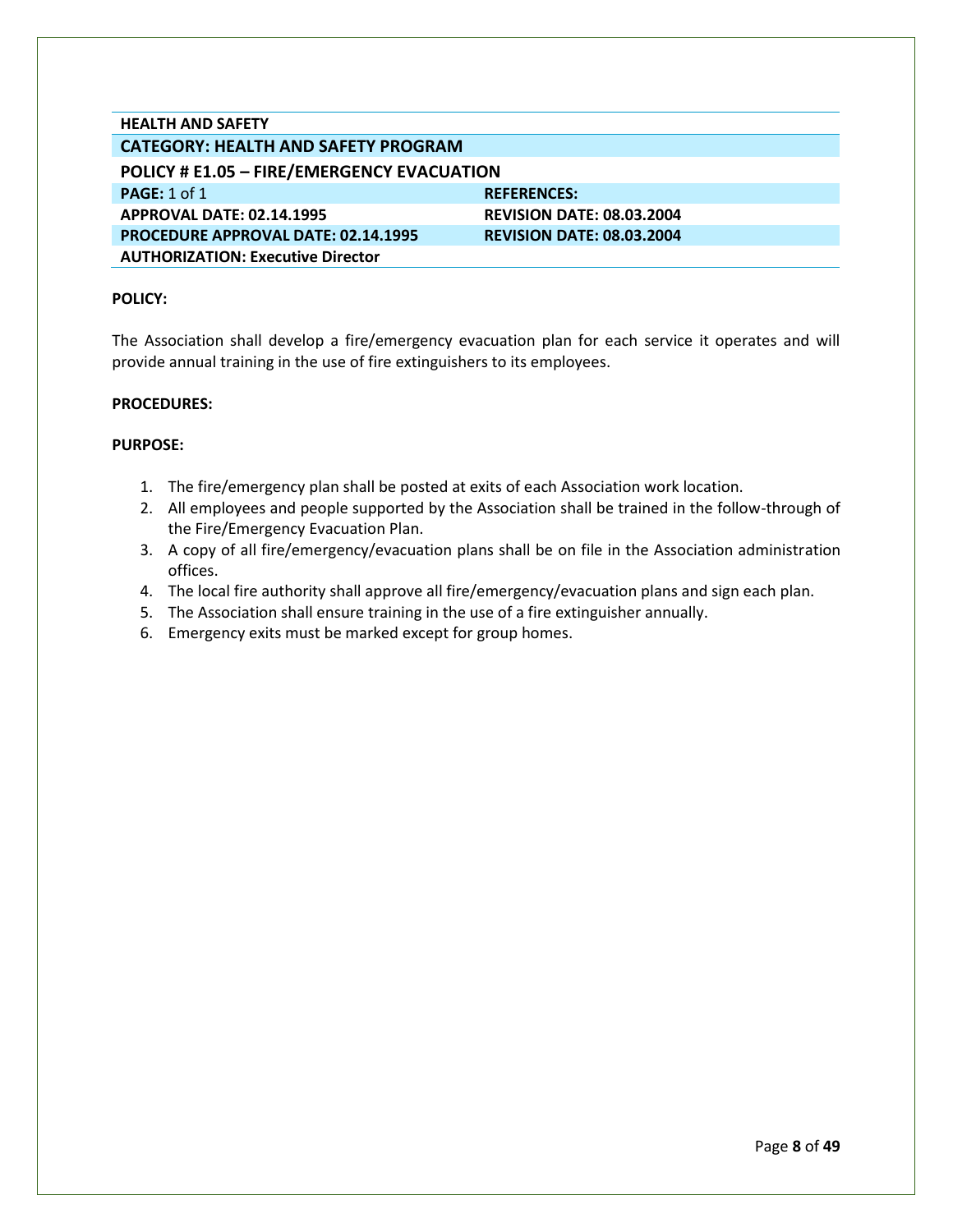<span id="page-9-0"></span>

| <b>HEALTH AND SAFETY</b>                                      |                                  |  |
|---------------------------------------------------------------|----------------------------------|--|
| <b>CATEGORY: HEALTH AND SAFETY PROGRAM</b>                    |                                  |  |
| <b>POLICY # E1.06 - EARLY AND SAFE RETURN TO WORK PROGRAM</b> |                                  |  |
| <b>PAGE:</b> 1 of 4                                           | <b>REFERENCES:</b>               |  |
| <b>APPROVAL DATE: 07.24.1994</b>                              | <b>REVISION DATE: 08.03.2004</b> |  |
| <b>PROCEDURE APPROVAL DATE: 07.24.1994</b>                    | <b>REVISION DATE: 08.03.2004</b> |  |
| <b>AUTHORIZATION: Executive Director</b>                      |                                  |  |

The Association recognizes the value of employee's early and safe return to work and is committed to the successful recovery of injured and ill workers through an Early and Safe Return to Work Program (ESRWP). In doing so, the Association shall take all the prescribed and reasonable steps to return workers to their pre-injury or alternate job as soon as possible.

#### **PROCEDURES:**

- 1. In the event that an employee is unable to return to their pre-injury duties, the Association will attempt to provide them with alternative work consistent with their functional abilities and/or consult with WSIB return to work specialist.
- 2. The Association recognizes that co-operation and communication are essential elements of a successful ESRTWP.
- 3. The Association will provide for the ESRTWP of all employees who have, in the course of or arising from their employment, sustained an injury, illness or disability.
- 4. In this context rehabilitation is defined as "the ongoing combined and coordinated use of medical, psychological, social, educational and vocational measures to restore function and assist the injured worker to return to productive employment."
- 5. This support will continue until the employee has returned to the position held prior to illness, injury or disability, or into alternative employment suitable to both the employee and the Association, or an acceptable conclusion in agreed upon.
- 6. The objectives of the ESRTWP are:
	- a. To assist all eligible employees in regaining their full professional competence where possible, by facilitating a person's early return to meaningful and production work following injury, illness or disability and reducing the associated costs and lost time.
	- b. To establish that early and safe return to work is the usual course of action and should begin as soon as practicable after the injury, illness or disability occurs.
	- c. To facilitate where possible, the safe and early return to meaningful productive work of any injured, ill or disable worker.
	- d. To liaise where necessary with outside medical and health professionals to assist with the rehabilitation process.
	- e. To encourage participation at all levels of the Association in the ESRWP.
	- f. Increase awareness of disability issues for employees.
	- g. Comply with legislative obligations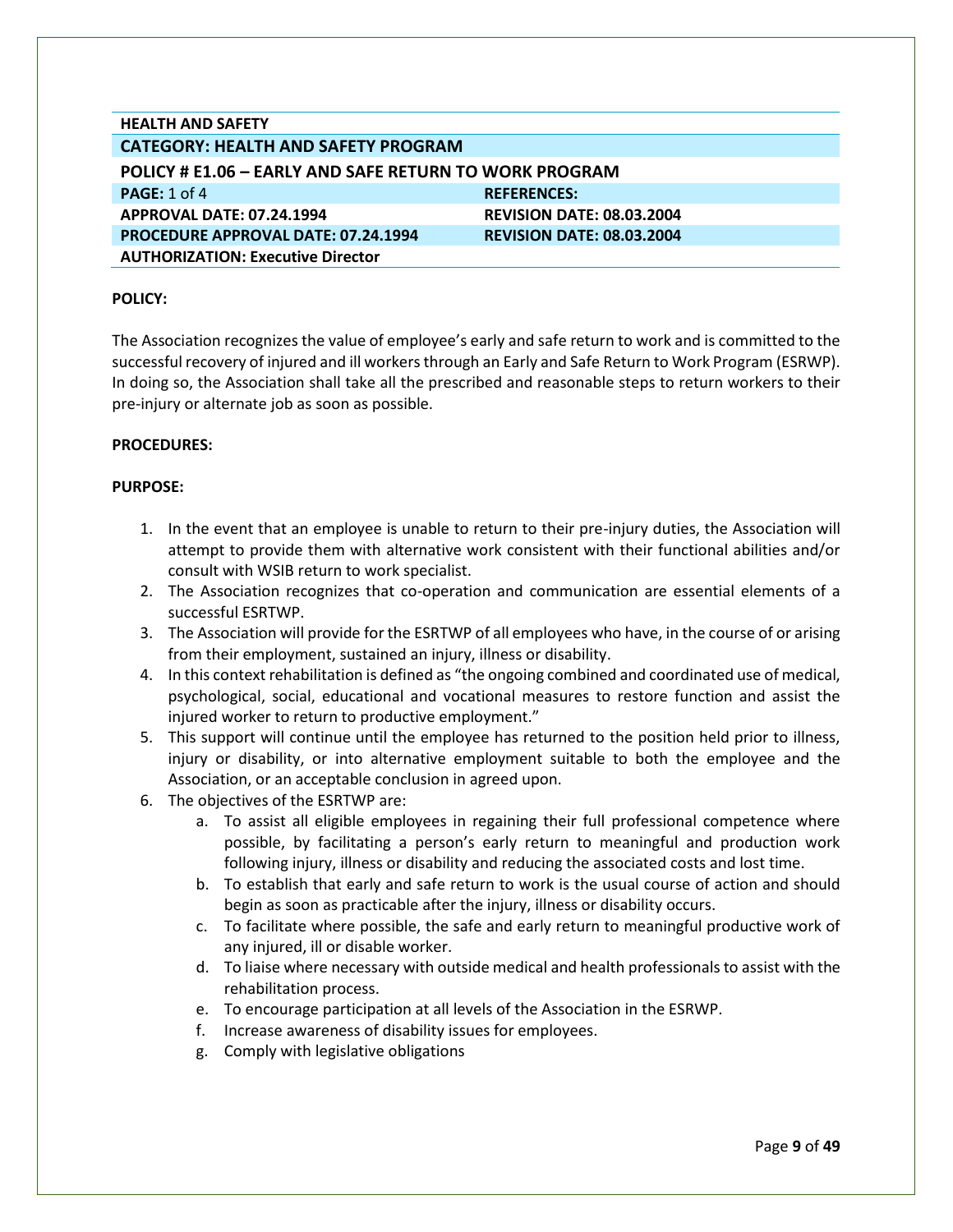### **HEALTH AND SAFETY**

#### **CATEGORY: HEALTH AND SAFETY PROGRAM**

**POLICY # E1.06 – EARLY AND SAFE RETURN TO WORK PROGRAM**

**PAGE:** 2 of 4 **REFERENCES: REFERENCES:** 

- 7. Eligibility of ESRTWP includes those employees who have, in the course of or arising from their employment sustained an injury, illness or disability, are returning to work with the completed forms (Forms 6, 7 and FA Form for Timely Return to Work).
- 8. The individual programs will be developed and managed by the employee, the supervisor, the required medical professionals and the WSIB.
- 9. The duties and responsibilities of the employer shall include:
	- i. Contact the Association as soon as possible after the injury occurs and maintain good communication throughout the period of recovery and impairment.
	- ii. Assist the Association as required to identify suitable employment that is available and consistent with their functional abilities and when possible restores his/her pre-injury earnings.
	- iii. Give the Board of Directors such information as required concerning their return to work.
	- iv. Do such other things as may be prescribed.

In addition, the employee shall:

- 1. Complete an incident report form (Form 7) and follow the policies as outlined in accident/incident reporting procedure.
- 2. Sign the Worker's Claim/Consent Form (Form 6).
- 3. Ensure the Functional Abilities Form for Timely Return to Work is completed by the appropriate medical professional.
- 4. Assist the Association in identifying suitable employment.
- 5. Attend ESRTWP meetings
- 6. Undertake recommended medical treatment and rehabilitation programs to assist with early return to work.

The Association shall:

- 1. Contact the worker as soon as possible after the injury occurs and maintain good communication throughout the period of recovery and impairment.
- 2. Attempt to provide suitable employment that is available and consistent with the worker's functional abilities and when possible restores his/her pre-injury earnings.
- 3. Give the Board of Directors such information as required concerning their
- 4. return to work.
- 5. Do such other things as may be prescribed.

In addition, the Association shall:

- 1. Record the first aid administered to the injured worker.
- 2. Provide the injured worker with the necessary forms and assist in their completion and submission to the WSIB within the allotted time frames.
- 3. Review the completed FA form with the employee to identify suitable work and complete the Functional Abilities Assessment Form
- 4. Co-operate with the employee to develop and monitor the ESRTW program.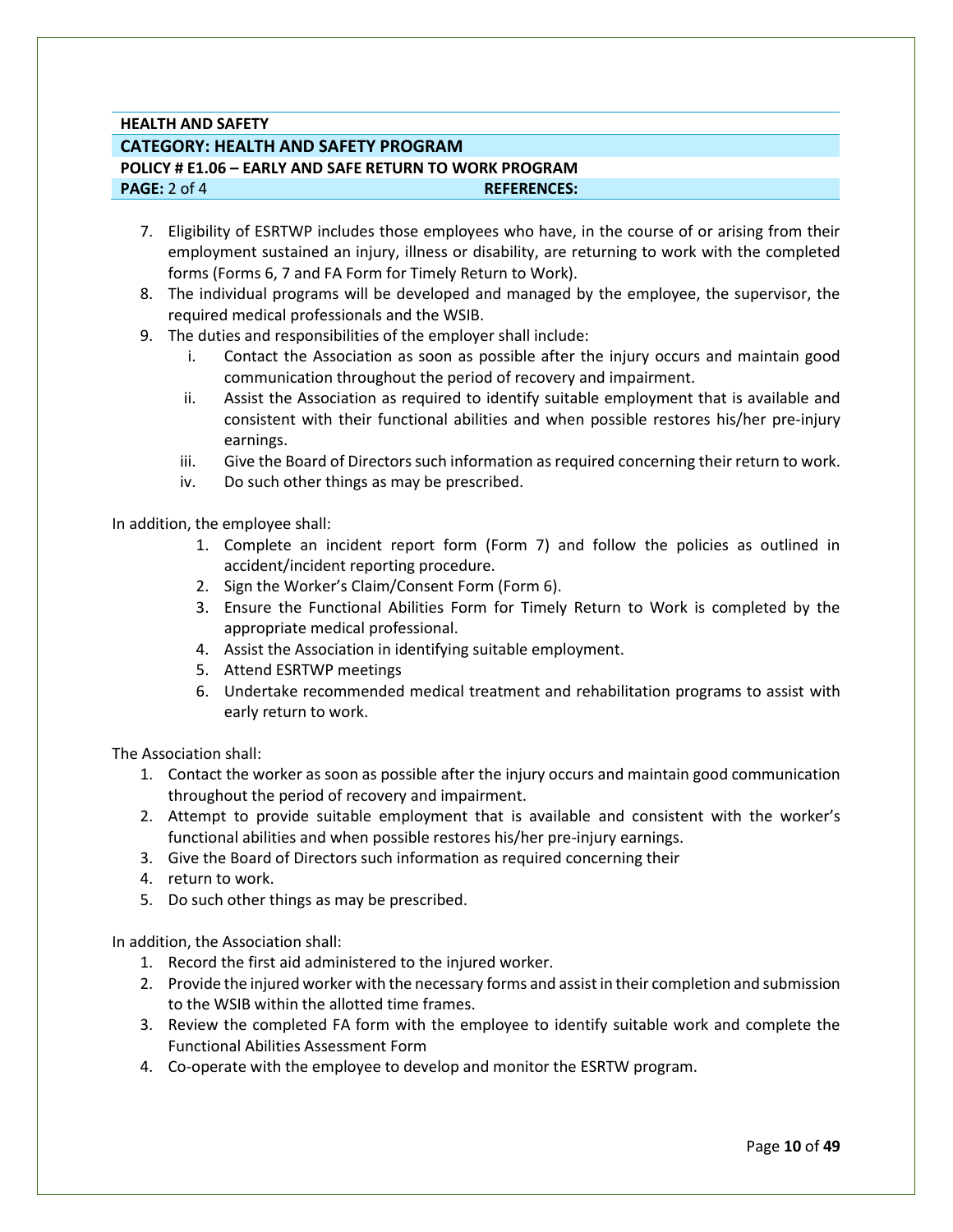# **HEALTH AND SAFETY CATEGORY: HEALTH AND SAFETY PROGRAM POLICY # E1.06 – EARLY AND SAFE RETURN TO WORK PROGRAM PAGE:** 3 of 4 **REFERENCES:**

The Manager shall:

- 1. Participate in the accident investigation procedures as required.
- 2. Assist in the development of the ESRTWP.
- 3. Assign programmed duties to the worker.
- 4. Follow up with the worker.
- 5. Report problems with the program to the health and safety representative/joint health and safety committee

The Health and Safety Representative/Joint Health and Safety Committee shall:

- 1. Participate in the accident investigation procedures as required.
- 2. Assist in the development of the ESRTWP.
- 3. Follow up with the worker.
- 4. Required Medical Professionals shall:
- 5. Complete the FA Form.
- 6. Update the employer and the WSIB of the worker's progress.

#### **Implementation of the ESRTWP**

- 1. As soon as practicable in cases of injury, illness or disability, where there is no indication of imminent return to work and/or 5 working days have passed, a worker will be advised of the rehabilitation services available to them. In all cases contact will be made with the employee, as soon as possible on notification of injury, illness or disability.
- 2. As soon as practicable where injury or disability causes difficulties for workers in reintroducing themselves to, or maintaining themselves in the workplace.
- 3. If a successful outcome is not achieved within a reasonable time frame, a decision on the continuation of rehabilitation services, referral to outside service providers, and/or finalization may need to be considered.

#### **Rehabilitation Program**

- 1. Each ESRTWP will be designed in consultation with all involved parties, to match the employee's capabilities and limitations.
- 2. A timetable will be established to review and monitor the employee's work performance and medical progress.

#### **Structured Return to Work Programs**

- 1. An ESRTWP incorporating a gradual return to normal or alternate duties may be required for employees. The following steps will be considered when implementing such a program:
- 2. Develop short and long term goals in consultation with the employee and treating medical practitioner(s).
- 3. Attempt to provide meaningful work duties
- 4. Establish time frames to monitoring progress including ongoing medical review, upgrading of duties and hours to meet long-term goals, and follow-up to ensure successful placement.
- 5. If an employee requires external to the Association this may be funded through the allocation provided for Labor Market Re-entry purposes within the Workplace Safety and Insurance Act.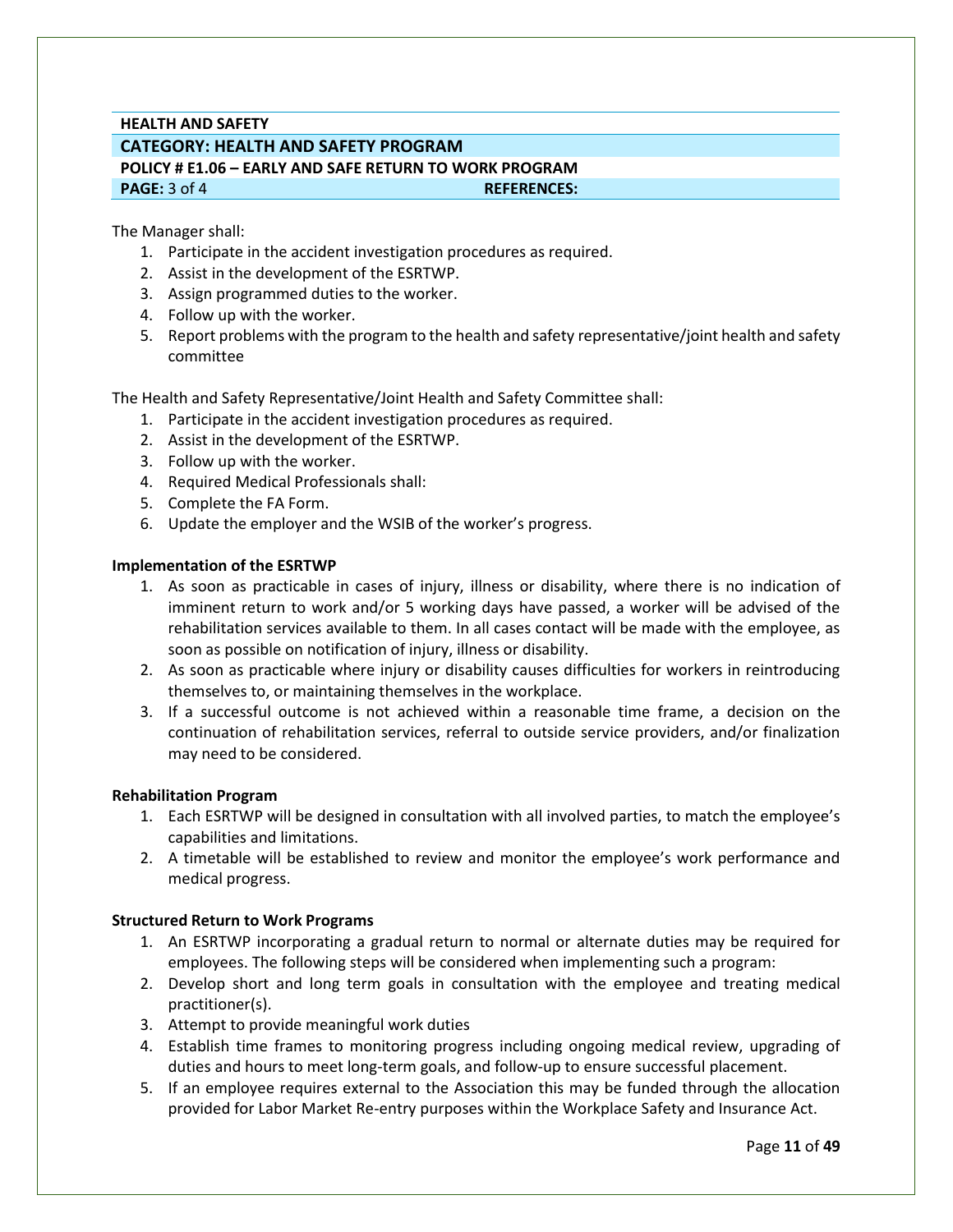#### **HEALTH AND SAFETY**

#### **CATEGORY: HEALTH AND SAFETY PROGRAM**

**POLICY # E1.06 – EARLY AND SAFE RETURN TO WORK PROGRAM**

**PAGE:** 4 of 4 **REFERENCES: REFERENCES:** 

- 6. Ensure there is documentation of review meetings, and that all interested parties are kept informed of the employee's progress.
- 7. Ensure that the employees and their supervisor clearly understand the rehabilitation program details (e.g. work restrictions, physical limitations, time frames).
- 8. The rehabilitation process may involve any of the above avenues to facilitate effective rehabilitation:
- 9. As soon as practicable in cases of injury, illness or disability, where there is no indication of imminent return to work and/or 5 working days have passed, a worker will be advised of the rehabilitation services available to them. In all cases contact will be made with the employee, as soon as possible on notification of injury, illness or disability.
- 10. As soon as practicable where injury or disability causes difficulties for workers in reintroducing themselves to, or maintaining themselves in the workplace.
- 11. If a successful outcome is not achieved within a reasonable time frame, a decision on the continuation of rehabilitation services, referral to outside service providers, and/or finalization may need to be considered.

#### **Rehabilitation Program**

- 1. Each ESRTWP will be designed in consultation with all involved parties, to match the employee's capabilities and limitations.
- 2. A timetable will be established to review and monitor the employee's work performance and medical progress.

#### **Structured Return to Work Programs**

- 1. An ESRTWP incorporating a gradual return to normal or alternate duties may be required for employees. The following steps will be considered when implementing such a program:
- 2. Develop short and long term goals in consultation with the employee and treating medical practitioner(s).
- 3. Attempt to provide meaningful work duties
- 4. Establish time frames to monitoring progress including ongoing medical review, upgrading of duties and hours to meet long-term goals, and follow-up to ensure successful placement.
- 5. If an employee requires external to the Association this may be funded through the allocation provided for Labor Market Re-entry purposes within the Workplace Safety and Insurance Act.
- 6. Ensure there is documentation of review meetings, and that all interested parties are kept informed of the employee's progress.
- 7. Ensure that the employees and their supervisor clearly understand the rehabilitation program details (e.g. work restrictions, physical limitations, time frames).
- 8. The rehabilitation process may involve any of the above avenues to facilitate effective rehabilitation.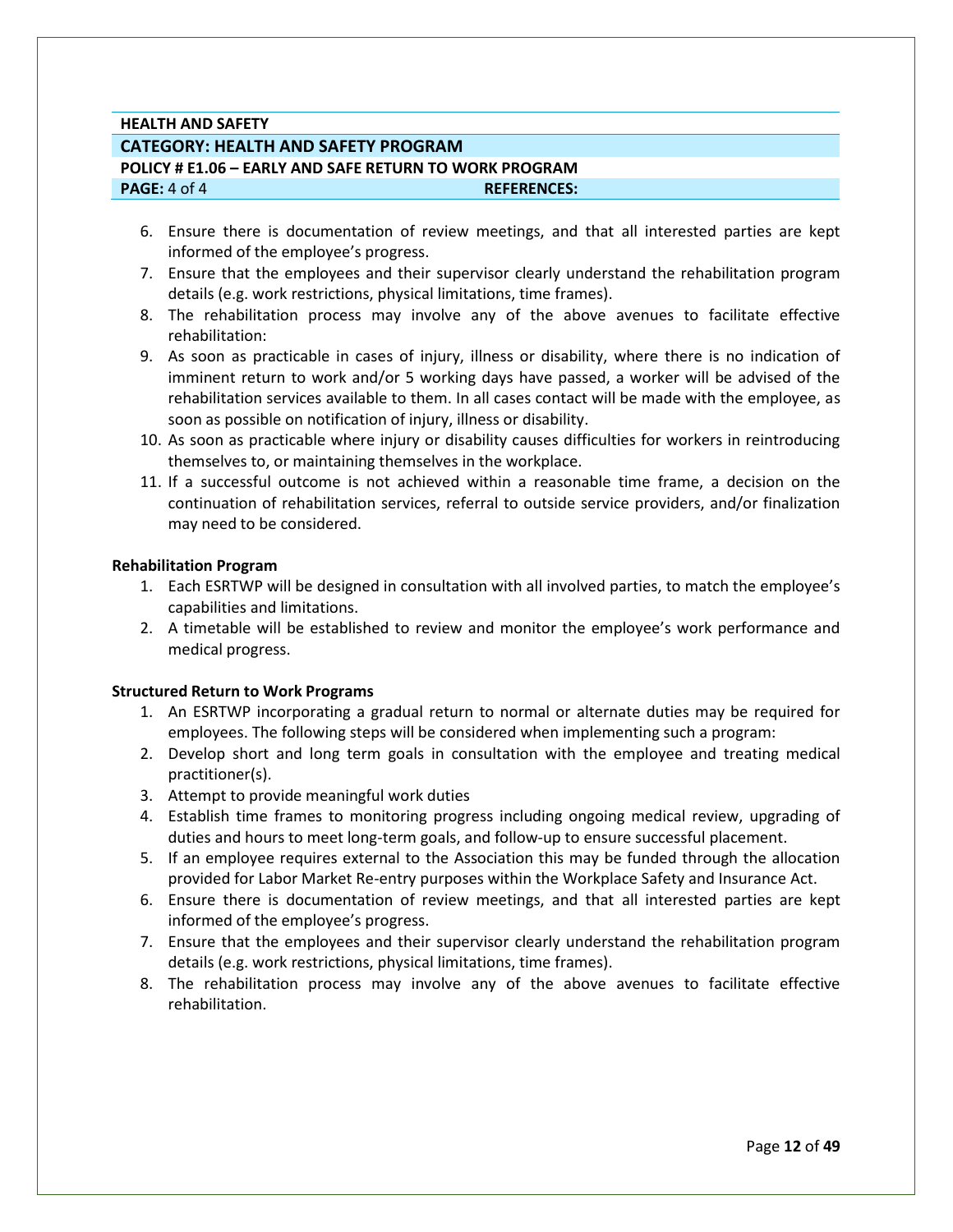#### **HEALTH AND SAFETY CATEGORY: HEALTH AND SAFETY PROGRAM**

# <span id="page-13-0"></span>**POLICY # E1.07 – POSTED DOCUMENTS**

**PAGE:** 1 of 1 **REFERENCES: REFERENCES: APPROVAL DATE: 04.05.1995 REVISION DATE: 08.03.2004 PROCEDURE APPROVAL DATE: 05.14.1995 REVISION DATE: 08.03.2004 AUTHORIZATION: Executive Director**

#### **POLICY:**

The Association shall post safety documents for the benefit of all employees.

#### **PROCEDURES:**

- 1. Health & Safety documents shall be posted or available in all Association work locations and shall include but not be restricted to:
	- i. Occupational Health & Safety Act (Ministry of Labour) Regulations Health Care
	- ii. Extracts from the Occupational Heath & Safety Act (Ministry of Labour)
	- iii. "In All Case of Injury At Work" poster (WSIB)
	- iv. First Aid Regulations (WSIB Form 1101)
	- v. Emergency service location & numbers
	- vi. Emergency Evacuation Plans
	- vii. Posting of JOHSC Members and work location
	- viii. Occupational Health & Safety Policy
	- ix. Results of reports respecting Occupational Health & Safety
	- x. First Aid and CPR certificates of Employees in specific work environment
	- xi. Crisis Prevention certificates of Employees in specific work environment
	- xii. Use of Fire Extinguisher Training
- 2. The JOHSC shall ensure health and safety documents are maintained in all Association work locations through regular inspections.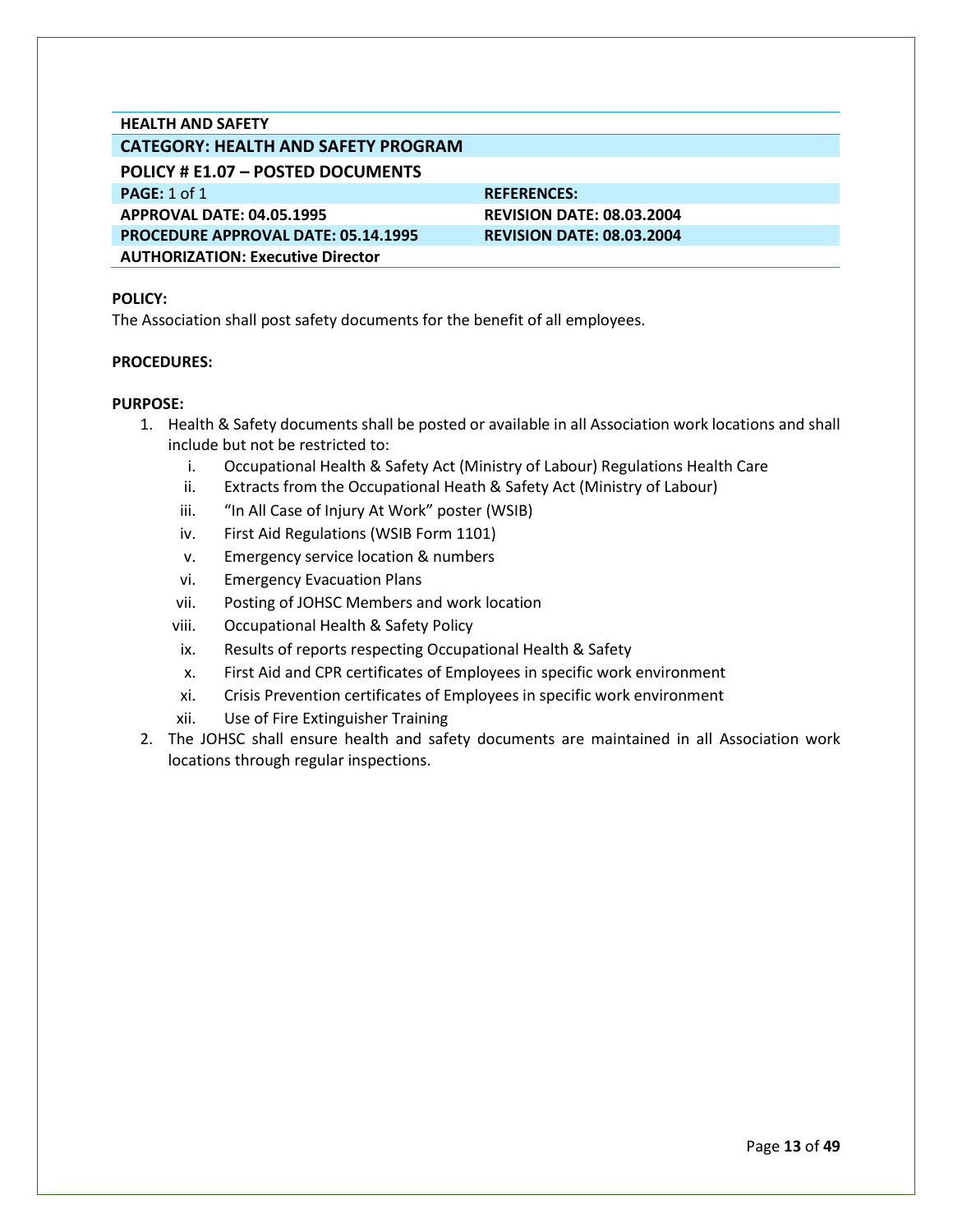<span id="page-14-0"></span>

| <b>HEALTH AND SAFETY</b>                                          |                                  |  |
|-------------------------------------------------------------------|----------------------------------|--|
| <b>CATEGORY: HEALTH AND SAFETY PROGRAM</b>                        |                                  |  |
| <b>POLICY # E1.08 - WORK REFUSAL FOR HEALTH AND SAFETY ISSUES</b> |                                  |  |
| <b>PAGE: 1 of 1</b>                                               | <b>REFERENCES:</b>               |  |
| APPROVAL DATE: 02.14.1995                                         | <b>REVISION DATE: 08.03.2004</b> |  |
| <b>PROCEDURE APPROVAL DATE: 02.14.1995</b>                        | <b>REVISION DATE: 08.03.2004</b> |  |
| <b>AUTHORIZATION: Executive Director</b>                          |                                  |  |

An employee of the Association may refuse to work or do particular work, for health and safety issues, when it is not the normal condition of the job and when the work refused does not endanger the life, health or safety of another person.

- 1. An employee may refuse to work where the employee has reason to believe that:
	- i. Any equipment, machine, or device or thing the worker is to use or operate, is likely to endanger himself, herself or another employee.
	- ii. The physical condition of the workplace or part thereof in which he/she works or is to work is likely to endanger him/her.
	- iii. Any equipment, machine, device or thing he/she is to use or operate or the physical condition of the workplace or part thereof in which he/she works is to work is in contravention of the Occupational Health and Safety Act and associated regulations and such contravention is likely to endanger himself/herself or another employee.
- 2. Upon refusal, the employee will report to his/her supervisor who will immediately investigate the report in the presence of the health and safety representative or, in the event that they are not available, a fellow employee. The Work Refusal Report Form will be completed.
- 3. The employee will remain at a safe place near his/her workstation until the investigation is completed.
- 4. If, following the investigation and corrective actions, the employee still has reasonable grounds to believe that the situation remains dangerous, the employee may refuse to work or do the particular work and the. Association, the employee, or a person on behalf of the Association or employee, will notify a Ministry of Labour Inspector.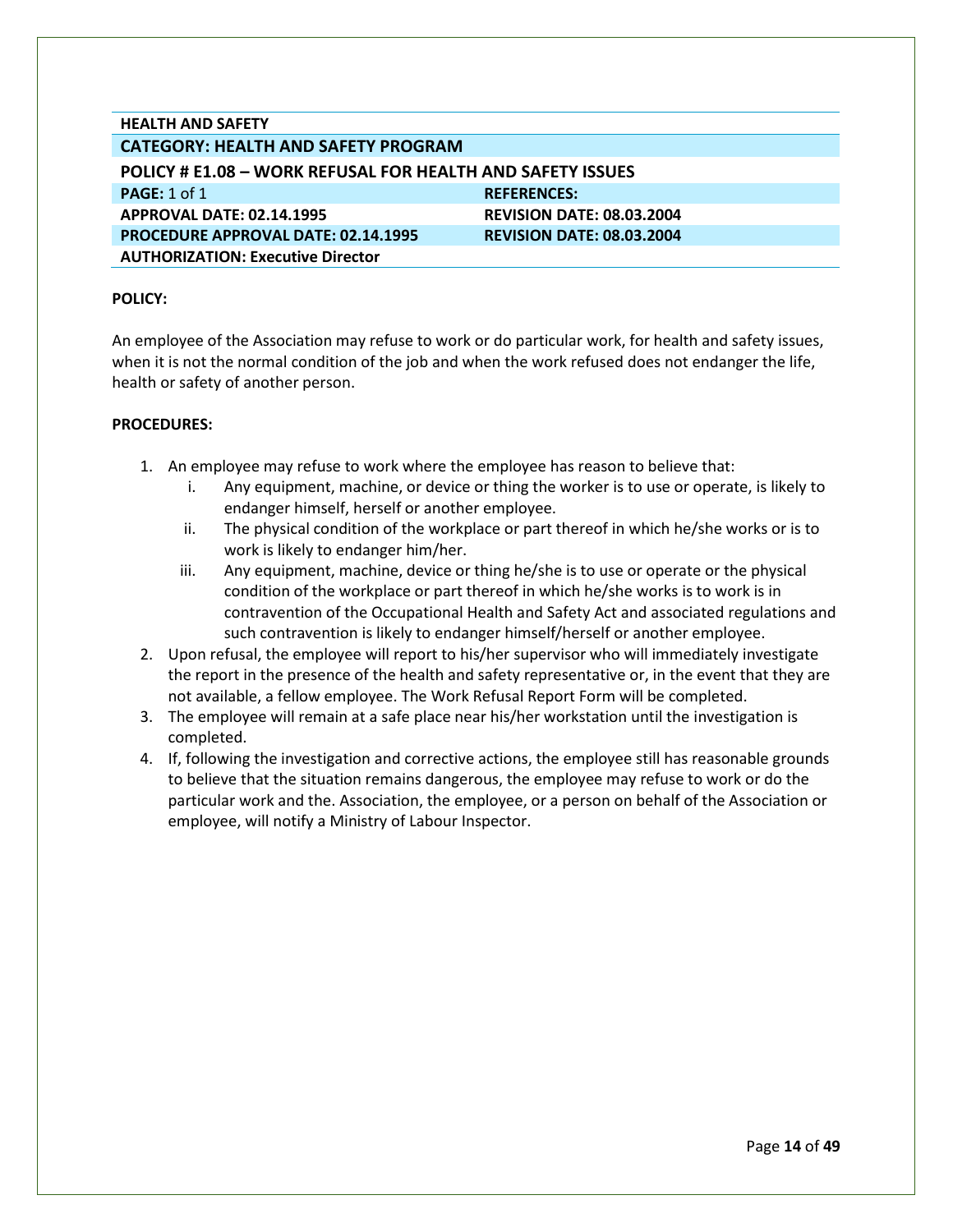# **HEALTH AND SAFETY CATEGORY: HEALTH AND SAFETY PROGRAM**

<span id="page-15-0"></span>

| POLICY # E1.09 - CONTRACTOR SAFETY PROGRAM |                                  |  |
|--------------------------------------------|----------------------------------|--|
| PAGE: 1 of 2                               | <b>REFERENCES:</b>               |  |
| APPROVAL DATE: 02.14.1995                  | <b>REVISION DATE: 08.03.2004</b> |  |
| <b>PROCEDURE APPROVAL DATE: 02.14.1995</b> | <b>REVISION DATE: 08.03.2004</b> |  |
| <b>AUTHORIZATION: Executive Director</b>   |                                  |  |

#### **POLICY:**

The association shall maintain a Contractor Safety Program designed to protect the Association and Contractor employees from injury, accident or loss.

#### **PROCEDURES:**

- 1. Examples of Contractors include:
	- i. Construction companies
	- ii. Utility service or repair companies
	- iii. Janitorial Services
	- iv. Pest Control services
	- v. Transportation and shipping services
	- vi. Raw product suppliers
- 2. Contractor compliance is a condition of doing business with the Association. Specific compliance is required in the following:
	- i. Local, provincial and federal safety, environmental and transportation regulations
	- ii. Fire and building codes
	- iii. Minimum liability and worker's compensation insurance requirements
	- iv. All pertinent work/job specific permits
- 3. Management is responsible to:
	- i. Ensure contracts for bids contain appropriate information concerning the contractor safety program including all requirements.
	- ii. Provide access to Material Safety Data Sheets material upon request of contractors.
	- iii. Monitor all contractor activity at their location.
	- iv. Ensure the area in which the contractors are working are maintained safe and free of hazards.
	- v. Provide contractors with specific safety program requirements.
- 4. Contractors/subcontractors are responsible to:
	- i. Conduct daily safety inspections of all assigned areas
	- ii. Identify and correct hazards
	- iii. Provide contractors/subcontractors with required personal protective equipment
	- iv. Ensure contractor/subcontractors have the proper training for assigned tasks
	- v. Co-ordinate with the Association manager for safety related issues
	- vi. Maintain required insurance coverage
	- vii. Establish and maintain an effective Health and Safety Program
	- viii. Establish and maintain an effective housekeeping program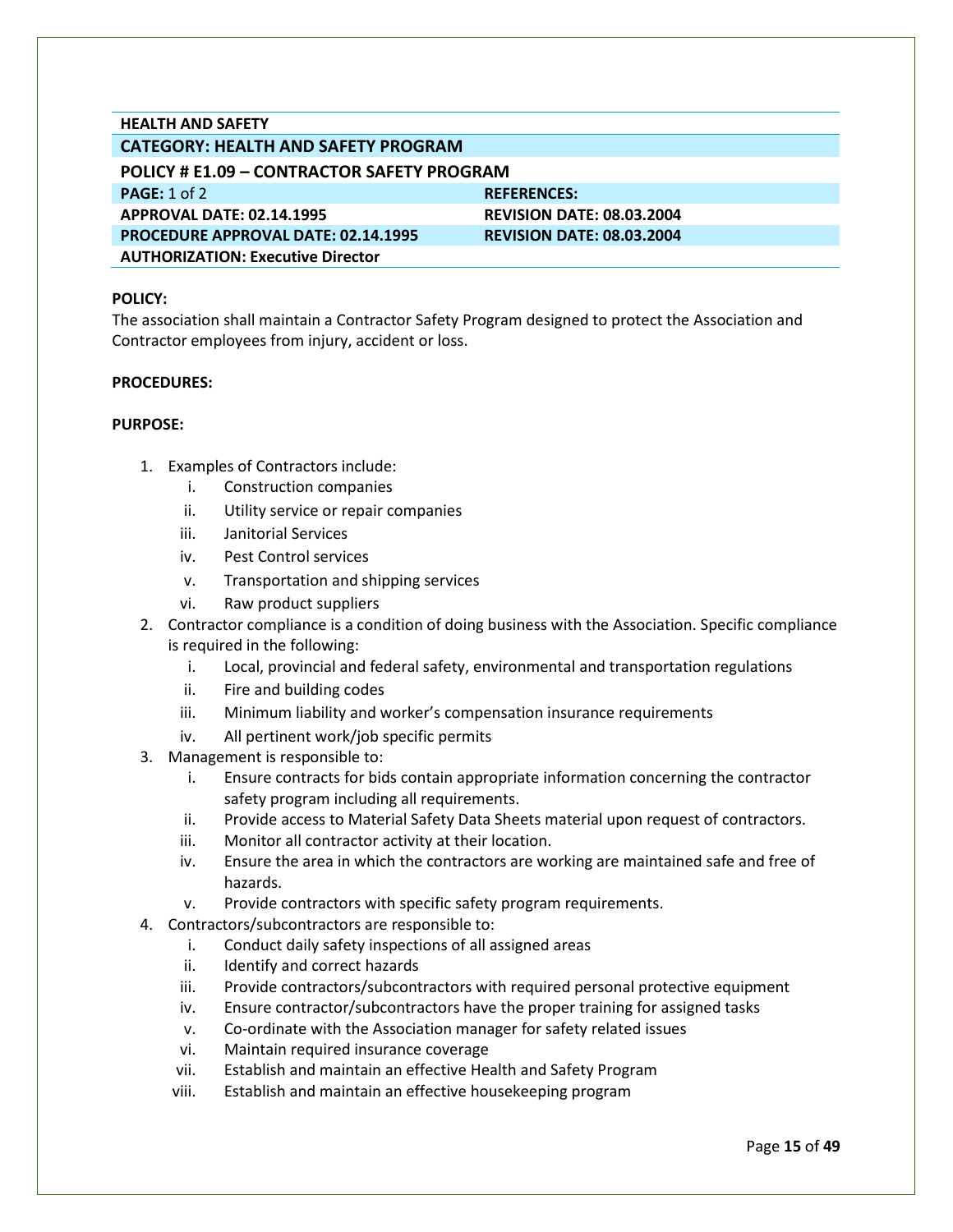# **HEALTH AND SAFETY CATEGORY: HEALTH AND SAFETY PROGRAM**

#### **POLICY # E1.09 – CONTRACTOR SAFETY PROGRAM PAGE:** 2 of 2 **REFERENCES:**

- 5. Contractors and vendors are required to have minimum insurance as per the following:
	- i. Automobile Insurance
	- ii. General Liability
	- iii. Products Liability
	- iv. Completed operations liability
	- v. Workmen's compensation
- 5. As proof of Insurance Coverage and Per Occurrence Limits, the contractor must provide the Association a Certificate of Insurance. The certificate must list the Association, its divisions and subsidiaries as a "Certificate Holder" with notification of cancellation or non-renewal. Without the certificate, the Association may have to assume the liabilities and responsibilities for the
- 6. contractor.
- 7. Information and training is to be made available to contractors in the form of copies of written safety programs. Written programs from the required
- 8. Training list should be selected based on exposures and presented to contractors.
- 9. The Contractors shall provide the following information:
	- i. General safety rules, including reporting of unsafe conditions
	- ii. Hazard communication and chemical safety
	- iii. Lockout-tag-out
	- iv. Electrical safety
	- v. Evacuation routes, alarms and procedures
	- vi. Hot work program
	- vii. Confined space program
	- viii. Process safety management
	- ix. Personal protective equipment
- 10. Pre work safety inspection will be conducted by the Manager of the service and the contractor for all contractor work that involves:
	- i. Construction and renovation
	- ii. Equipment installation and repair
	- iii. Utility modifications
	- iv. Electrical work
	- v. Work at elevated locations
	- vi. Confined space entry
	- vii. Use of toxic substances
	- viii. Hot work or welding
- 11. As a minimum, the Manager will provide a list of all safety concerns. All task specific safety concerns shall be addressed and resolved prior to commencement of work by the contractor.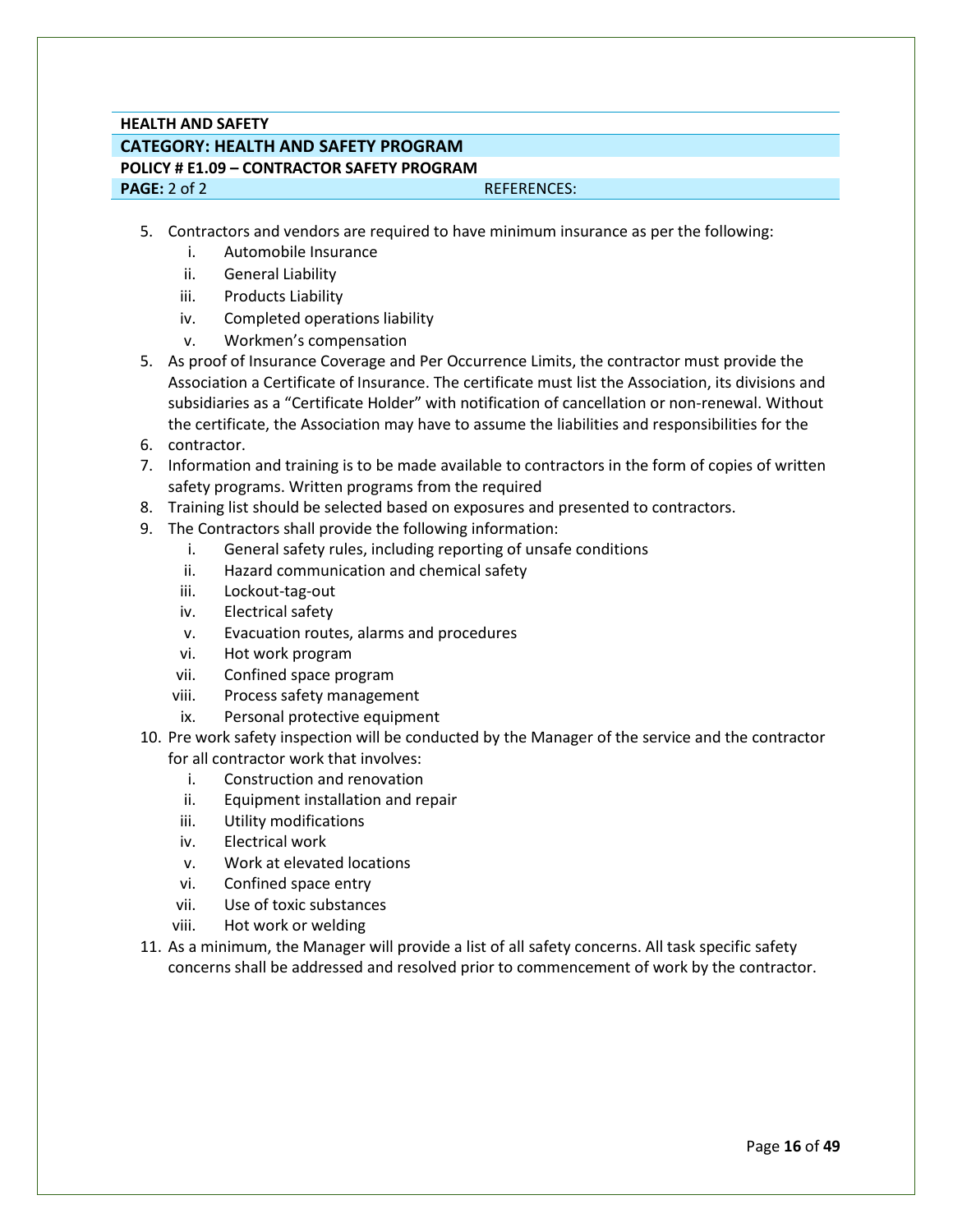<span id="page-17-0"></span>

| <b>HEALTH AND SAFETY</b>                          |                       |  |
|---------------------------------------------------|-----------------------|--|
| <b>CATEGORY: HEALTH AND SAFETY PROGRAM</b>        |                       |  |
| <b>POLICY # E1.10 – SEVERE WEATHER GUIDELINES</b> |                       |  |
| PAGE: 1 of 1                                      | <b>REFERENCES:</b>    |  |
| <b>APPROVAL DATE: 08.03.2004</b>                  | <b>REVISION DATE:</b> |  |
| <b>PROCEDURE APPROVAL DATE: 08.03.2004</b>        | <b>REVISION DATE:</b> |  |
| <b>AUTHORIZATION: Executive Director</b>          |                       |  |

The Association shall follow all weather recommendations regarding weather conditions as set by local weather reports.

#### **PROCEDURES:**

- 1. Employees will listen to local weather reports on the local weather stations on radio, television or internet.
- 2. Employees will not be required to work outside in severe weather that is either too hot or cold as recommended by weather reports.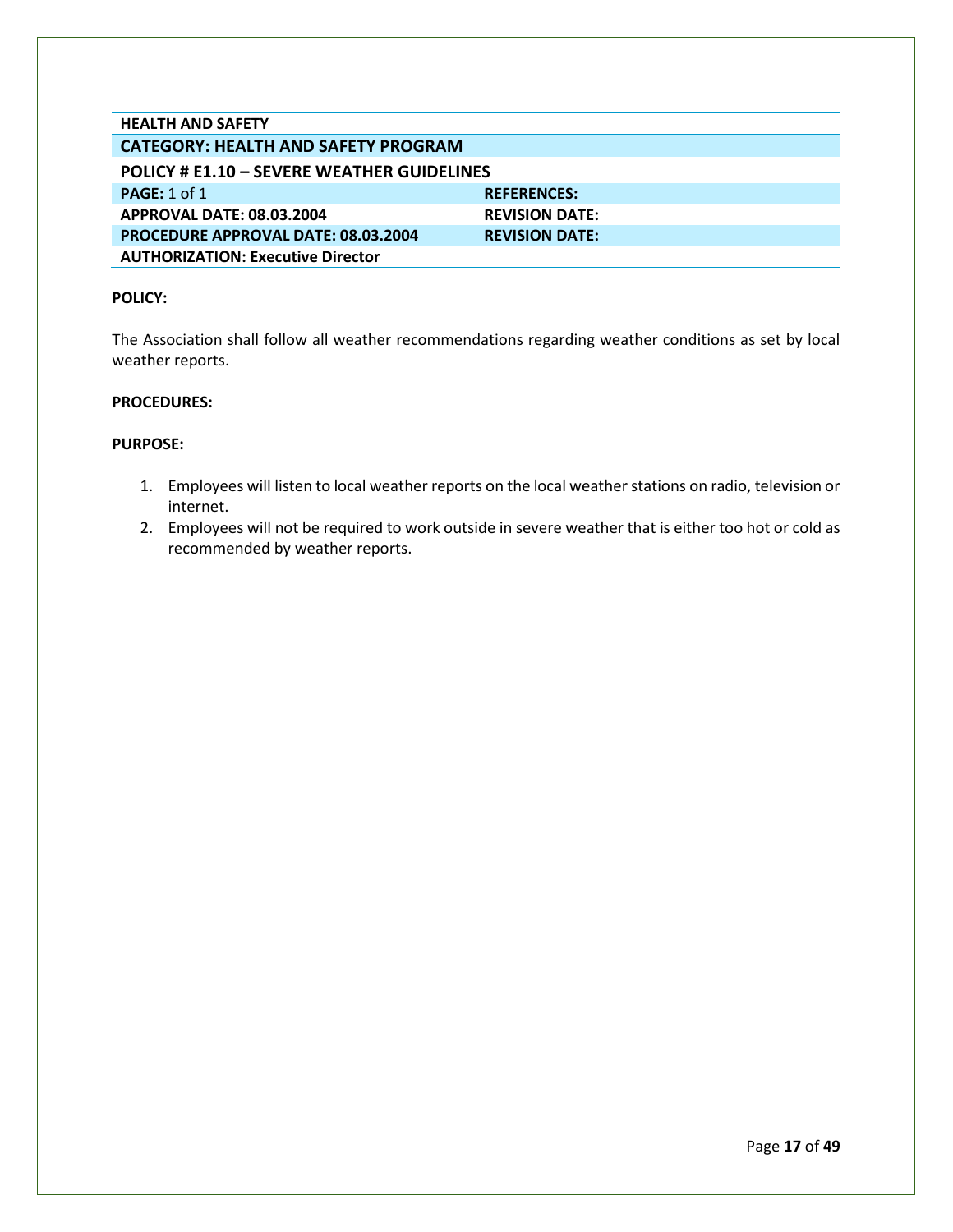<span id="page-18-0"></span>

| <b>HEALTH AND SAFETY</b>                   |                       |
|--------------------------------------------|-----------------------|
| <b>CATEGORY: HEALTH AND SAFETY PROGRAM</b> |                       |
| <b>POLICY # E1.11 - INFECTION CONTROL</b>  |                       |
| <b>PAGE: 1 of 6</b>                        | <b>REFERENCES:</b>    |
| APPROVAL DATE: 08.09.2008                  | <b>REVISION DATE:</b> |
| <b>PROCEDURE APPROVAL DATE: 08.09.2008</b> | <b>REVISION DATE:</b> |
| <b>AUTHORIZATION: Executive Director</b>   |                       |

The Association is committed to the control of infections in the workplace.

#### **PROCEDURES:**

#### **PURPOSE:**

The purpose of this policy is to define precautions and provide staff with information in keeping themselves and the people for whom the Association works safe. The following precautions are highlighted:

- 1. Standard
- 2. Droplet
- 3. Contact
- 4. Airborne

#### **STANDARD PRECAUTIONS**

#### **Hand Washing Decontamination**

Frequent and appropriate hand washing is the single most important factor in preventing the spread of infection. It must be done:

- 1. When coming on shift and before leaving shift
- 2. Before and after food preparation and eating
- 3. After direct contact with people supported /items
- 4. any contact with body fluids (semen, vaginal secretions, saliva and breast milk), blood pathogens (these pathogens include, but are not limited to, hepatitis B virus (HBV) and human immunodeficiency virus (HIV)), excretions, mucous membranes non intact skin and wound dressings, inanimate objects in immediate vicinity.
- 5. Before and after using the washroom/restroom
- 6. After handling garbage, dirt, plants, soil, soiled bedding, clothing any other contaminated objects/items
- 7. After the removal of gloves from hands

#### **Hand washing procedure**

- 1. Remove watch and rings.
- 2. Wet hands and wrists.
- 3. Apply soap.
- 4. Lather well and wash vigorously under running water for at least 10 seconds, taking care to cover all skin surfaces.
- 5. Massage hands and wrists thoroughly.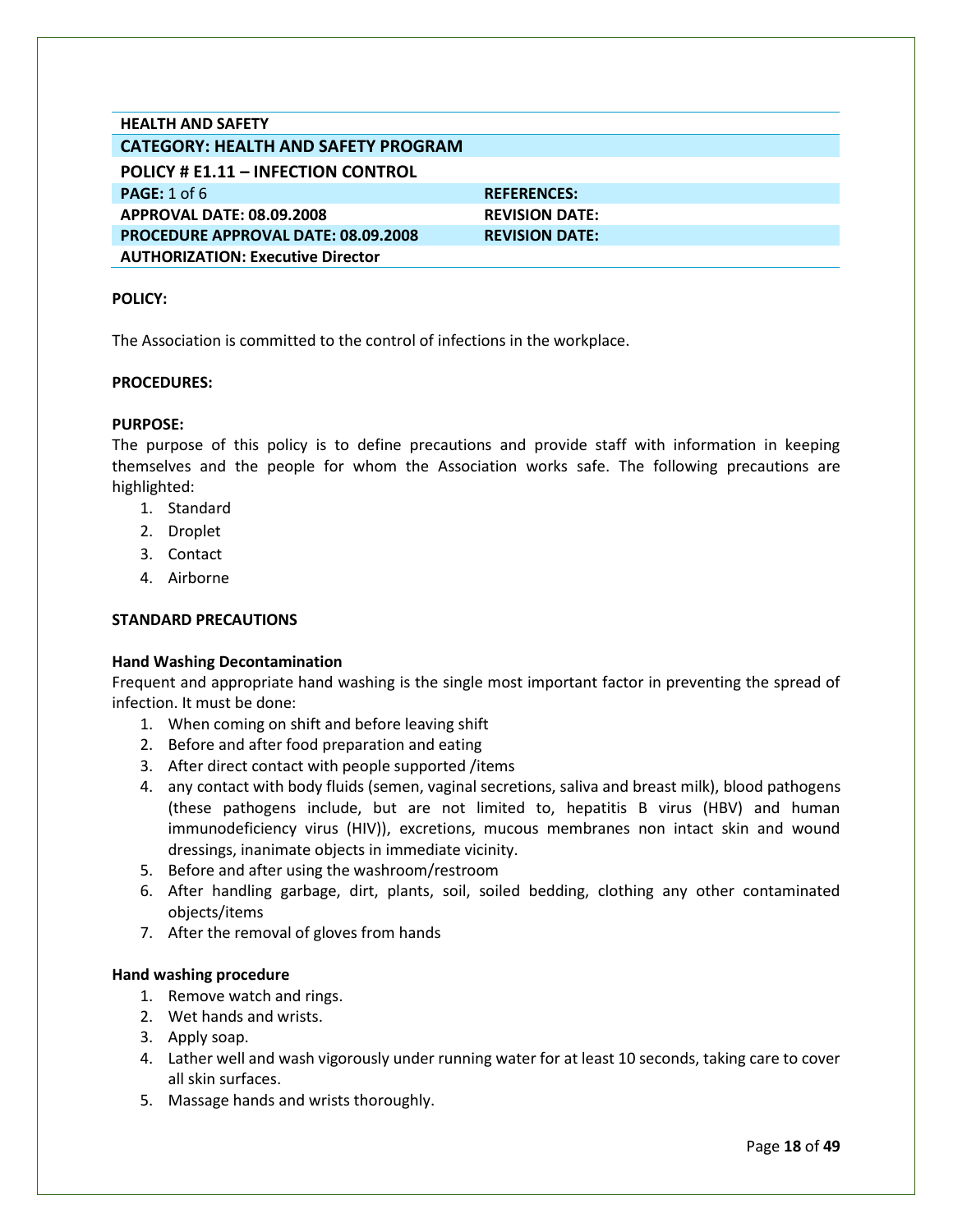# **HEALTH AND SAFETY CATEGORY: HEALTH AND SAFETY PROGRAM POLICY # E1.11 – INFECTION CONTROL PAGE:** 2 of 6 **REFERENCES: REFERENCES:**

- 6. Nails may be cleaned with a plastic scraper/ stick or by rubbing them against the palm of the opposite hand.
- 7. Rinse thoroughly.
- 8. Dry with paper towels.
- 9. Use the paper towels to turn off the tap so as not to re-contaminate the hands.

#### **3. Gloves (PPE)**

- 1. Gloves do not replace hand washing.
- 2. Wear gloves (clean, non-sterile gloves are adequate) when touching blood, bodily fluids, secretions, excretions, when administering medications, when administering treatments, any personal care, changing garbage and any contaminated items.
- 3. Choose a glove that fits. Bacteria can cling to folds and poorly fitting gloves. If punctured, gloves must be removed and hands washed thoroughly before proceeding. Latex and vinyl gloves provide the best protection.
- 4. Gloves must be changed between tasks and procedures (such as the administration different treatments for the same person). Remove gloves promptly and carefully, discard in an appropriate receptacle after use, Wash hands immediately to avoid transfer of infections.

#### **4. Mask, Eye Protection, Face Shield (Personal Protective Equipment)**

1. Wear a mask and eye protection or a face shield to protect mucus membranes of the eyes, nose, and mouth during procedures and personal care activities that are likely to generate splashes or sprays of blood, bodily fluids, secretion, and excretions.

#### **Gown (Personal Protective Equipment)**

- 1. Wear a gown (a clean non sterile gown is adequate) to protect skin and soiling of clothing during personal care activities that are likely to generate splashes or sprays of blood, bodily fluids, secretion, and excretions.
- 2. Remove the soiled gown as promptly as possible and wash hands**.**

#### **Personal Care Equipment/Items**

- 1. Wear gloves when handling used personal equipment/items (commodes, urinals shower chairs, slings, medication cups, tooth brushes, enema bags, and any equipment/items soiled with blood, body fluids, secretions, and excretions in a manner that prevents skin and mucous membrane exposures, contamination of clothing, and transfer of micro-organisms to other people and environments.
- 2. Ensure that reusable equipment is not used for the care of another person until it has been cleaned and reprocessed appropriately. Ensure that single-use items are discarded properly.

#### **Environmental Control**

1. Ensure that the service/home has adequate procedures for the routine care, cleaning, and disinfection of environmental surfaces, and other frequently touched surfaces, and ensure that these procedures are being followed.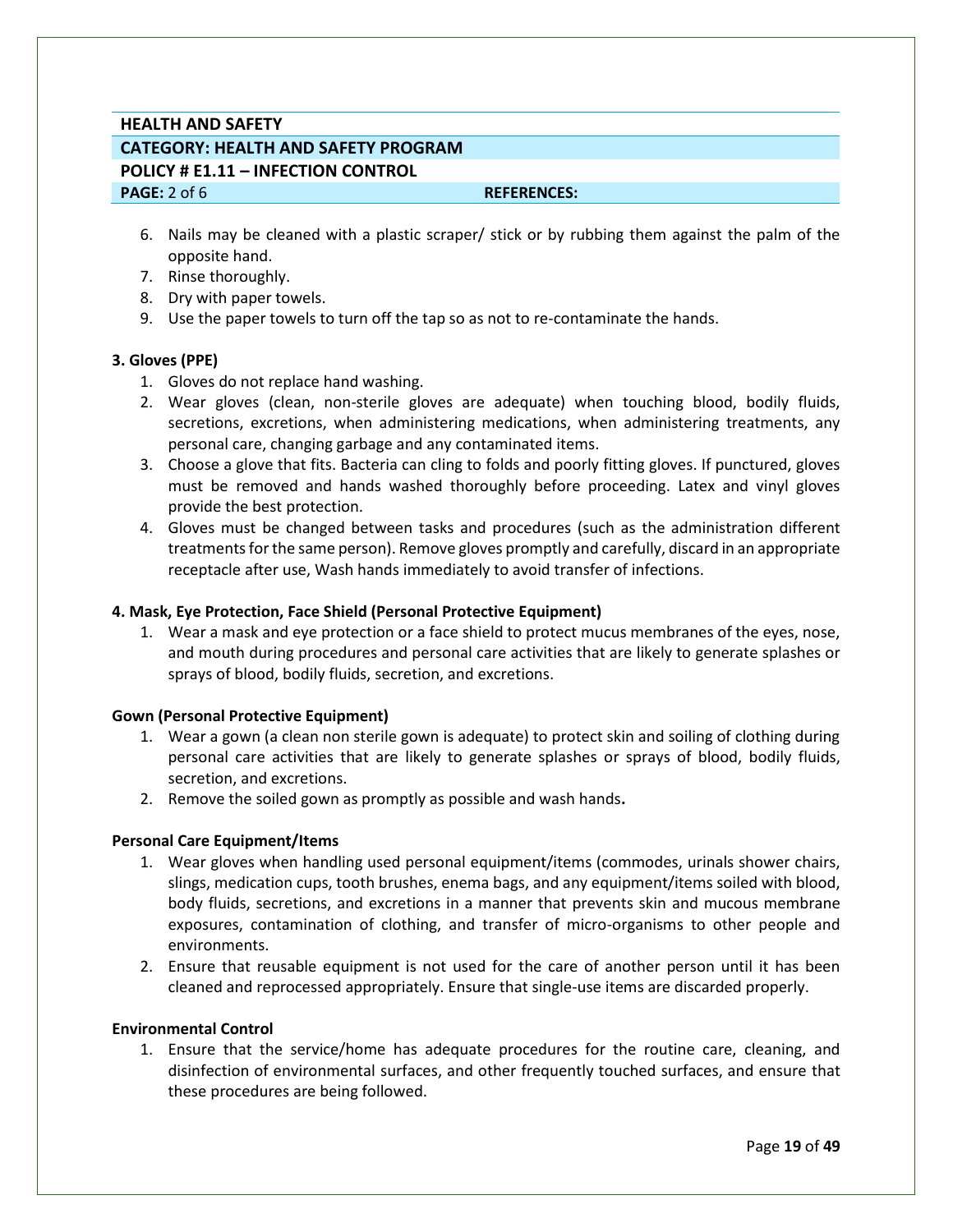# **HEALTH AND SAFETY CATEGORY: HEALTH AND SAFETY PROGRAM POLICY # E1.11 – INFECTION CONTROL PAGE:**  $3$  of 6 **REFERENCES: REFERENCES:**

- 2. Disinfect surfaces soiled with blood/body fluids with bleach diluted 1:1 0 with water. Rinse mops after use in bleach diluted 1:10 with water. Use disposable towels, tissues, and napkins. Line all waste containers with plastic bags. Wear rubber gloves when cleaning up blood/body fluids.
- 3. Dispose used feminine hygiene products in an appropriate waste container lined with plastic bags.
- 4. Dispose used Attends in a plastic bag and then in an appropriate waste container lined with a plastic bag.
- 5. Routine care includes hand washing procedure, wearing personal protective equipment (PPE), and providing treatment for containment to control the spread of infection (such as isolation procedures or covering any open sores with waterproof dressings).

#### **Linen**

1. Handle, transport, and process used linen soiled with blood, body fluids, secretions, and excretions in a manner that prevents skin and mucous membrane exposures and contamination of clothing and that avoids transfer of micro-organisms to other people and environments

#### **Occupational Health and Blood borne Pathogens**

- 1. Take care to prevent injuries when using, cleaning, and disposing of sharp instruments. Never recap used needles, manipulate them using both hands, or use any other technique that involves directing the point of a needle toward any part of the body; rather, use either a one handed "scoop" technique or a mechanical device designed for holding the needle sheath.
- 2. Do not remove used needles from disposable syringes by hand, and do not bend, break, or otherwise manipulate used needles by hand.
- 3. Place used sharp items in appropriate puncture resistant containers. Use mouthpieces, resuscitation bags, or other ventilation devices as an alternative to mouth-to mouth resuscitation methods in areas where the need for resuscitation is predictable.

#### **Sharps**

- 1. Employees will wear gloves when providing support-using needles.
- 2. Immediately after use, needles should be placed in an approved 'Sharp's Safe" provided by the pharmacy.
- 3. Hemostats or needle nose pliers should be used to remove the lancet from the pen after having taken a blood sample for use in the glucometer.
- 4. Disposal of the lancet shall be the same as above.
- 5. The Sharp's Safe must not be filled to the level that would permit needles to protrude through the opening, which could create the risk of a needle stick injury.
- 6. The Sharp's Safe should be stored in safe area that is not accessible to anyone who might be injured by the needles.
- 7. Needle stick injuries must be reported immediately to the Manager or designate.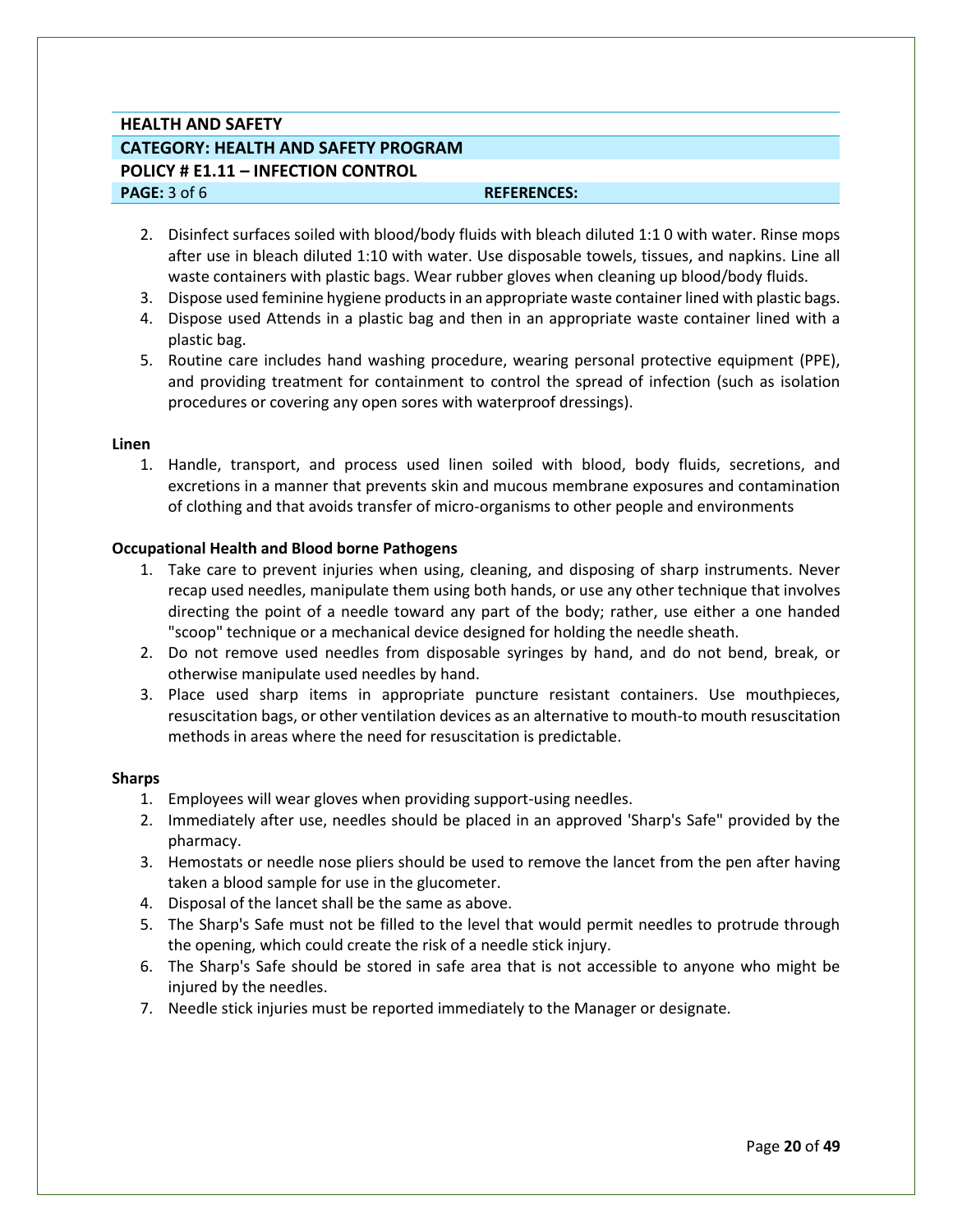# **HEALTH AND SAFETY CATEGORY: HEALTH AND SAFETY PROGRAM POLICY # E1.11 – INFECTION CONTROL**

#### **PAGE:** 4 of 6 **REFERENCES: REFERENCES:**

#### **DROPLET PRECAUTIONS**

- 1. Droplet transmission involves contact of the conjunctivae or the mucous membranes of the nose or mouth of a susceptible person with large-particle droplets (larger than 5 μm in size) containing micro-organisms generated from a person who has a clinical disease or who is a carrier of the micro-organism.
- 2. Droplets are generated from the source person primarily during coughing, sneezing, or talking and during the performance of certain procedures such as suctioning.
- 3. Transmission via large-particle droplets requires close contact between source and recipient persons, because droplets do not remain suspended in the air and generally travel only short distances, usually 3 ft. or less, through the air.
- 4. Because droplets do not remain suspended in the air, special air handling and ventilation are not required to prevent droplet transmission.

#### **Mask**

In addition to wearing a mask as outlined under Standard Precautions, wear a mask when working within 3 ft. of a person who has symptoms as listed above when providing intimate personal care.

#### **Placement**

- 1. Quarantine the person only on the recommendation of the person's physician.
- 2. All recommended procedures will be followed for any quarantine.
- 3. Visitation will be determined by the doctor and Infection control resources agencies (such as the Public Health Unit).

#### **Person Transport**

- 1. Limit the movement and transport of people from the room for essential purposes only.
- 2. If transport or movement is necessary, minimize person dispersal of droplets by providing a mask for the person to wear.

#### **CONTACT PRECAUTIONS**

- 1. Direct-contact transmission involves skin-to-skin contact and physical transfer of micro-organisms to a susceptible host from an infected or colonized person, such as occurs during personal care activities that require physical contact.
- 2. Direct-contact transmission also can occur between two people (e.g., by hand contact), with one serving as the source of infectious micro-organisms and the other as a susceptible host.
- 3. Indirect-contact transmission involves contact of a susceptible host with a contaminated intermediate object, usually an object, in the person's environment.

#### **Placement of Person**

- 1. Quarantine the person only on the recommendation of the person's physician. All recommended procedures will be followed for any quarantine.
- 2. Visitation will be determined by the doctor and Infection control resources agencies (such as the Public Health Unit).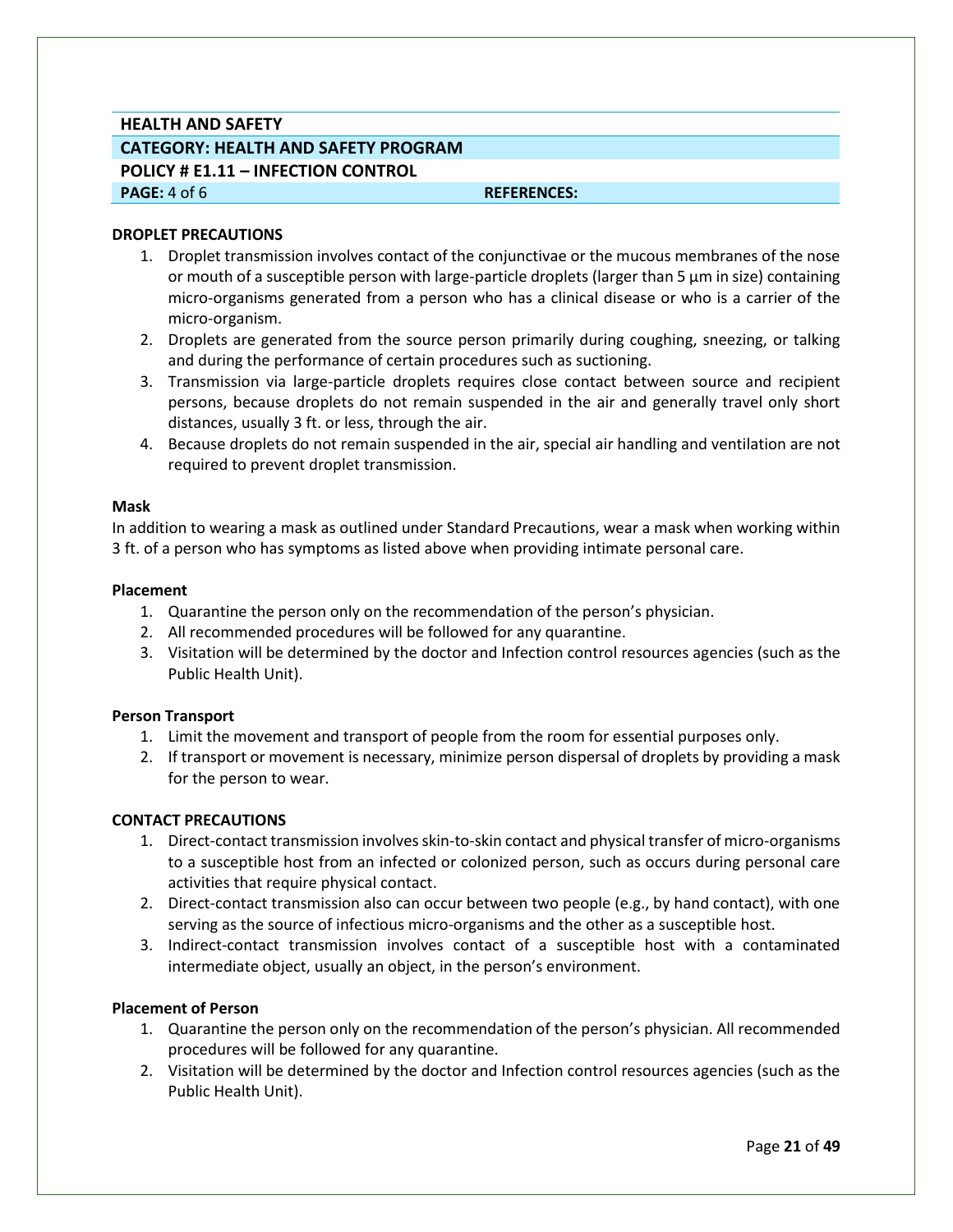#### **HEALTH AND SAFETY**

# **CATEGORY: HEALTH AND SAFETY PROGRAM POLICY # E1.11 – INFECTION CONTROL**

**PAGE:**  $5$  of 6 **REFERENCES: REFERENCES:** 

#### **Gloves and Hand washing**

- 1. In addition to wearing gloves as outlined under Standard Precautions, wear gloves (clean, nonsterile gloves are adequate) when entering the room. Change gloves between tasks and procedures on the same person
- 2. After contact with material that may contain a high concentration of micro organisms. Remove gloves promptly after use, before leaving room or touching non contaminated items and surfaces and wash hands immediately.
- 3. After glove removal and hand washing, ensure that hands do not touch potentially contaminated environmental surfaces or items in the person's room to avoid transfer of micro-organisms to other people or environments.

#### **Gown**

- 1. In addition to wearing a gown as outlined under Standard Precautions, wear a gown (a clean, nonsterile gown is adequate) when entering the room if you anticipate that your clothing will have substantial contact with the person, environmental surfaces, or items in the person's room.
- 2. Remove the gown before leaving the person's room environment. After gown removal, ensure that clothing does not contact potentially contaminated environmental surfaces to avoid transfer of microorganisms to other people or environments.

#### **Person Transport**

- 1. Limit the movement and transport of the people from the room to essential purposes only.
- 2. If the person is transported out of the room, ensure that precautions are maintained to minimize the risk of transmission of microorganisms to other people and contamination of environmental surfaces or equipment.

#### **Personal-Care Equipment**

1. When possible, dedicate the use of non-critical person-care equipment to a single person if use of common equipment or items is unavoidable, then adequately clean and disinfect them before use for another person.

#### **AIRBORNE PRECAUTIONS**

- 1. Airborne transmission occurs by dissemination of either airborne droplet nuclei (small-particle residue of evaporated droplets that may remain suspended in the air for long periods of time) or dust particles containing the infectious agent.
- 2. Micro-organisms carried in this manner can be dispersed widely by air currents and may become inhaled by or deposited on a susceptible host within the same room or over a longer distance from the source person, depending on environmental factors; therefore, special air handling and ventilation are required to prevent airborne transmission.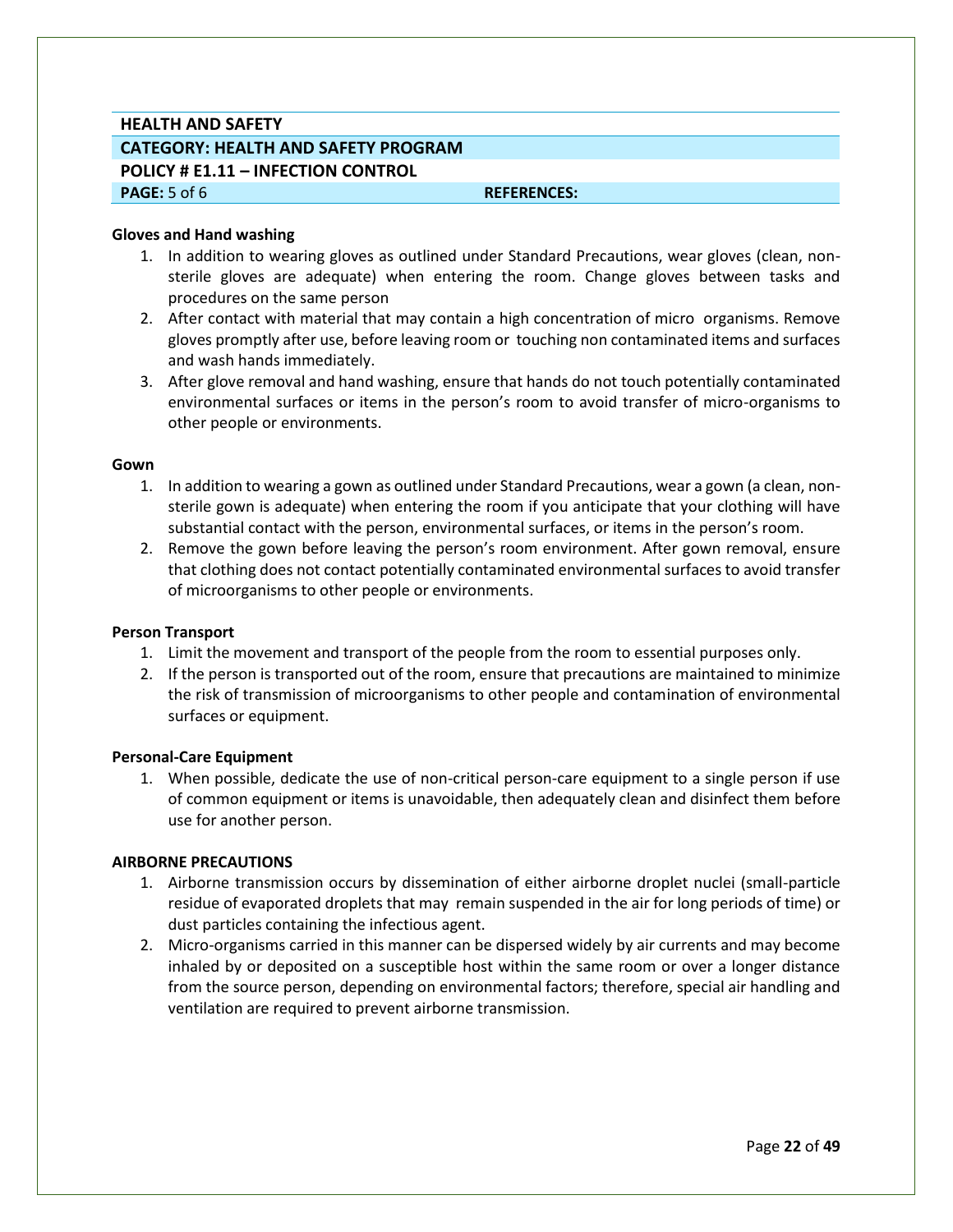# **HEALTH AND SAFETY CATEGORY: HEALTH AND SAFETY PROGRAM POLICY # E1.11 – INFECTION CONTROL PAGE:** 6 of 6 **REFERENCES: REFERENCES:**

#### **Placement**

1. Contact medical professional or person's doctor for direction and follow through.

#### **Respiratory Protection**

1. Wear respiratory protection (N95 respirator) when entering the room of a person with known or suspected infection.

#### **Transport**

- 1. Limit the movement and transport of the person from the room to essential purposes only.
- 2. If transport or movement is necessary, minimize person's dispersal of droplet nuclei by placing a mask on the person, if possible.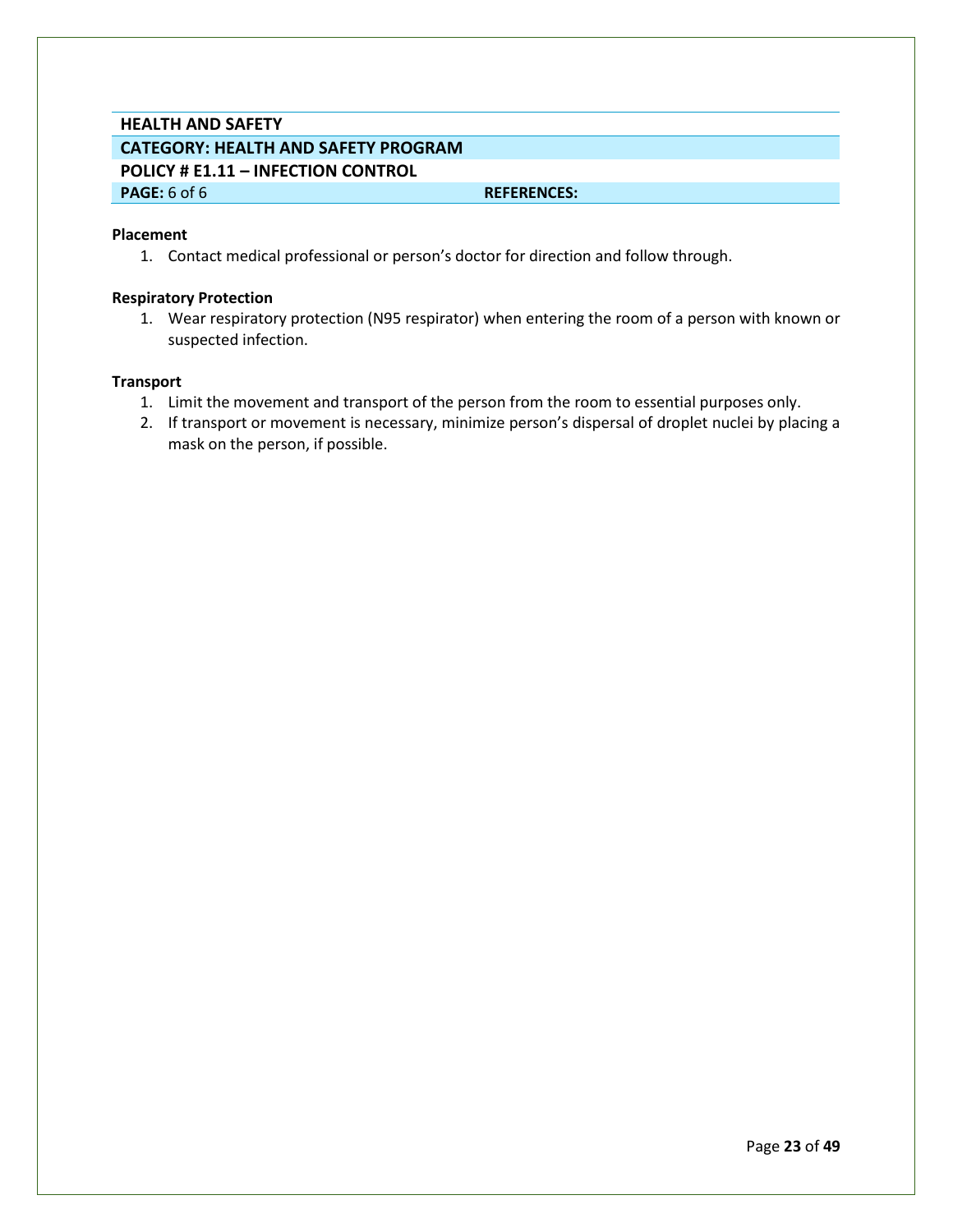<span id="page-24-0"></span>

| <b>HEALTH AND SAFETY</b>                   |                       |
|--------------------------------------------|-----------------------|
| <b>CATEGORY: HEALTH AND SAFETY PROGRAM</b> |                       |
| POLICY # E1.12 - DANGEROUS WEAPONS         |                       |
| PAGE: $1$ of $1$                           | <b>REFERENCES:</b>    |
| <b>APPROVAL DATE: 08.09.2008</b>           | <b>REVISION DATE:</b> |
| <b>PROCEDURE APPROVAL DATE: 08.09.2008</b> | <b>REVISION DATE:</b> |
| <b>AUTHORIZATION: Executive Director</b>   |                       |

In order to ensure a safe environment for all the staff and people we work for served by the Association the presence of any dangerous weapons or firearms will not be tolerated. At no time will dangerous weapons or firearms be allowed on Community Living Association (Lanark County) premises by either staff or people supported.

#### **PROCEDURE:**

- 1. Staff or people supported who are found in possession of dangerous weapons or firearms will be asked to leave the premises, and if necessary, the Association reserves the right to contact the police.
- 2. Staff, who are found in possession of dangerous weapons of firearms while on Association property, will be subject to discipline up to and including dismissal.

#### **PURPOSE:**

The purpose of this Policy is to ensure the Association protects employees and people supported and follows all legislative requirements.

**DEFINITION**: "Weapon" means anything used, designed to be used or intended for use.

- i. in causing death or injury to any person, or
- ii. for the purpose of threatening or intimidating any person and, without restricting the generality of the foregoing, includes a firearm.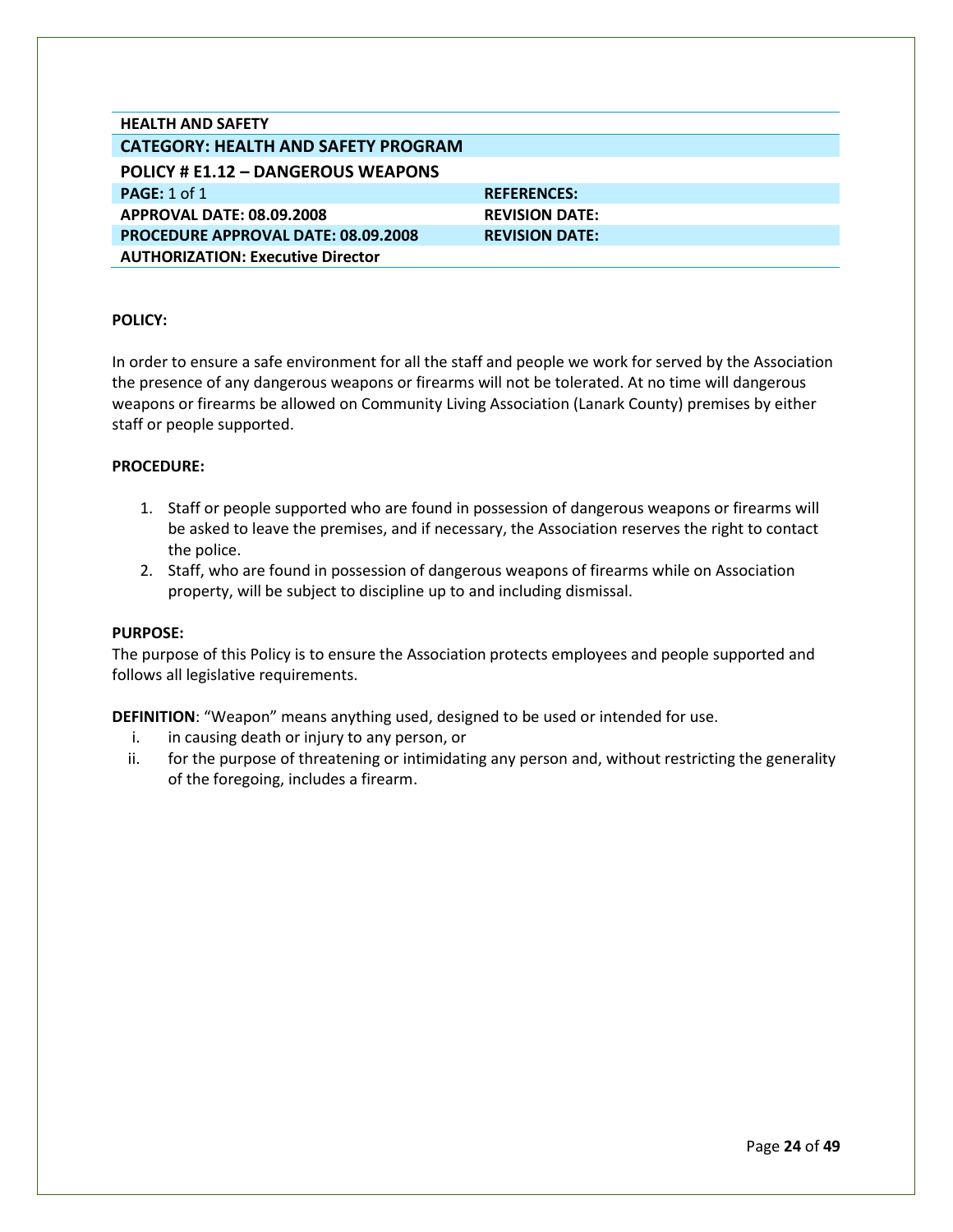<span id="page-25-0"></span>

| <b>HEALTH AND SAFETY</b>                   |                                  |  |
|--------------------------------------------|----------------------------------|--|
| <b>CATEGORY: HEALTH AND SAFETY PROGRAM</b> |                                  |  |
| POLICY # E1.13 - VIOLENCE IN THE WORKPLACE |                                  |  |
| <b>PAGE:</b> $1$ of 6                      | <b>REFERENCES:</b>               |  |
| <b>APPROVAL DATE: 08.09.2008</b>           | <b>REVISION DATE: 01.07.2010</b> |  |
| <b>PROCEDURE APPROVAL DATE: 08.09.2008</b> | <b>REVISION DATE: 01.07.2010</b> |  |
| <b>AUTHORIZATION: Executive Director</b>   |                                  |  |

The Association recognizes the potential for violence in the work place and shall make every reasonable effort to identify potential sources of violence in order to eliminate and or minimize these risks. The Association will provide a workplace violence program that will include definitions, non-tolerance, and reporting mechanism, consequences of breaches, duties and responsibilities. The Association is committed to the expenditure of time, attention, authority and resources to the affected parties in order to ensure a safe and healthy working environment for all employees and the people for whom it works.

#### **PROCEDURES:**

#### **PURPOSE:**

The purpose of these procedures is to define workplace violence, identify behavior that constitutes such violence and to define procedures for reporting and resolving incidents of workplace violence.

The Association has consulted the following legislation governing workplace violence in Ontario to establish this policy.:

- 1. the Occupational Health and Safety Act;
- 2. the Criminal Code of Canada;
- 3. the Ontario Human Rights Code;
- 4. the Workplace Safety Act, 1997;
- 5. the Compensation for Victims of Crime Act; and
- 6. the Regulated Health Professions Act.

#### **RESPONSIBILITES**

#### **Employees:**

- 1. Employees shall promptly report all incidents of violence to their Manager or designate Employees shall complete the Accident/Injury/Hazard/Potential Hazard/ Unusual Occurrence Reporting Form and forward it to the Manager or designate.
- 2. Employees shall follow all Behavioural programs developed by a behavioural consultant and signed by a psychologist. In addition employees shall follow all Association protocols (such as CP!) aimed at eliminating or reducing aggression.
- 3. Employees who experience a work related injury related to violence or aggression shall seek immediate medical attention if necessary. If transportation to a hospital,
- 4. doctor's office or an employee's home is necessary, it shall be arranged for by Community Living Association (Lanark County).
- 5. Employees shall seek appropriate support from available resources as required when confronted with violence.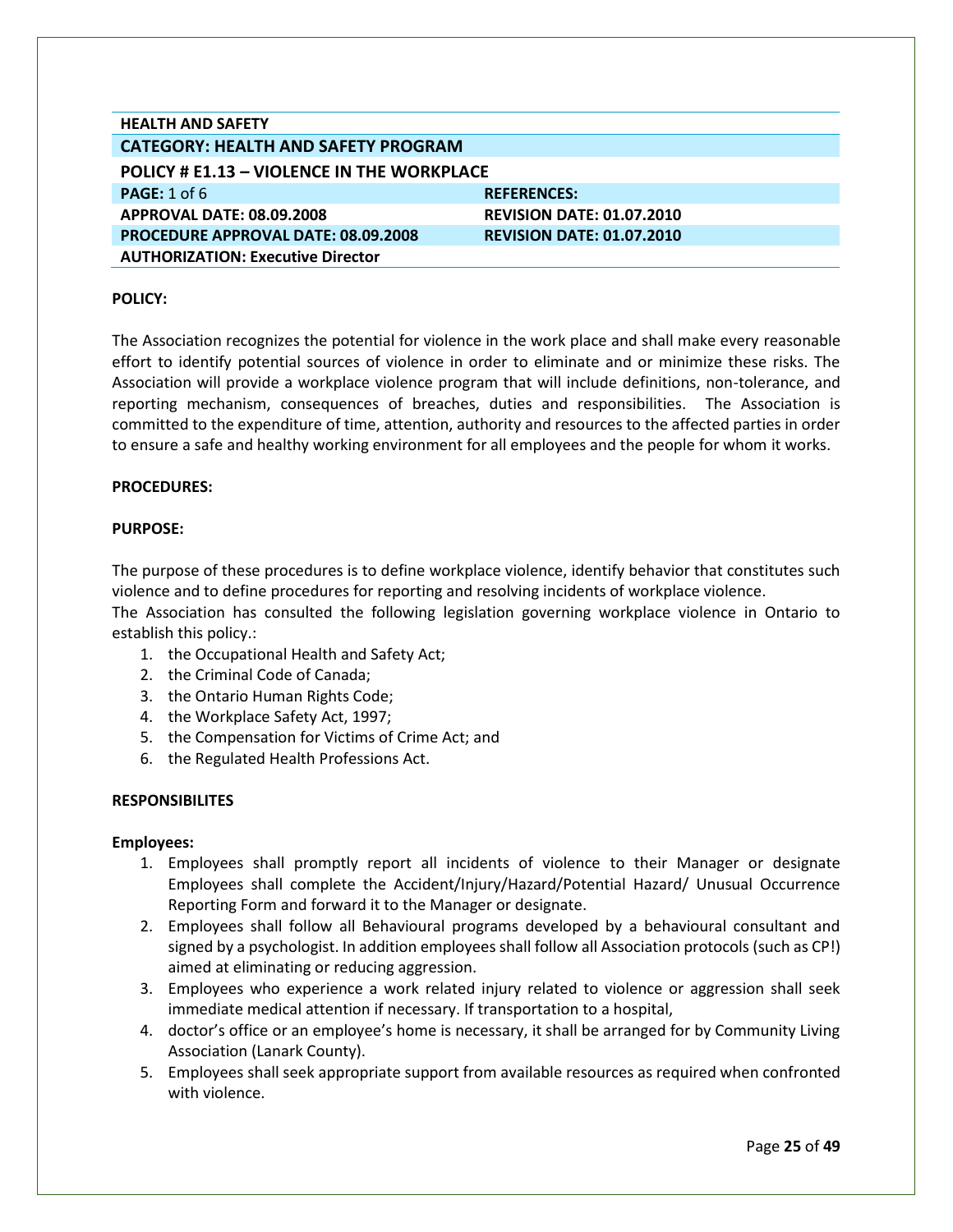# **HEALTH AND SAFETY CATEGORY: HEALTH AND SAFETY PROGRAM POLICY # E1.13 – VIOLENCE IN THE WORKPLACE PAGE:** 2 of 6 **REFERENCES: REFERENCES:**

- 6. Employees shall participate in offered education and training programs in order to be able to appropriately respond to any incident of workplace violence.
- 7. Employees are responsible for assisting in maintaining a safe and respectful work environment.
- 8. Employees shall contact Police when there is a necessity to do so, when an employee's personal safety or the safety of others may be at risk.
- 9. Employee's found to be in violation of this policy, in the perpetration of violence or in the failure to report it, shall be subject to disciplinary measures, up to and including dismissal.
- 10. Employees shall ensure risk assessments of the people for whom the Association works are updated and reviewed at least annually.

#### **Managers:**

- 1. The Manager shall ensure all employees are informed of the needs, supports, risk assessments and any potential of aggression or violence that might be initiated by the people the people for whom the Association works. All risk assessments shall include identification for any potential of aggression or violence that may be may be initiated.
- 2. The Manager shall ensure consultation with Behavioral Supports Services (or other appropriate resources) and intervention as required. This intervention shall involve specific training of the intervention for all employees working for the person with the potential for aggression or violence.
- 3. The Manager, in consultation with the Health and Safety Committee and Human Resources, shall provide supports to employees affected by workplace violence by facilitating medical attention, debriefing, making referrals as required to community agencies and treating practitioners.
- 4. The Manager shall arrange for Team debriefing within forty eight hours of the incident when required.
- 5. The Manager receiving the report shall investigate the report in a timely manner and ensure appropriate measures are taken to safeguard employees and attempt to eliminate or minimize future incidents. As per Investigating Procedure E3.01.
- 6. The Manager shall ensure an Accident/Injury/Hazard/Potential Hazard/ Unusual Occurrence Reporting Form is completed and forwarded to the Health and Safety Committee and the Executive Director.
- 7. The Manager who investigates the reported incident of violence shall ensure there is communication of any potential of a dangerous situation associated with a reported incident to all staff possibly affected by the incident.
- 8. The Manager is responsible to inform the employee who made the report of the outcome of the investigation to the extent necessary to optimize future safety from similar incidents.
- 9. The manager shall ensure that no reporting of workplace violence or risks of violence can be the basis of reprisal against the reporting employee.
- 10. The Manager shall document all reports of workplace violence and measures taken to address them using the Accident and Incident Investigation Policy of the Association Health and Safety Policies.
- 11. The Manager shall keep the Executive Director up to date of the process and resolution.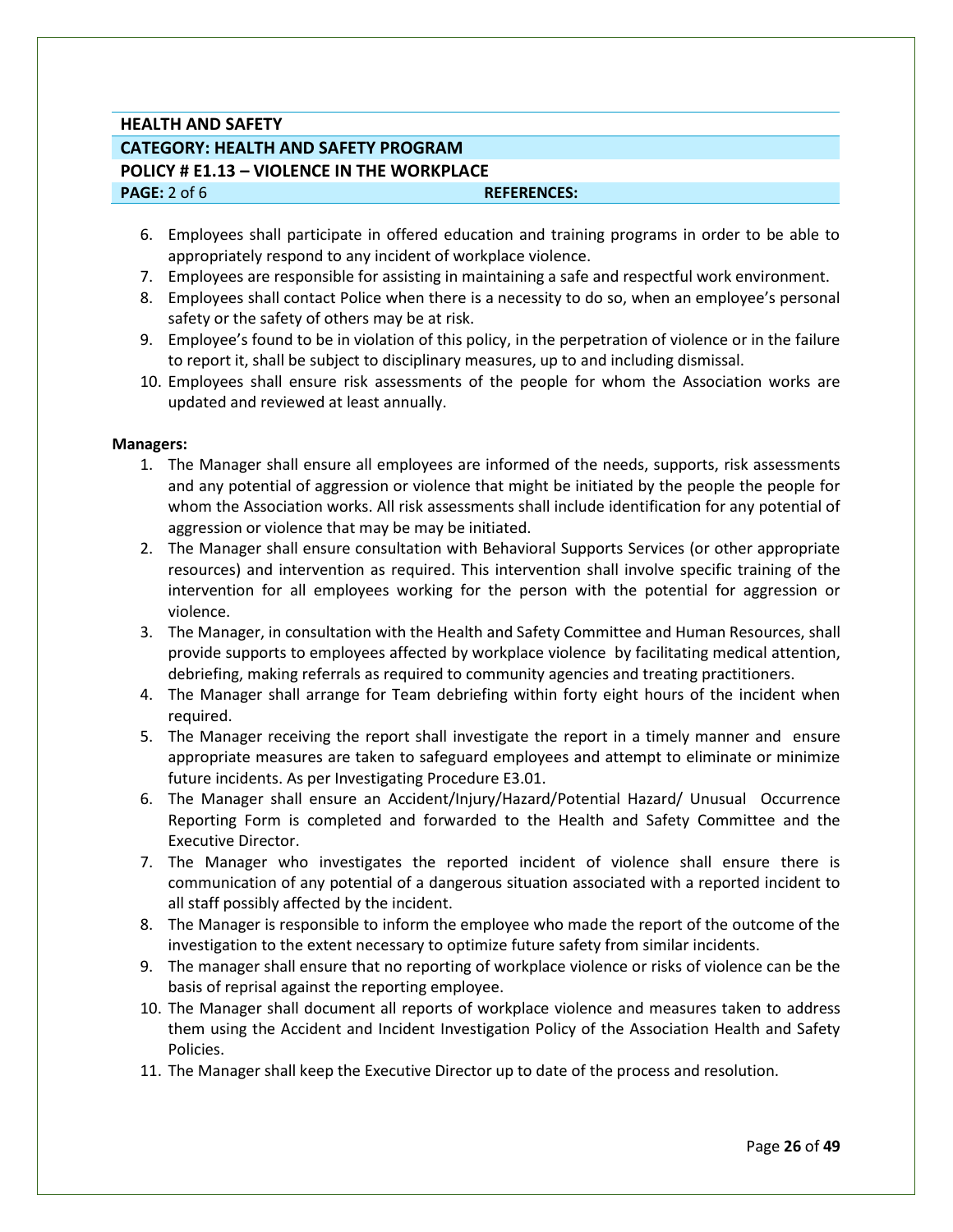# **HEALTH AND SAFETY CATEGORY: HEALTH AND SAFETY PROGRAM POLICY # E1.13 – VIOLENCE IN THE WORKPLACE PAGE:**  $3$  of 6 **REFERENCES: REFERENCES:**

- 12. Management shall initiate a violence prevention program, which includes annual training (or review) on general and job specific workplace violence as well as job specific orientation for new employees and volunteers.
- 13. If the resolution of the incident is beyond the authority of the Manager receiving the report, the Executive Director shall involve other Managers in the investigation, as appropriate (for example: when the incident involves the people we work for or employees under another Manager's area of responsibility).

#### **Health and Safety Committee:**

- 1. The Health and Safety Committee shall review all incident reports, monitor trends and shall make recommendations for prevention and enhancements and changes to the Workplace Violence Prevention program in consultation with the to the Executive Director.
- 2. The Health and Safety Committee shall review reports of workplace violence and ensure appropriate actions have been taken.
- 3. The Manager, in consultation with the Health and Safety Committee and Human Resources, shall provide supports to employees affected by workplace violence by facilitating medical attention, debriefing, making referrals as required to community agencies and treating practitioners.
- 4. The Manager shall arrange for Team debriefing within forty eight hours of the incident when required.
- 5. The Manager receiving the report shall investigate the report in a timely manner and ensure appropriate measures are taken to safeguard employees and attempt to eliminate or minimize future incidents.
- 6. The Manager shall ensure an Accident/Injury/Hazard/Potential Hazard/ Unusual Occurrence Reporting Form is completed and forwarded to the Health and Safety Committee and the Executive Director.
- 7. No reporting of workplace violence or risks of violence can be the basis of reprisal against the reporting employee.
- 8. The Manager shall document all reports of workplace violence and measures taken to address them using the Accident and Incident Investigation Policy of the Association Health and Safety Policies.
- 9. The Manager shall keep the Executive Director up to date of the process and resolution.
- 10. If the resolution of the incident is beyond the authority of the Manager receiving the report, the Executive Director shall involve other Managers in the investigation, as appropriate (for example: when the incident involves the people we work for or employees under another Manager's area of responsibility).
- 11. The Health and Safety Committee shall review all incident reports, monitor trends and shall make recommendations for prevention and enhancements and changes to the Workplace Violence Prevention program in consultation with the to the Executive Director.
- 12. The Health and Safety Committee shall review reports of workplace violence and ensure appropriate actions have been taken.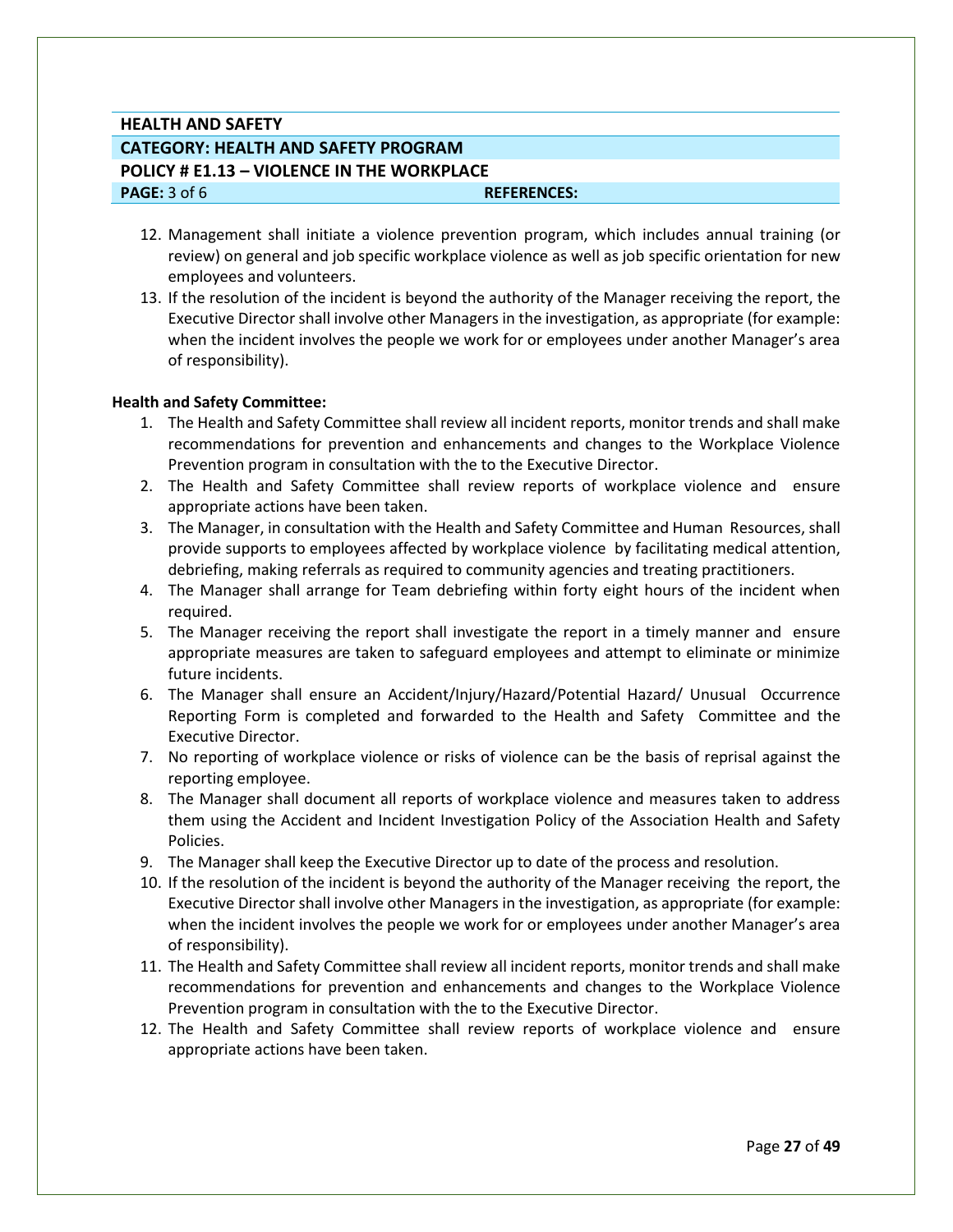# **HEALTH AND SAFETY CATEGORY: HEALTH AND SAFETY PROGRAM POLICY # E1.13 – VIOLENCE IN THE WORKPLACE PAGE:** 4 of 6 **REFERENCES: REFERENCES:**

- 13. The Manager who investigates the reported incident of violence shall ensure there is communication of any potential of a dangerous situation associated with a reported incident to all staff possibly affected by the incident.
- 14. The Manager is responsible to inform the employee who made the report of the outcome of the investigation to the extent necessary to optimise future safety from similar incidents.
- 15. The Health and Safety committee shall assess workplace violence hazards for all job classifications in the workplace.
- 16. Management shall initiate a violence prevention program, which includes annual training (or review) on general and job specific workplace violence as well as job specific orientation for new employees and volunteers.
- 17. The effectiveness of the workplace violence prevention program shall be evaluated and reviewed annually by the Health and Safety Committee.
- 18. The Health and Safety Committee shall keep all records of reports and investigations of workplace violence for a period of five years following the report.

#### **Scope:**

Violence is any incident, in which a person is abused, threatened, harassed, assaulted by inflicting injury or damage to property or threatens damage to property. It can be in the form of offensive comments including: jokes, obscene remarks, insult, ridicule, swearing, shouting, demeaning or belittling statements, threats without weapons, causing emotional distress or personal humiliation, or threaten the health or safety and livelihood of an employee. The act may be implied or actual, and be either verbal or physical in nature. Physical violence is defined as aggravated assault, assault, sexual harassment, gestures, kicking, pushing, biting and/or spitting. Violence also includes act and threats of aggression resulting in physical or psychological damage, pain, or injury to a worker.

It is important to note that workplace violence can occur outside of work settings. It can occur during work-related functions at off-site locations such as conferences, social events, or visits to the homes of the people for whom the Association works. It can also happen in an employee's home, yet be work related: for example, threatening telephone calls from co-workers, people we work for or Managers. Workplace violence can be committed by anyone: employees, supervisors, Managers, people we work for, students, contract workers, visitors, families of people we work for, families, or friends, of employees, volunteers or un-authorized intruders.

#### **Definitions:**

**Violence:** is any act of aggression that causes physical or emotional harm, including assault (any attempt to inflict physical harm on a worker), threat, verbal abuse, sexual harassment, and racial or religious harassment.

**Verbal abuse:** is the use of vexatious comments that are known, or that ought to be known, to be unwelcome, embarrassing, offensive, threatening, or degrading to another person (including swearing, insults, or condescending language).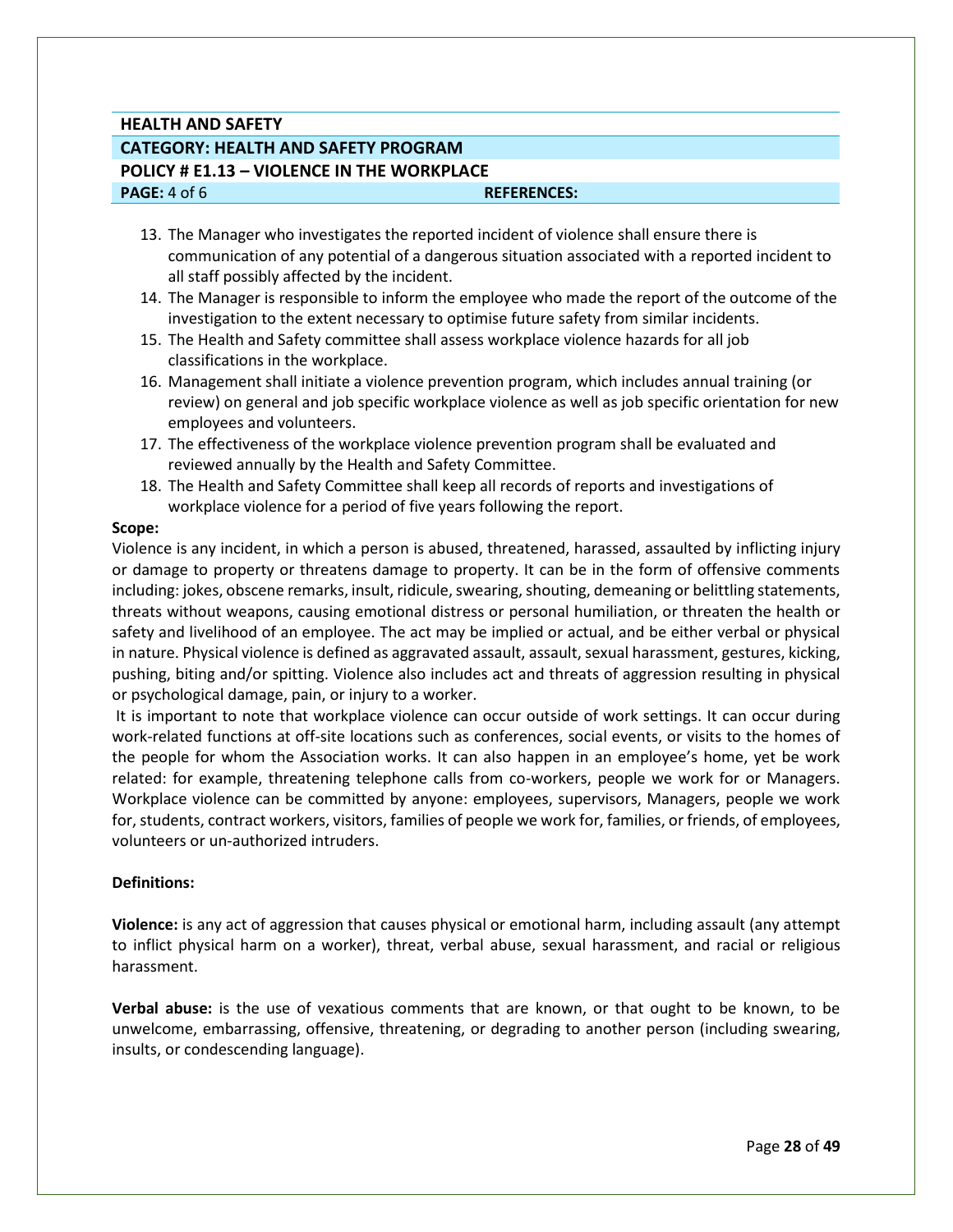# **HEALTH AND SAFETY CATEGORY: HEALTH AND SAFETY PROGRAM POLICY # E1.13 – VIOLENCE IN THE WORKPLACE PAGE:**  $5$  of 6 **REFERENCES: REFERENCES:**

**Threat:** (verbal or written) is a communicated intent to inflict physical or other harm on any person or to property by some unlawful act. A direct threat is a clear and explicit communication distinctly indicating that the potential offender intends to do harm, for example, "I am going to make you pay for what you did to me". A conditional threat involves a condition, for example, "If you don't leave me alone you will regret it." Veiled threats usually involve body language or behaviors that leave little doubt in the mind of the victim that the perpetrator intends to harm.

**Physical attacks:** Is aggression resulting in a physical assault/abuse with or without the use of a weapon. Examples include hitting, shoving, pushing, punching, biting, spitting, groping, pinching, or kicking the victim, unwelcome displays of affection or inciting a dog to attack.

**Psychological abuse:** is an act that provokes fear or diminishes an individual's dignity or self-worth or that intentionally inflicts psychological trauma on another.

**Assault:** is any intent to inflict injury on another, coupled with an apparent ability to do so; any intentional display of force that causes the victim to fear immediate bodily harm.

**Sexual abuse:** is any unwelcome verbal or physical advance or sexually explicit statement, such as jokes, displays of pornographic material, pinching, brushing against, touching, patting, or leering that makes a person feel humiliated, intimidated, or uncomfortable, thus interfering with work performance.

**Sexual assault:** is the use of threat or violence to force one individual to touch, kiss, fondle, or have sexual intercourse with another.

**Near miss:** is an act of striking out, but missing the target.

**Poisoned work environment:** is a hostile and abusive work environment resulting from harassment by comment or conduct that ridicules or demeans an individual or specific group of employees: for example, racial slurs or derogatory comments about sexual orientation.

**Discrimination:** is a showing of partiality or prejudice in treatment: specific action or policies directed against the welfare of minority groups. Every person has a right to full and equal recognition and exercise of his or her human rights and freedoms without distinction, exclusion, or preference based on race, color, sex, sexual orientation, civil status, religion, political convictions, language, ethnic or national origin, social condition, or the fact that he/she is a handicapped person, or that he/she uses any means to palliate his handicap. Discrimination exists where such distinction, exclusion, or preference has the effect of nullifying or impairing such a right.

**Harassment:** is any behavior that verbally, physically, deliberate, unsolicited or unwelcome invitations, that demean, embarrass, humiliate, annoy, alarm or verbally abuses a person and that is known or would be expected to be known as unwelcome. Harassment includes, words, gestures, jokes, remarks, innuendo, taunting about a person's body, attire, age, marital status, ethnic or national origin, religion and so on.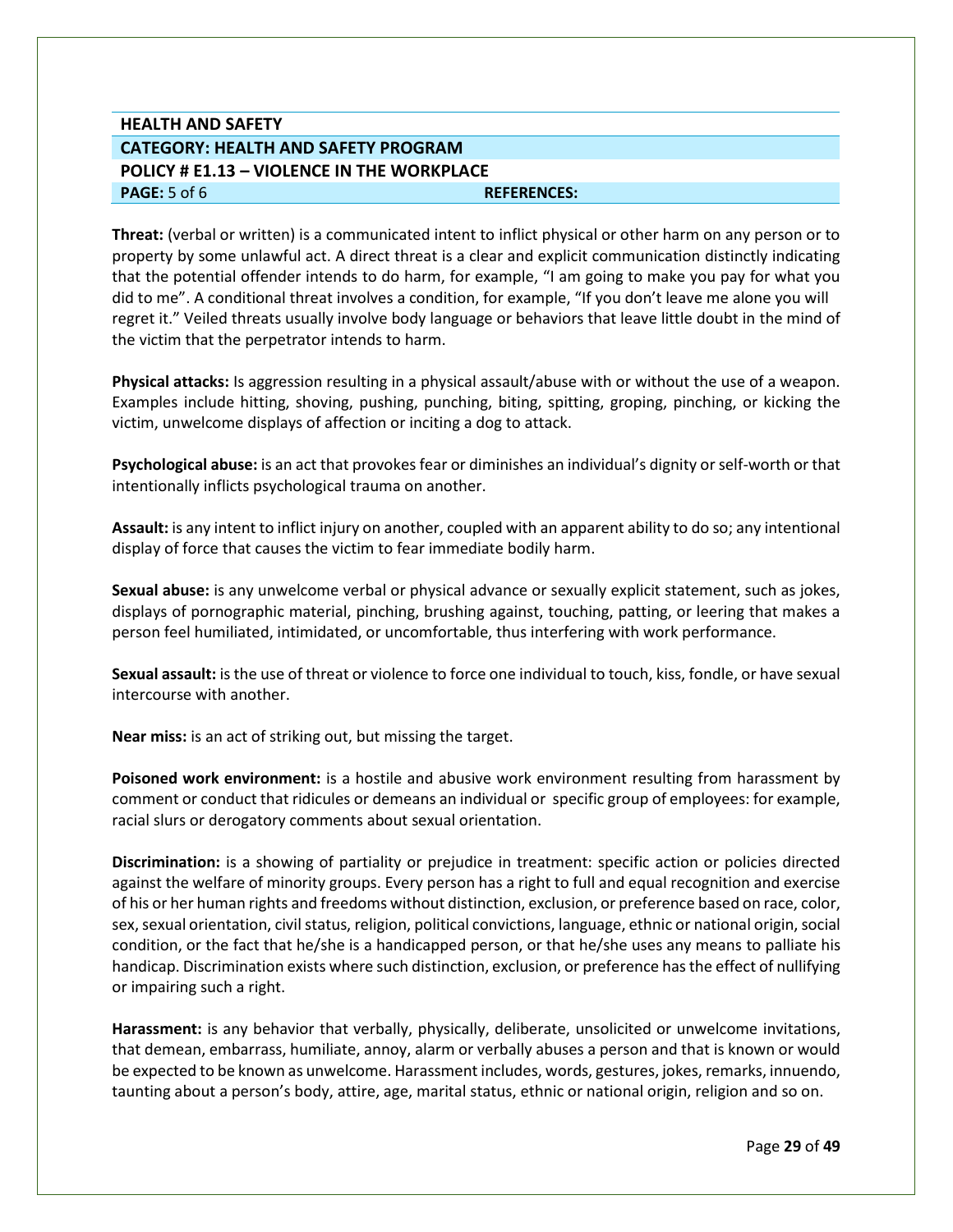| <b>HEALTH AND SAFETY</b>                          |                    |
|---------------------------------------------------|--------------------|
| <b>CATEGORY: HEALTH AND SAFETY PROGRAM</b>        |                    |
|                                                   |                    |
| <b>POLICY # E1.13 - VIOLENCE IN THE WORKPLACE</b> |                    |
| <b>PAGE:</b> 6 of 6                               | <b>REFERENCES:</b> |
|                                                   |                    |

Harassment extends to incidents occurring at or away from the workplace, during or outside normal working hours, provided such incidents are employment related.

**Bullying:** is usually seen as acts or verbal comments that could 'mentally' hurt or isolate a person in the workplace. Sometimes, bullying can involve negative physical contact as well. Bullying usually involves repeated incidents or a pattern of behavior that is intended to intimidate, offend, degrade or humiliate a particular person or group of people. It has also been described as the assertion of power through aggression.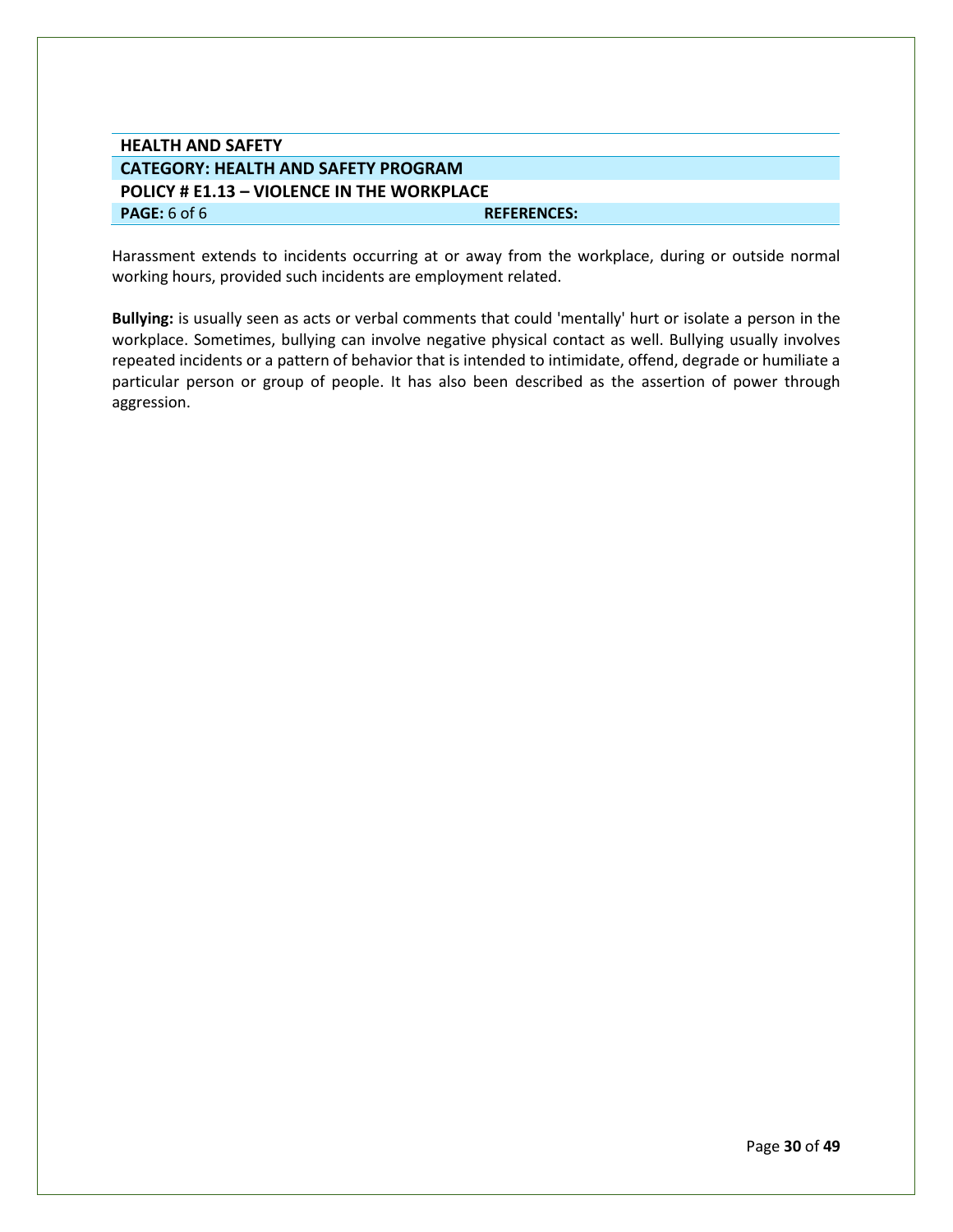### **HEALTH AND SAFETY**

#### <span id="page-31-0"></span>**CATEGORY: STRUCTURES**

<span id="page-31-1"></span>

| <b>POLICY # E2.01 -JOINT OCCUPATIONAL HEALTH AND SAFETY COMMITTEE</b> |
|-----------------------------------------------------------------------|
| <b>REFERENCES:</b>                                                    |
| <b>REVISION DATE: 11.07.2000</b>                                      |
| <b>REVISION DATE: 11.07.2000</b>                                      |
|                                                                       |
|                                                                       |

#### **POLICY:**

The Association shall establish and maintain a Joint Occupational Health and Safety Committee (JOHSC)

#### **PROCEDURES:**

#### **COMPOSITION:**

- 1. The JOHSC shall consist of four (4) members, two (2) from the management team and two (2) from unionized employees.
- 2. The members from unionized employees shall be selected by unionized employees.
- 3. Alternatives may be allowed with the approval of the co-chairpersons. Each party shall provide the name of the alternate.
- 4. The JOHSC shall meet every second month.
- 5. There shall be two co-chairpersons, one (1) from the management team and one (1) from the unionized employees, who shall alternate the chair at meetings.
- 6. A co-chairperson may, with the consent and approval of his/her counterpart invite any additional person(s) to attend the meeting to provide additional information or comments, but they shall not participate in the regular business of the meeting.

#### **DUTIES:**

- 1. Conduct and/or receive work site inspections in accordance with the Occupational Health and Safety Act, and the annual schedule of inspections.
- 2. Identify, evaluate and recommend a resolution of matters pertaining to health and safety in the workplace to appropriate senior management,
- 3. Review that education and training programs are available and to inform all employees of their rights, restrictions, responsibilities and duties under the Occupational Health and Safety Act.
- 4. Deal with matters that JOHSC deems appropriate.
- 5. Assist and advise the health and safety representatives on matters relating to occupational health and safety.

#### **PROCESS:**

- 1. Each workplace shall be inspected every six (6) months by a member of the JOHSC designated by the members representing the unionized employees and a member of the JOHSC designated by the members representing management.
- 2. All health and safety concerns raised during the physical inspection shall be recorded on the JOHSC Workplace Inspection Form and signed by both members of the inspection team and the manager of the Association's work location.
- 3. The workplace report shall be forwarded to the JOHSC members, the manager of the Association's work location within (2) weeks of the inspection. The manager shall inform the JOHSC of the status of outstanding items within ten (10) working days of the receipt of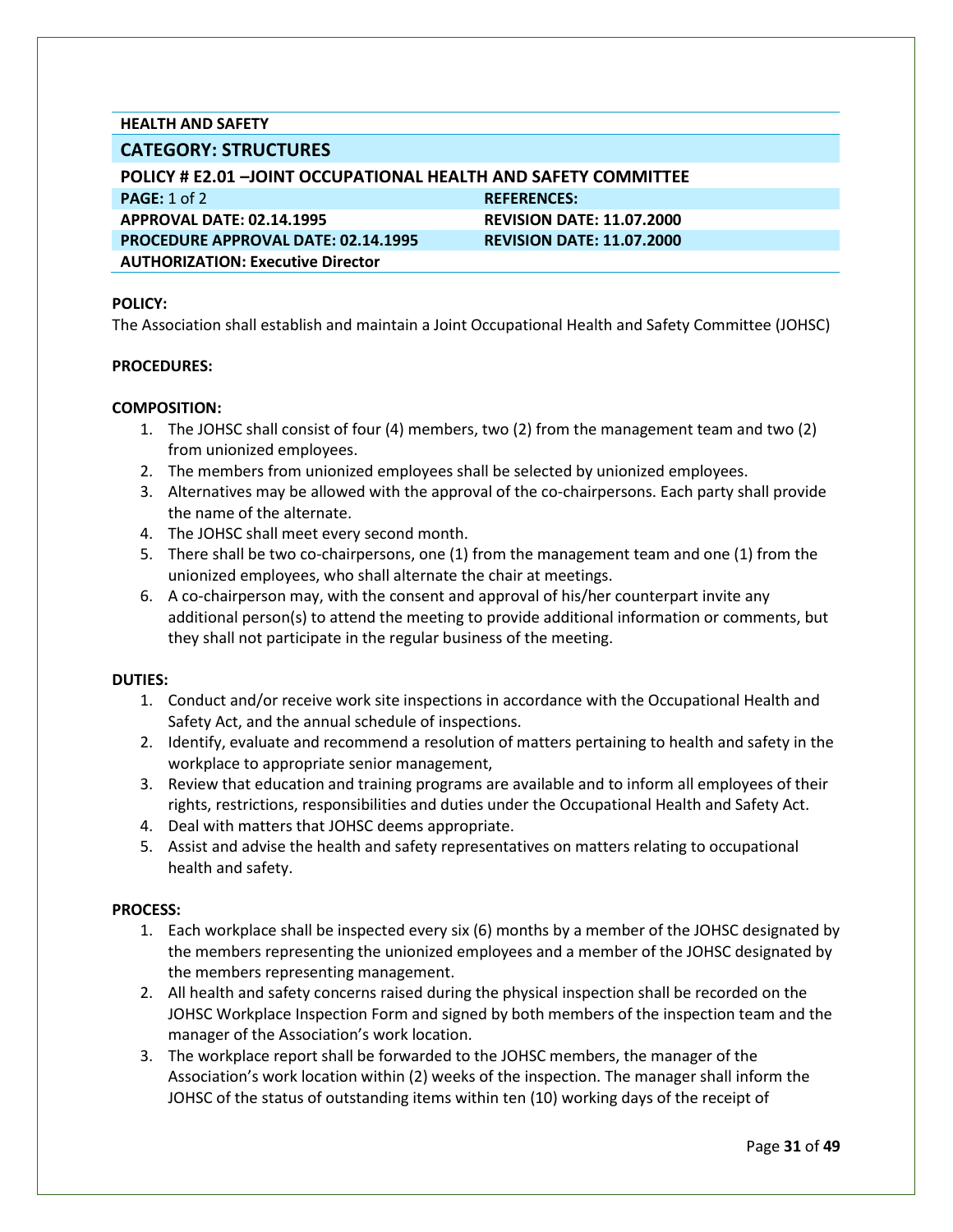# **HEALTH AND SAFETY CATEGORY: STRUCTURES POLICY # E2.01 –JOINT OCCUPATIONAL HEALTH AND SAFETY COMMITTEE PAGE:** 2 of 2 **REFERENCES:**

4. inspection(s) report(s). The report shall be written and include an assessment of the problem, the person responsible for follow-up and a projected completion date.

The members of the committee representing unionized employees shall designate members and alternates if required, chosen by those they represent, to investigate all serious workplace accidents/incidents that have the potential for a serious accident.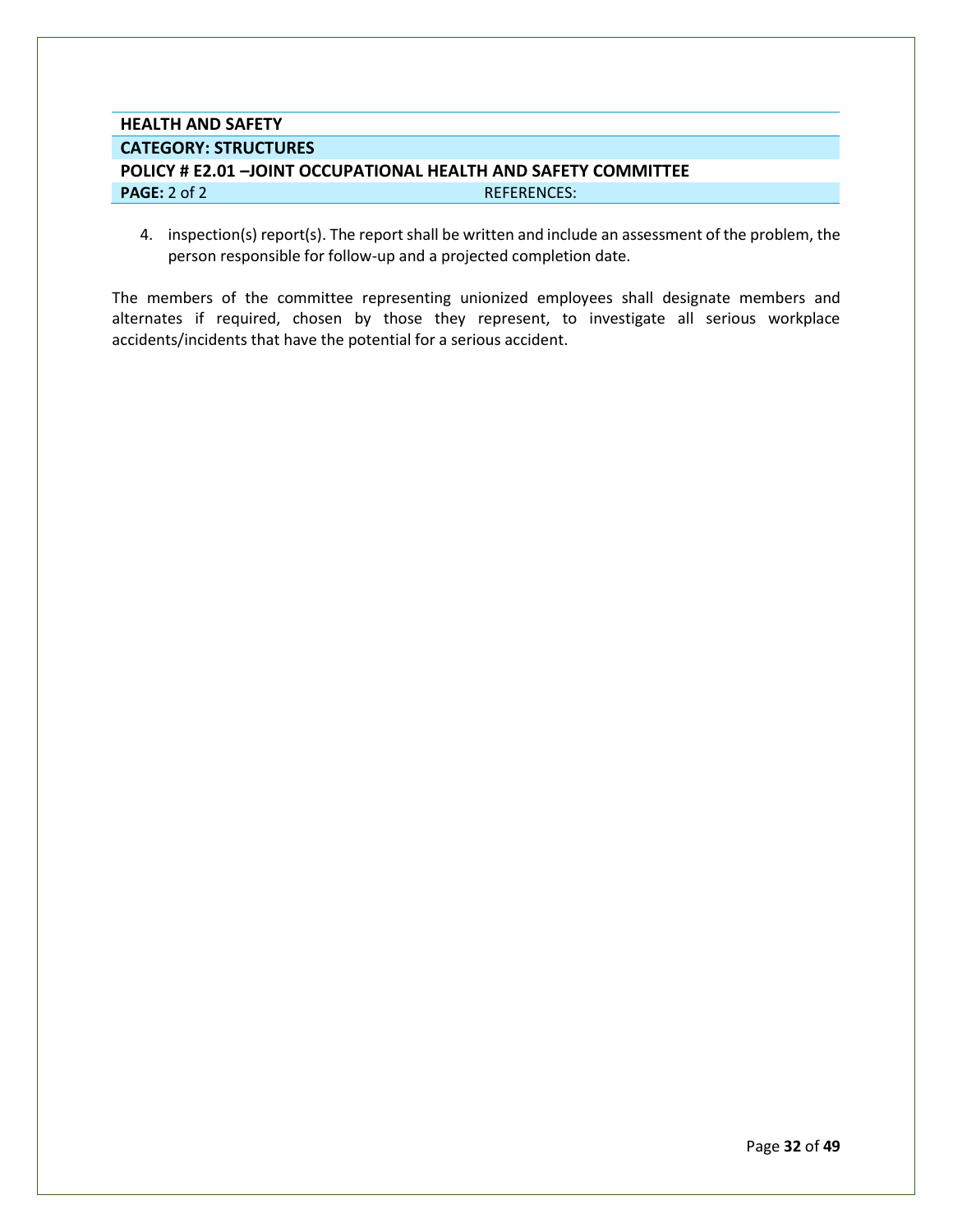#### **HEALTH AND SAFETY CATEGORY: STRUCTURES**

<span id="page-33-0"></span>

| <b>POLICY # E2.02 -HEALTH AND SAFETY REPRESENTATIVE</b> |                                  |  |
|---------------------------------------------------------|----------------------------------|--|
| PAGE: 1 of 2                                            | <b>REFERENCES:</b>               |  |
| APPROVAL DATE: 02.14.1995                               | <b>REVISION DATE: 11.07.2000</b> |  |
| <b>PROCEDURE APPROVAL DATE: 02.14.1995</b>              | <b>REVISION DATE: 11.07.2000</b> |  |
| <b>AUTHORIZATION: Executive Director</b>                |                                  |  |

#### **POLICY:**

There shall be a health and safety representative in each service location operated by the Association.

#### **PROCEDURES:**

- 1. Employees will select a health and safety representative from among the employees of the Association who does not exercise managerial functions.
- 2. That person will serve as the health and safety representative for a minimum term of 3 years or for the duration of the representative's employment.
- 3. Following the term, the employees may re-elect the representative for a second or subsequent terms or may elect a new representative.

#### **PURPOSE:**

The health and safety representative of the Association will assist in eliminating the health and safety problems faced by the workers. The health and safety representative functions in accordance with the Ontario Occupational Health and Safety Act (and the clauses of the current collective agreement)

#### **OBJECTIVES:**

- 1. Identify situations that may be a real or potential source of danger to workers.
- 2. To identify the potential or existing hazards of materials, processes or equipment.
- 3. To promote the establishment, maintenance and monitoring of programs, measures and procedures respecting the health and safety of workers.
- 4. Make recommendations to the JOHSC and the workers for improvement of the health and safety of workers.
- 5. To participate in work accident reduction programs for the workers in collaboration with outside resources, if required.
- 6. To study work accident statistics with the purpose of setting priorities for action.

#### **FUNCTIONS OF THE REPRESENTATIVE:**

- 1. In collaboration with the JOHSC, agree on methods of inspection of the workplace.
- 2. Complete Community Living Association (Lanark County) Health & Safety Representative Checklist once a month.
- 3. Identify situations which may be a source of danger to workers.
- 4. Recommend measures and corrective actions and follow up on those items.
- 5. Field and analyze complaints brought forth by employees regarding health and safety.
- 6. Participate in all inspections and accident investigations as carried out by Ministry of Labour Inspectors.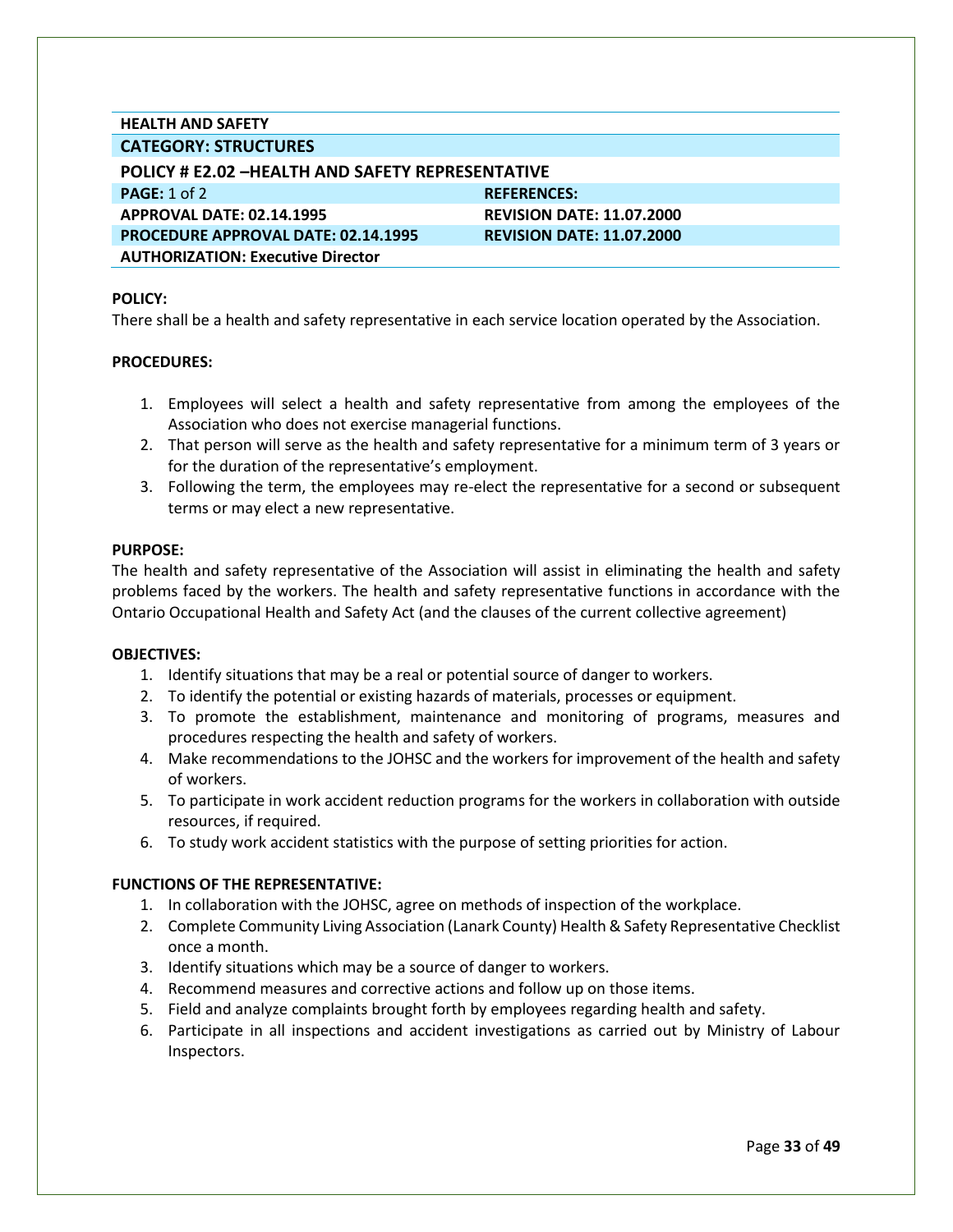#### **HEALTH AND SAFETY**

**CATEGORY: STRUCTURES**

#### **POLICY # E2.02 –HEALTH AND SAFETY REPRESENTATIVE**

**PAGE:** 2 of 2 **REFERENCES: REFERENCES:** 

#### **RECOMMENDATIONS:**

- 1. Recommendations will be presented to the manager in written format (on the recommendation form) summarizing the concern, the recommendation and a time frame for implementation. An additional copy will be forwarded to the JOHSC for which the recommendation applies.
- 2. The manager shall respond in writing within 21 days of the date the recommendation is submitted. A copy of the response will be forwarded to the JOHSC.

#### **AUTHORITY**

- 1. The health and safety representative shall submit recommendations to the manager of the service in question. If the recommendation is not applied, the representative may make a formal recommendation to the employer.
- 2. May require the involvement of an Inspector from the Ministry of Labour the failure of the employer to respond within 21 days, or if unresolved issues remain.

#### **REMUNERATION:**

1. Health and safety representatives are entitled to be paid at regular wages while completing or fulfilling their role as a health and safety representative.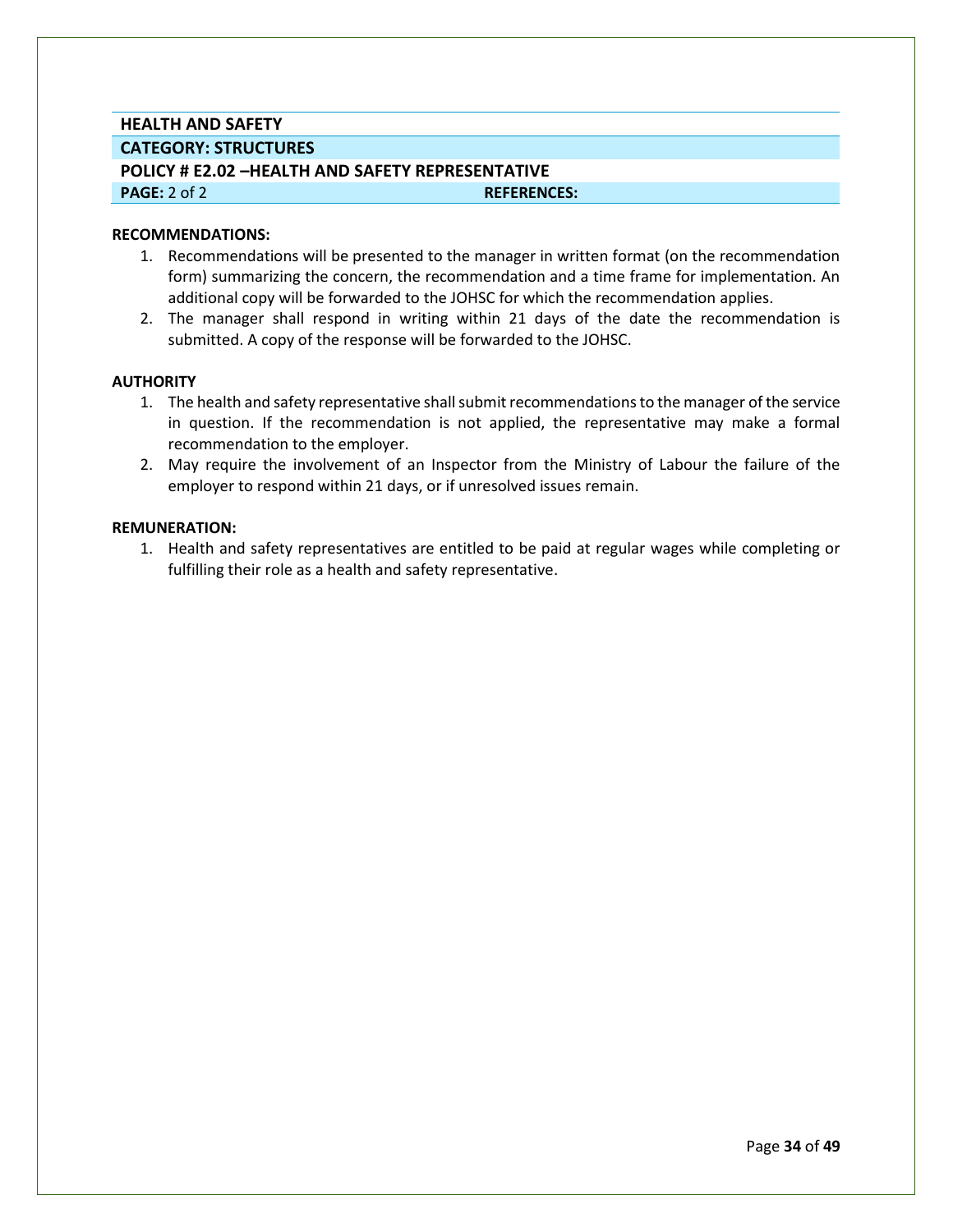<span id="page-35-1"></span><span id="page-35-0"></span>

| <b>HEALTH AND SAFETY</b>                             |                                  |  |
|------------------------------------------------------|----------------------------------|--|
| <b>CATEGORY: INSPECTION/INVESTIGATION</b>            |                                  |  |
| POLICY # E3.01 - ACCIDENT AND INCIDENT INVESTIGATION |                                  |  |
| PAGE: 1 of 2                                         | <b>REFERENCES:</b>               |  |
| <b>APPROVAL DATE: 02.14.1995</b>                     | <b>REVISION DATE: 08.03.2004</b> |  |
| <b>PROCEDURE APPROVAL DATE: 02.14.1995</b>           | <b>REVISION DATE: 08.03.2004</b> |  |
| <b>AUTHORIZATION: Executive Director</b>             |                                  |  |

A formal investigation shall be held of all critical injuries as defined by the Health and Safety Act.

- 1. In the case of death or critical injury, immediate notice is to be given to a Ministry of Labour Inspector, the JOHSC, and the health and safety representative. An investigation is to be conducted immediately and a written report is to be presented to a Ministry of Labour Director within 48 hours.
- 2. The definition of critical injury is contained in Ontario Regulation 834 under the Occupational Health and Safety Act. For the purposes of this procedure, a critical injury will be considered to be any serious injury where there is significant loss of blood, a broken bone other than a finger or toe, burns to a major portion of the body, amputation of any part of the body, loss of or diminished sight and any injury that causes loss of consciousness.
- 3. Where an accident or explosion or fire causes injury to a person, whereby the person is disabled from performing his/her usual work or requires medical attention, an investigation is to be conducted within 48 hours and the employer shall give notice in writing to the health and safety representative within 4 days of the occurrence.
- 4. It will be the responsibility of the injured employee's supervisor to set up the accident investigation meeting. Those required to attend an investigation are the injured employee (where capable), the employee's supervisor, and the health and safety representative or member from the Joint Health and Safety Committee and Ministry of Labour Inspector (when required).
- 5. It will be the option of the investigating committee to have the participation of any other personnel who may contribute to the investigation. The health and safety representative and certified management personnel will co-chair the investigation and report the results. The injured employee's supervisor will be responsible for the completion of any recommendations resulting from the accident.
- 6. In the event of an accident, no person shall interfere with, disturb, alter or carry away any wreckage, article or thing at the scene of or connected with the occurrence until permission to do so have been given by the investigation team. The only exceptions are to save a life or relieve human suffering, maintaining an essential public utility service or transportation system, or preventing unnecessary damage to equipment and other properties.
- 7. All accident/incident/hazard investigations should commence immediately and be completely within 24 hours. In exceptional circumstances, 48 hours is acceptable. A statement from the injured person may be collected at a later date if necessary.
- 8. All relevant points brought out during the investigation must be accurately recorded.
- 9. The investigation team must identify all the contributing factors including hazardous conditions, unsafe actions and root causes so that a decision can be made on which conditions and circumstances contributed to the accident.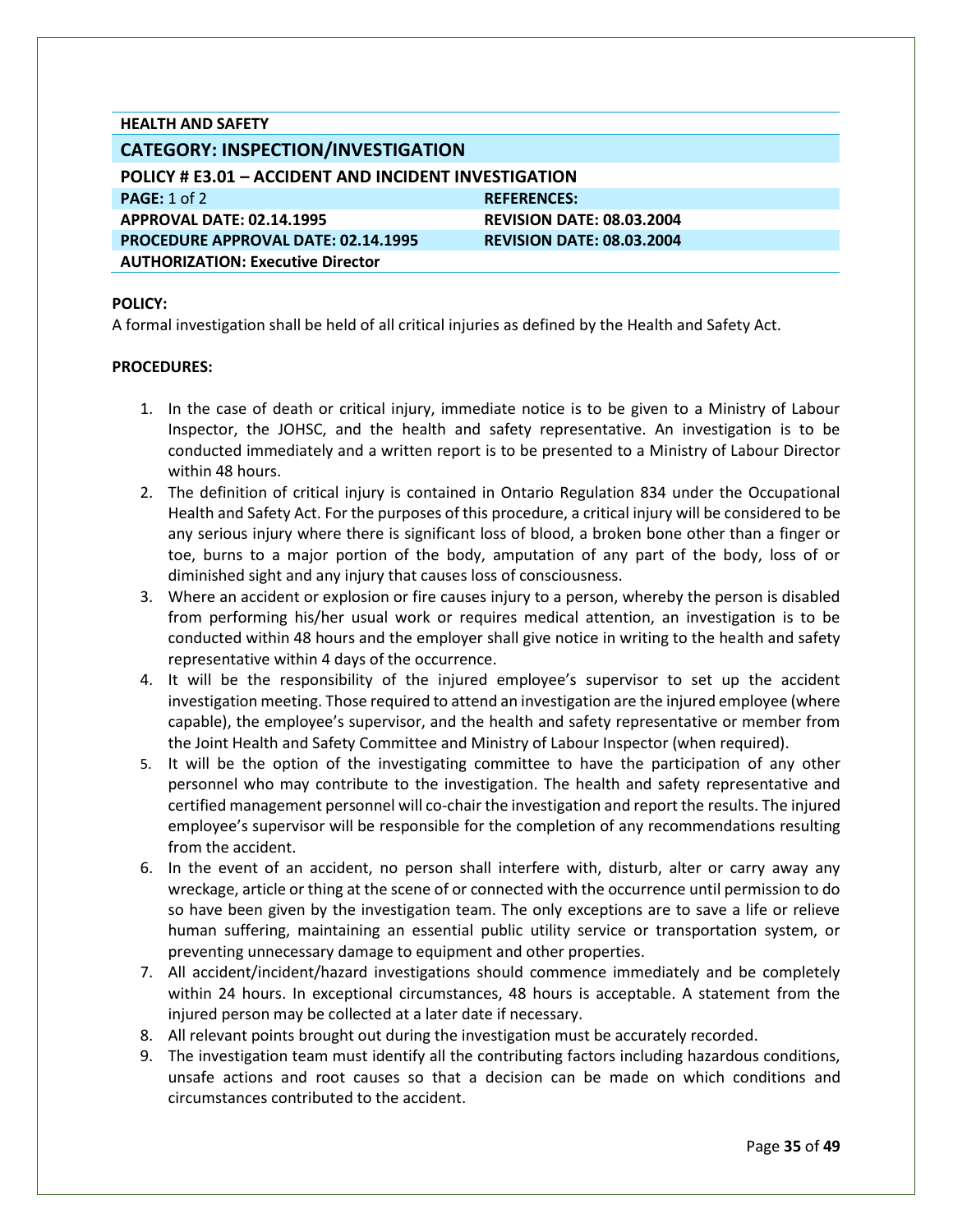# **HEALTH AND SAFETY CATEGORY: INSPECTION/INVESTIGATION POLICY # E3.01 – ACCIDENT AND INCIDENT INVESTIGATION PAGE:** 2 of 2 **REFERENCES: REFERENCES:**

- 10. Identifying the contributing factors will include direct observations and interviews with both the employee and any witnesses.
- 11. The manager and health and safety representatives of the service with support from the Committee if necessary, shall summarize the information gathered, propose an action plan and provide copies to the employees, the Executive Director, the co-chairs of the Health and Safety Committee and the designated health and safety representative.
- 12. The Manager must ensure the proposed action is implemented to prevent further accidents. If the solution is beyond the authority or resources of the Manager, they must make the Executive Director aware of the problem and put interim procedures in place. The hazards identified in the investigation process must not be allowed to remain without attention while proposed action is pending.
- 13. The Health and Safety Committee will review data from Accident/Incident Report and Investigation forms, monitor trends and make recommendations to the employees and Executive Director on appropriate preventative strategies and priorities in health and safety.
- 14. The Executive Director will review the Accident/Incident Report and investigation forms and ensure appropriate action has been taken.
- 15. Copies of the Accident/Incident Report and Investigation forms will be kept for a period of 5 years following the occurrence. These files will be kept in the Health and Safety cabinet located in the office of the management health and safety certified representative.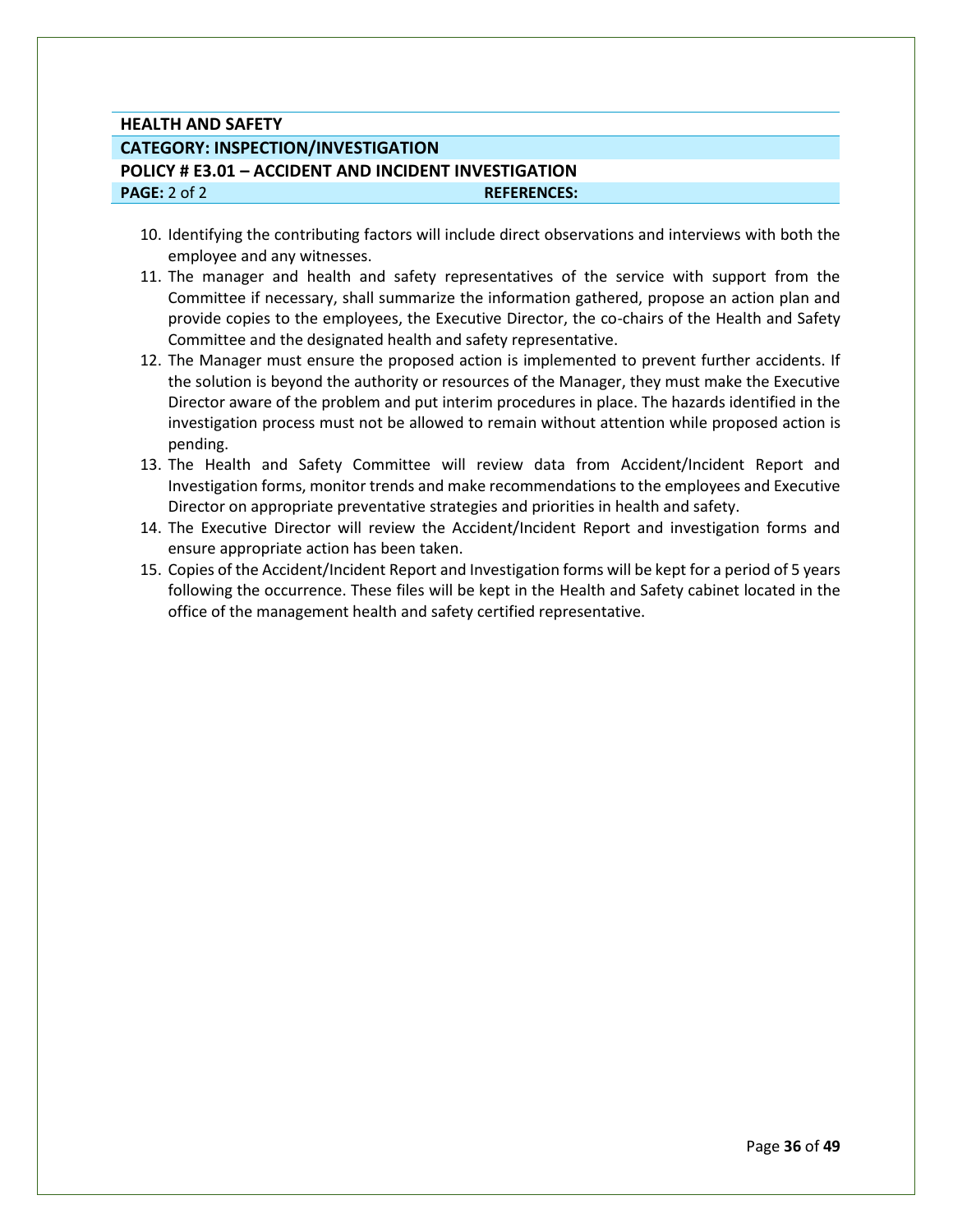<span id="page-37-0"></span>

| <b>HEALTH AND SAFETY</b>                         |                                  |
|--------------------------------------------------|----------------------------------|
| <b>CATEGORY: INSPECTION/INVESTIGATION</b>        |                                  |
| POLICY # E3.02 - ACCIDENT AND INCIDENT REPORTING |                                  |
| PAGE: 1 of 2                                     | <b>REFERENCES:</b>               |
| <b>APPROVAL DATE: 02.14.1995</b>                 | <b>REVISION DATE: 08.03.2004</b> |
| <b>PROCEDURE APPROVAL DATE: 02.14.1995</b>       | <b>REVISION DATE: 08.03.2004</b> |
| <b>AUTHORIZATION: Executive Director</b>         |                                  |

All accidents, illnesses and incidents, near misses and hazardous conditions no matter how minor must be reported.

#### **PROCEDURES:**

#### **RESPONSIBILITES:**

- 1. All Association employees have the responsibility to report occupational accidents, illnesses, incidents, hazardous conditions, near misses, and non-injury property damage.
- 2. The implementation of the reporting system will be the joint responsibility of the Health and Safety Committee. Duties will include reviewing reports, recommendations of preventative and corrective actions, and the maintenance of records.
- 3. Managers are responsible for completing the appropriate forms and distributing them to the designated parties, in a punctual manner and consistent with legislative requirements.

All Association employees are to be familiar with the procedures for reporting occupational accidents, illnesses, incidents, hazardous conditions and near misses. All employees have the responsibility to initiate the incident reporting sequence by informing their immediate supervisor in the event of an actual or potential injury or illness as soon as possible after the incident has occurred.

#### *DEFINITIONS:*

- 1. An injury that does not require professional medical treatment or lost time from work will be classified as an accident.
- 2. An illness that does not require professional medical treatment or lost time from work will be classified as an incident.
- 3. A situation, which could have potentially resulted in an accident or incident but did not, will be classified as a near miss.
- 4. A situation that is identified as having the potential to cause an accident, incident or near miss will be considered a hazardous condition.
- 5. An illness will be defined as any disease resulting from exposure to a substance relating to a particular process, trade or occupation or a disease characteristic of a particular process, trade or occupation.
- 6. All injuries, which require first aid treatment only, must be recorded in the first aid reporting from. This book will be kept with the first aid kit.
- 7. Non injury property damage is defined as any damage to the Association property and equipment.
- 8. Critical Injury is defined as:
	- i. Placing life in jeopardy
	- ii. Producing unconsciousness
	- iii. Resulting in substantial loss of blood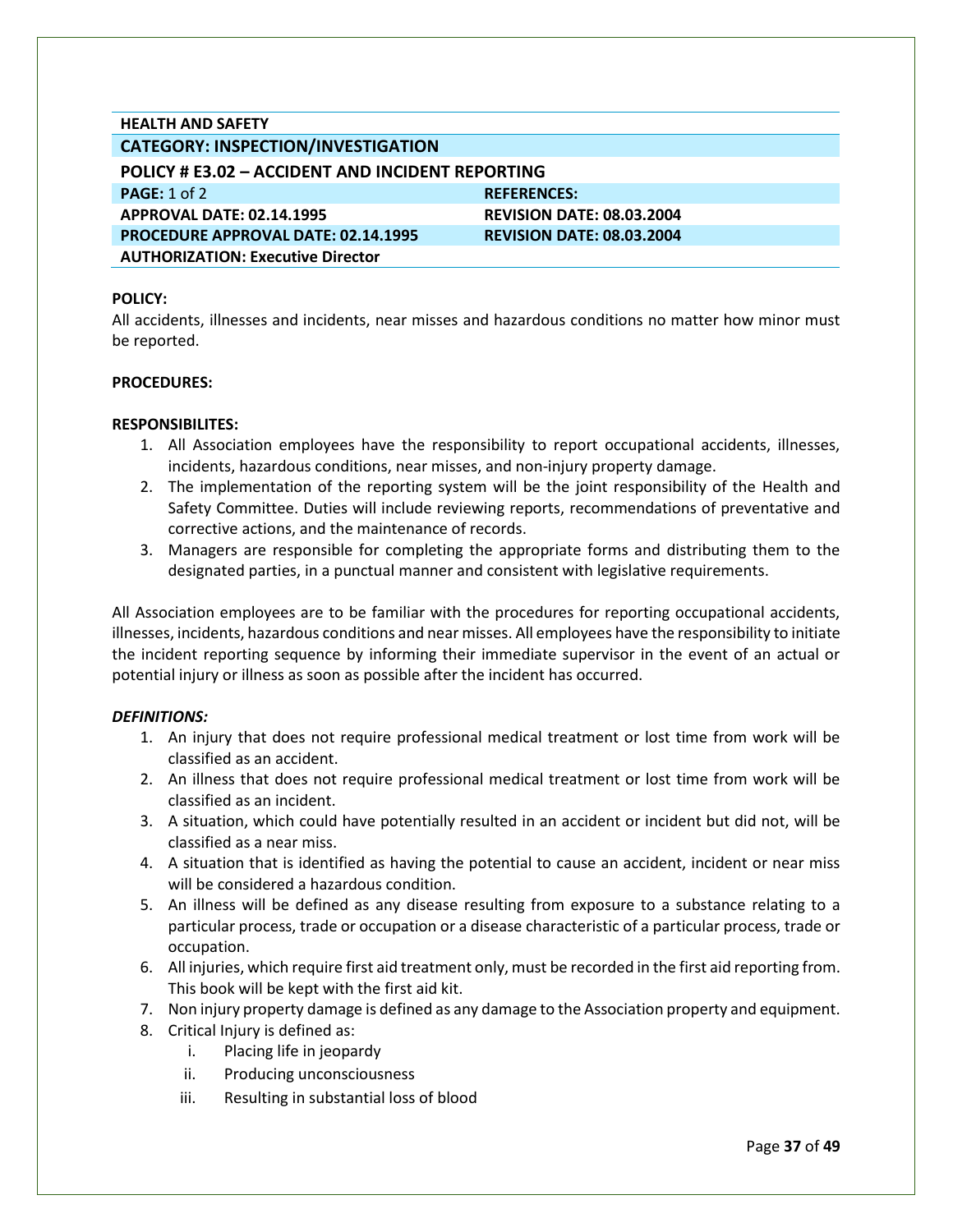# **HEALTH AND SAFETY CATEGORY: INSPECTION/INVESTIGATION POLICY # E3.02 – ACCIDENT AND INCIDENT REPORTING PAGE:** 2 of 2 **REFERENCES: REFERENCES:**

- iv. Involving fracture of a leg or arm not a finger or toe.
- v. Involving amputation of hand, leg, arm, or foot but not a finger or toe
- vi. Consisting of burns to a major portion of body
- vii. Causing loss of sight in an eye

#### **EMPLOYEES:**

1. Employees who experience a work related injury or illness should seek immediate medical attention and promptly report to their supervisor. If transportation to a hospital, doctor's office or an employee's home is necessary, it will be arranged for by the Association.

2. All accidents, illnesses and incidents, near misses and hazardous conditions no matter how slight must be reported.

#### **MANAGERS:**

1. Upon notification of the accident, illness or incident, the manager must complete an incident report form if not already done and a WSIB form 7. Managers will also notify the health & safety representative. If the accident, illness, or incident necessitates health care or results in the worker not being able to earn full wages, the Manager of Finance and Administration will notify the WSIB within three days using the Board approved Form 7. The worker will also receive a copy of this form.

#### **RECORDS:**

1. Incident reports will be kept on record and reviewed by the Health and Safety Committee.

2. All incident reports on people we work for: a copy of the signed report will be sent back to the person to be included in the persons file.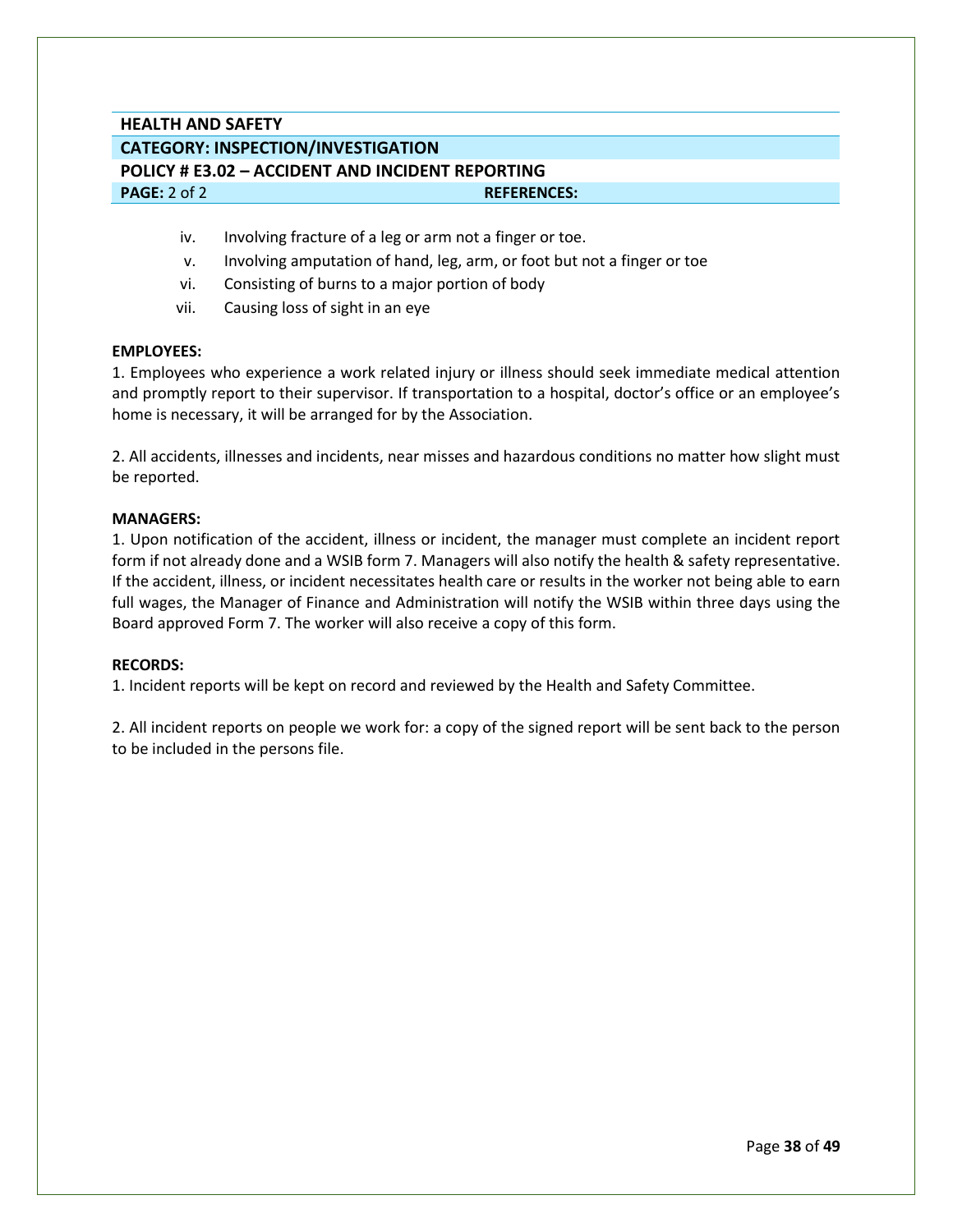<span id="page-39-0"></span>

| <b>HEALTH AND SAFETY</b>                                                   |                                  |  |
|----------------------------------------------------------------------------|----------------------------------|--|
| <b>CATEGORY: INSPECTION/INVESTIGATION</b>                                  |                                  |  |
| <b>POLICY # E3.03 - PLANNED INSPECTIONS BY HEALTH AND SAFETY COMMITTEE</b> |                                  |  |
| PAGE: $1$ of $1$                                                           | <b>REFERENCES:</b>               |  |
| <b>APPROVAL DATE: 02.14.1995</b>                                           | <b>REVISION DATE: 11.07.2000</b> |  |
| <b>PROCEDURE APPROVAL DATE: 02.14.1995</b>                                 | <b>REVISION DATE: 11.07.2000</b> |  |
| <b>AUTHORIZATION: Executive Director</b>                                   |                                  |  |
|                                                                            |                                  |  |

The Joint Occupational Health and Safety Committee (JOHSC) shall conduct planned inspections no less than every six months to ensure compliance with health and safety policies.

- 1. The planned inspections shall occur in each of the Association work locations every six (6) months.
- 2. A JOHSC report will be completed and forward to committee members, the manager of the Association work location and the Executive Director within two (2) weeks of the inspection.
- 3. The manager shall submit a written report on the status of outstanding items to the Committee within ten (10) working days of receipt of inspection reports.
- 4. The report of the manager shall include an assessment of the problem, the employee responsible for follow up and a projected completion date.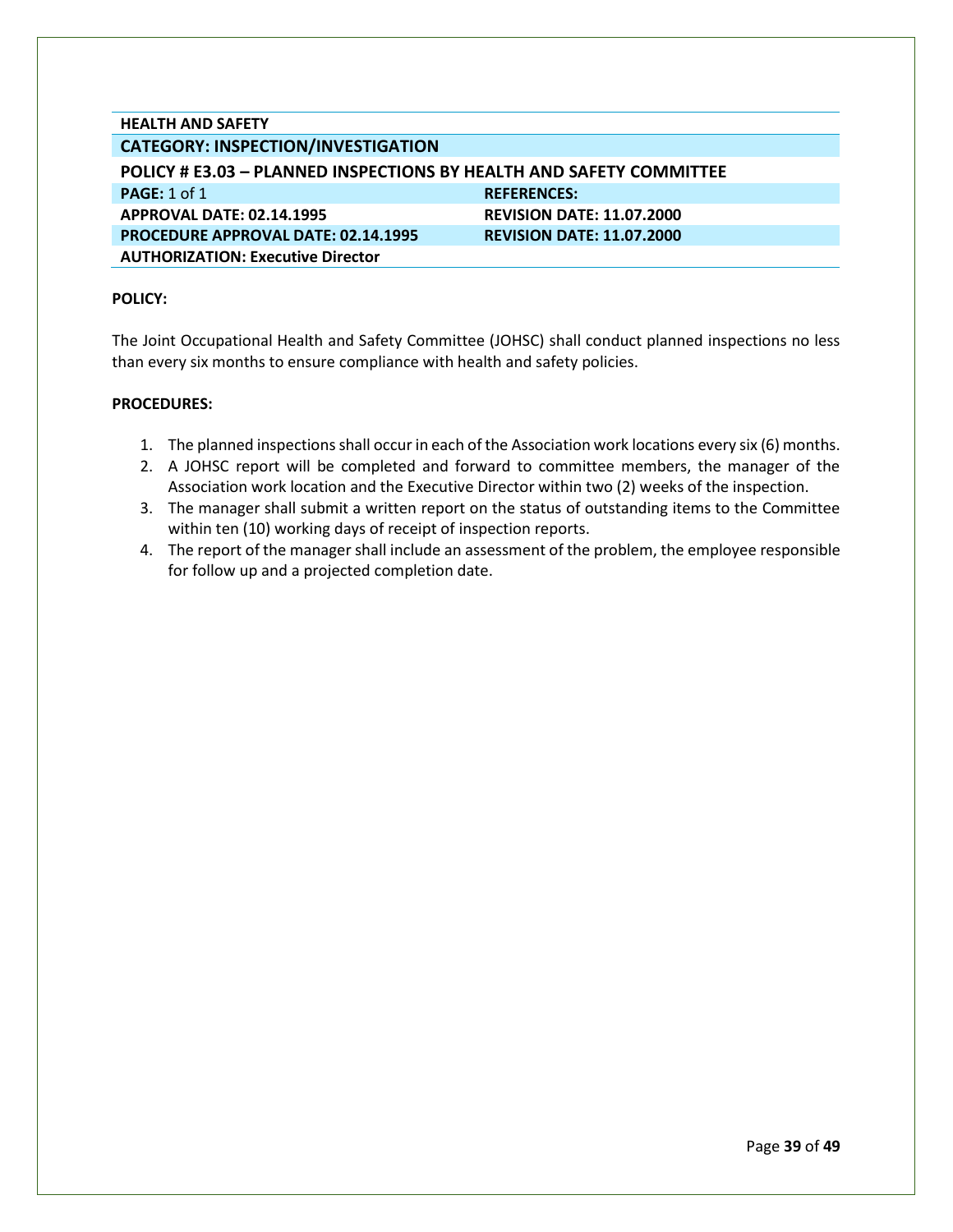<span id="page-40-0"></span>

| <b>CATEGORY: INSPECTION/INVESTIGATION</b>                   |  |  |
|-------------------------------------------------------------|--|--|
| <b>POLICY # E3.04 - UNPLANNED INSPECTIONS BY MANAGEMENT</b> |  |  |
| <b>REFERENCES:</b>                                          |  |  |
| <b>REVISION DATE: 08.03.2004</b>                            |  |  |
| <b>REVISION DATE: 08.03.2004</b>                            |  |  |
|                                                             |  |  |
|                                                             |  |  |

The Executive Director or designate shall conduct unplanned inspections of Association work locations to ensure compliance with Health and Safety Policies, no less than every six months.

- 1. The unplanned inspections shall occur in each service a minimum of every six (6) months.
- 2. A Management Inspection Report shall be completed and submitted to the relevant manager.
- 3. The relevant manager shall submit a written report to the Executive Director outlining all action(s) taken. This will include an analysis of identified problems and corrective actions.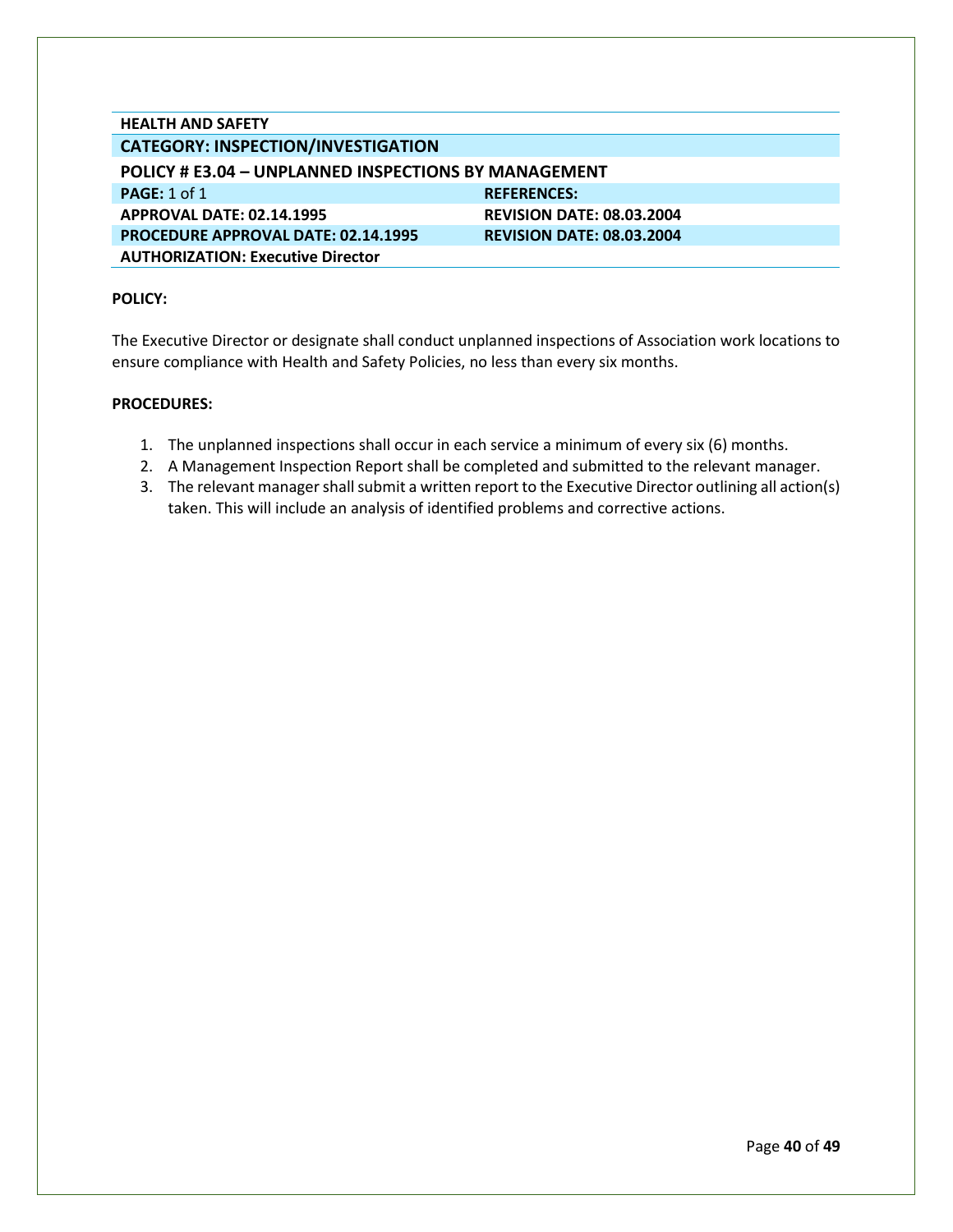# **HEALTH AND SAFETY**

# **CATEGORY: INSPECTION/INVESTIGATION**

<span id="page-41-0"></span>

| <b>POLICY # E3.05 - PLANNED MONTHLY INSPECTIONS BY HEALTH AND SAFETY</b> |                                  |  |
|--------------------------------------------------------------------------|----------------------------------|--|
| <b>REPRESENTATIVE</b>                                                    |                                  |  |
| <b>PAGE:</b> 1 of 1                                                      | <b>REFERENCES:</b>               |  |
| APPROVAL DATE: 02.14.1995                                                | <b>REVISION DATE: 08.03.2004</b> |  |
| <b>PROCEDURE APPROVAL DATE: 02.14.1995</b>                               | <b>REVISION DATE: 08.03.2004</b> |  |
| <b>AUTHORIZATION: Executive Director</b>                                 |                                  |  |

#### **POLICY:**

Inspections shall be conducted on a monthly schedule by each service's health and safety representative.

#### **PROCEDURES:**

#### **GENERAL:**

- 1. Each designated safety representative will use a prescribed checklist. The inspections are to combine observation, documentation, and employee interviews with the objective of identifying hazardous and unsafe conditions in the workplace.
- 2. The findings are to be recorded and reported. Copies will be kept on file for a minimum three (3) year following the date of the inspection.
- 3. Any significant findings and recommendations as a result of safety inspections shall be presented to management.
- 4. Management will review the report and recommendations and respond in writing within 21 days. The response should put forth a plan to address any hazardous conditions identified and timelines for completion.
- 5. The response will be directed and discussed with the health and safety representative.

#### **UNPLANNED INSPECTIONS:**

In addition to planned inspections, the management and the health and safety representative are delegated the authority to conduct unplanned inspections as they see fit.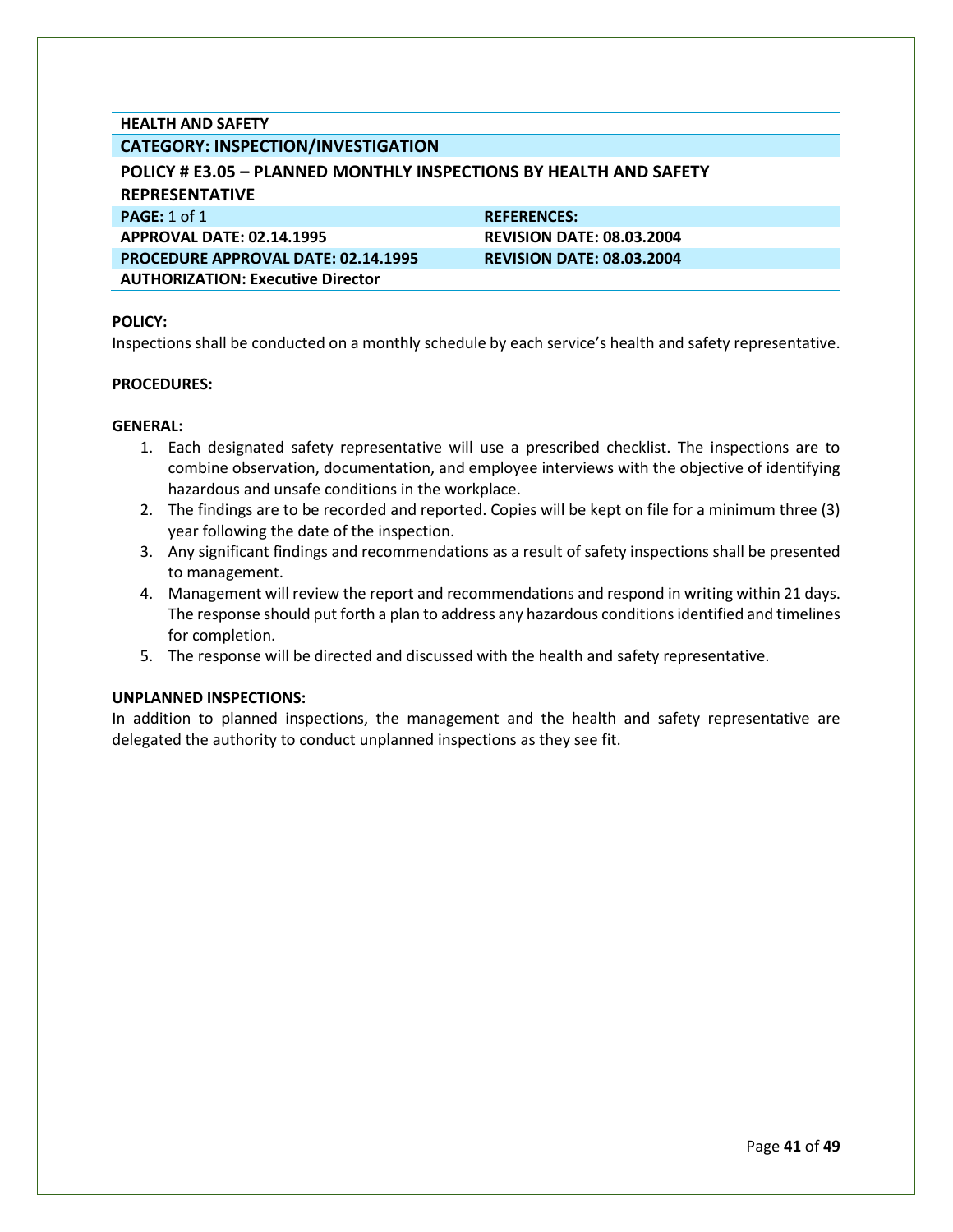<span id="page-42-0"></span>

| <b>HEALTH AND SAFETY</b>                               |                                  |
|--------------------------------------------------------|----------------------------------|
| <b>CATEGORY: INSPECTION/INVESTIGATION</b>              |                                  |
| <b>POLICY # E3.06 - REPRESENTATIVE RECOMMENDATIONS</b> |                                  |
| <b>PAGE: 1 of 1</b>                                    | <b>REFERENCES:</b>               |
| <b>APPROVAL DATE: 02.14.1995</b>                       | <b>REVISION DATE: 08.03.2004</b> |
| <b>PROCEDURE APPROVAL DATE: 02.14.1995</b>             | <b>REVISION DATE: 08.03.2004</b> |
| <b>AUTHORIZATION: Executive Director</b>               |                                  |

Health and Safety Representatives shall evaluate Health and Safety concerns and shall make recommendation to address such concerns.

- 1. The recommendation will be forwarded to the Manager of the service and the JOHSC to implement recommendation.
- 2. The Manager will have 21 days to respond in writing. The response will outline the action taken or to be taken. For actions to be taken, a time frame for the action should be included.
- 3. That Manager will forward the completed recommendation form to the Executive Director.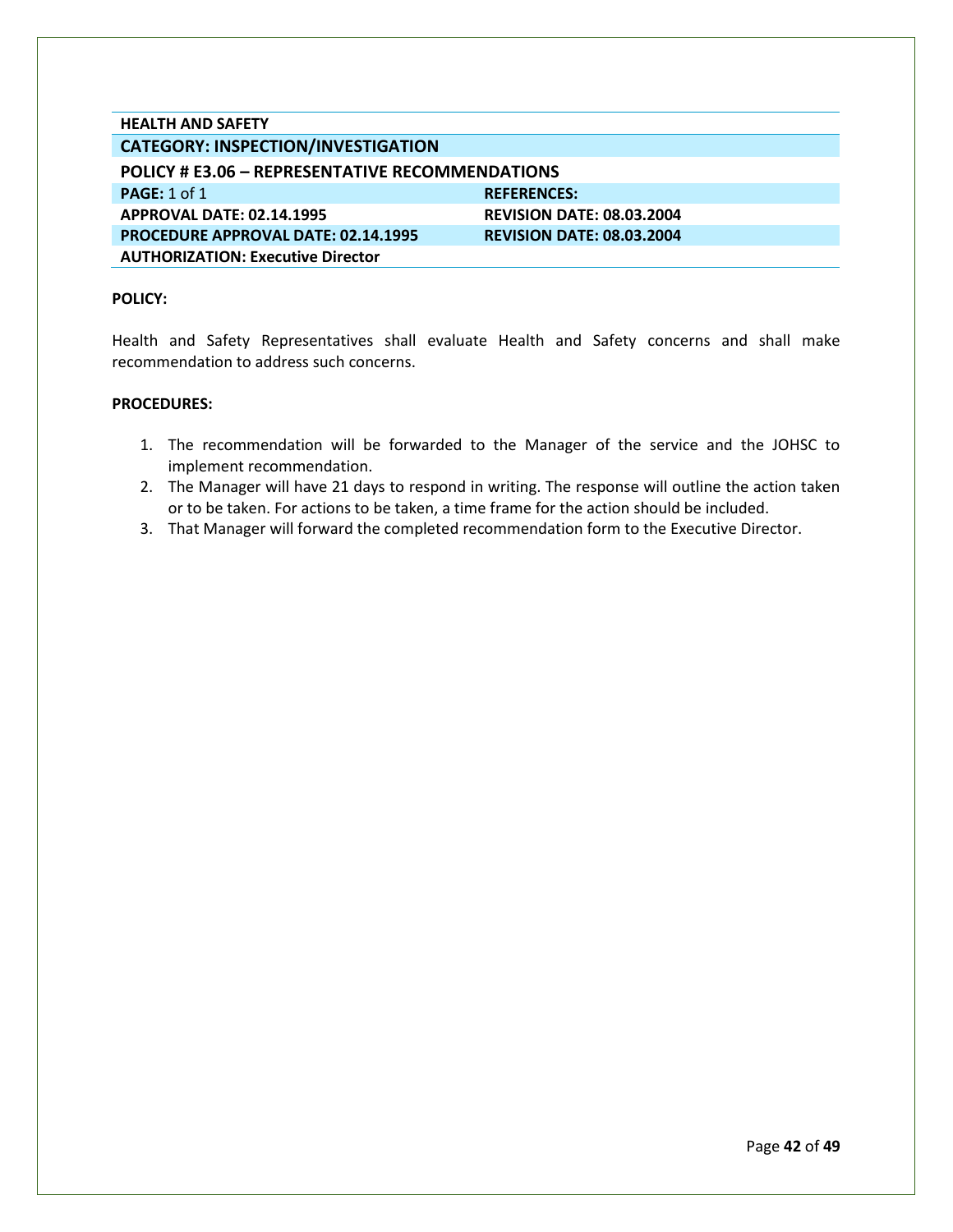<span id="page-43-0"></span>

| <b>HEALTH AND SAFETY</b>                       |                                  |
|------------------------------------------------|----------------------------------|
| <b>CATEGORY: INSPECTION/INVESTIGATION</b>      |                                  |
| <b>POLICY # E3.07 - INFECTION CONTROL KITS</b> |                                  |
| PAGE: 1 of 1                                   | <b>REFERENCES:</b>               |
| <b>APPROVAL DATE: 02.14.1995</b>               | <b>REVISION DATE: 08.03.2004</b> |
| <b>PROCEDURE APPROVAL DATE: 02.14.1995</b>     | <b>REVISION DATE: 08.03.2004</b> |
| <b>AUTHORIZATION: Executive Director</b>       |                                  |

The Association shall ensure there is a sealed Infection Control Kit in each Service.

- 1. The Association will monitor the contents of the Kit by delegation to the Health and Safety Representative in each service location.
- 2. The Infection Control kits will be inspected on an annual basis by the Health and Safety Representative. The Health and Safety Representative will sign off on the sign off inspection form each time the Infection Control Kit seal is broken.
- 3. The Health and Safety Representative will ensure the contents of the Infection Control Kit are not expired. If the contents are expired upon inspection the Health and Safety Representative will replace expired items and reseal the kit.
- 4. The Infection Control Kit will be located in a safe area of the Service location, all staff working in the service location will be aware of the kit and be responsible to ensure the Health and Safety Representative is aware if the kit is open and or items or the kit is damaged or if items have been used.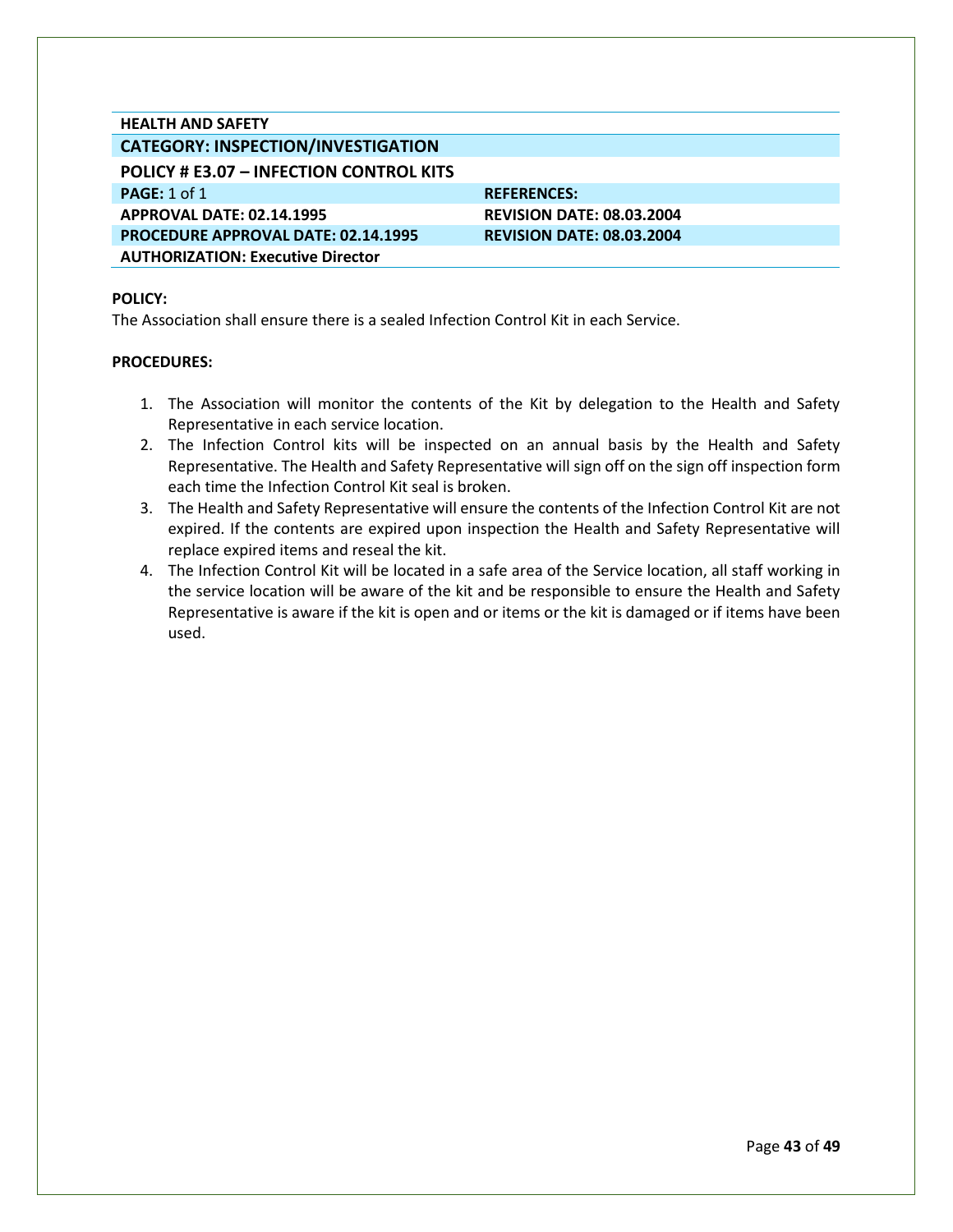#### **HEALTH AND SAFETY**

## <span id="page-44-0"></span>**CATEGORY: TRAINING**

<span id="page-44-1"></span>

| POLICY # E4.01 - HEALTH AND SAFETY TRAINING |                                  |
|---------------------------------------------|----------------------------------|
| <b>PAGE:</b> 1 of 1                         | <b>REFERENCES:</b>               |
| <b>APPROVAL DATE: 02.14.1995</b>            | <b>REVISION DATE: 08.03.2004</b> |
| <b>PROCEDURE APPROVAL DATE: 02.14.1995</b>  | <b>REVISION DATE: 08.03.2004</b> |
| <b>AUTHORIZATION: Executive Director</b>    |                                  |
|                                             |                                  |

#### **POLICY:**

All employees of the Association shall receive health & safety training.

- 1. The JOHSC shall meet with the management team at least once a year (or more often as required) to provide adequate training in health and safety issues.
- 2. Managers shall be responsible to provide training on health and safety issues as part of the orientation procedures for new employees and to provide training on health and safety issues at team meetings at least once a year (or more often as required).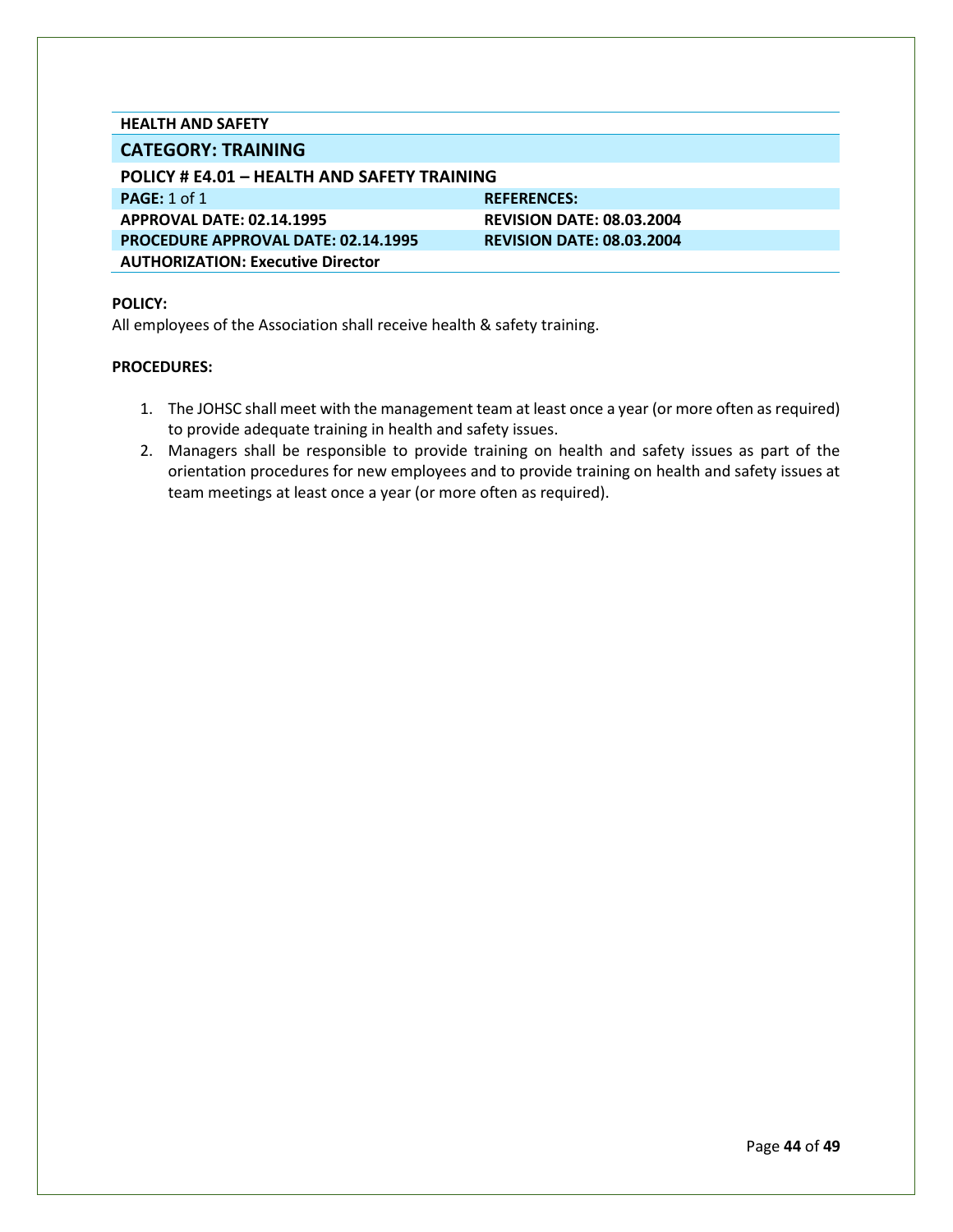#### **HEALTH AND SAFETY CATEGORY: TRAINING**

<span id="page-45-0"></span>

| <b>POLICY # E4.02 - WORKPLACE HAZARDOUS MATERIALS INFORMATION SYSTEM TRAINING</b> |                       |
|-----------------------------------------------------------------------------------|-----------------------|
| PAGE: 1 of 1                                                                      | <b>REFERENCES:</b>    |
| <b>APPROVAL DATE: 08.03.2004</b>                                                  | <b>REVISION DATE:</b> |
| <b>PROCEDURE APPROVAL DATE: 08.03.2004</b>                                        | <b>REVISION DATE:</b> |
| <b>AUTHORIZATION: Executive Director</b>                                          |                       |

#### **POLICY:**

The Association shall ensure that all employees receive Workplace Hazard Materials Information System (WHMIS) training.

- 1. All new employees will receive WHMIS Training at the time of orientation.
- 2. All employees will be trained on an annual basis by viewing a video and completing a quiz.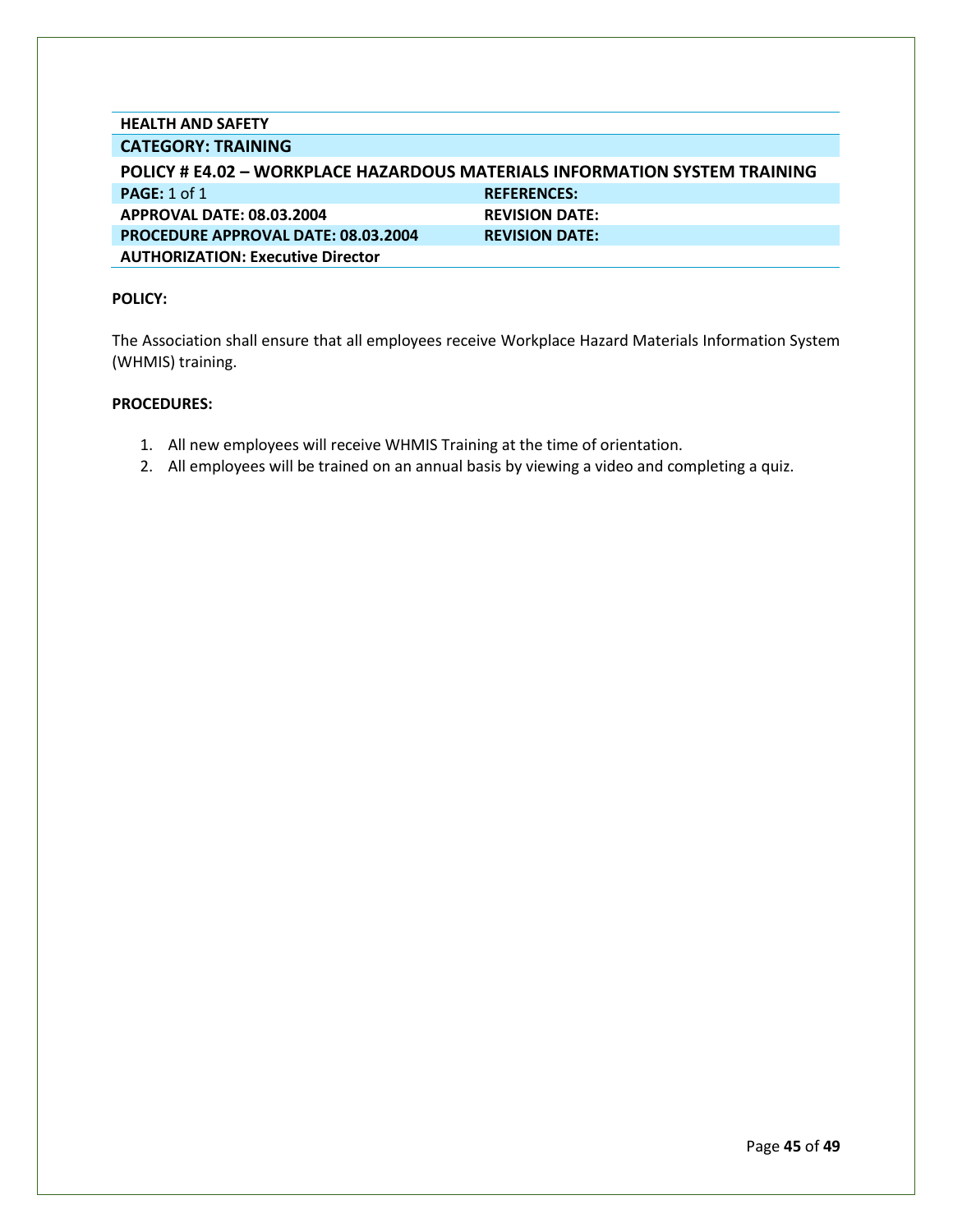<span id="page-46-0"></span>

| <b>POLICY # E4.03 - NON-VIOLENT CRISIS INTERVENTION TRAINING</b> |  |  |
|------------------------------------------------------------------|--|--|
| <b>REFERENCES:</b>                                               |  |  |
| <b>REVISION DATE:</b>                                            |  |  |
| <b>REVISION DATE:</b>                                            |  |  |
|                                                                  |  |  |
|                                                                  |  |  |

The Association shall ensure that all employees will hold a valid Crisis Prevention Institute (CPI) certificate from the National Crisis Prevention Institute.

- 1. All new employees must receive training in CPI before completion of orientation.
- 2. All employees shall receive training on an annual basis.
- 3. All certificates must be posted in each work site of the employees.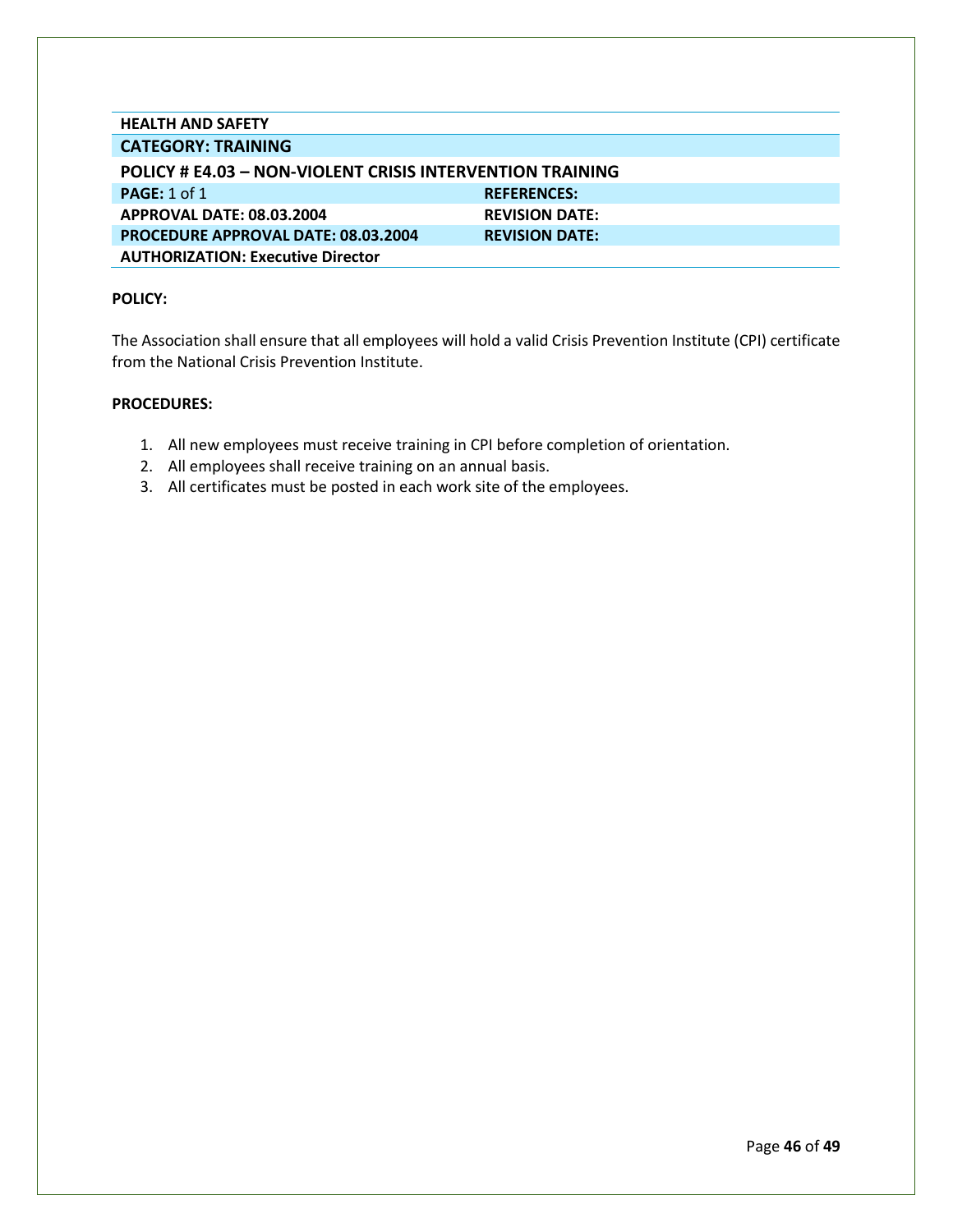<span id="page-47-0"></span>

| <b>HEALTH AND SAFETY</b>                   |                       |
|--------------------------------------------|-----------------------|
| <b>CATEGORY: TRAINING</b>                  |                       |
| POLICY # E4.04 - FIRST AID TRAINING        |                       |
| PAGE: $1$ of $1$                           | <b>REFERENCES:</b>    |
| <b>APPROVAL DATE: 08.03.2004</b>           | <b>REVISION DATE:</b> |
| <b>PROCEDURE APPROVAL DATE: 08.03.2004</b> | <b>REVISION DATE:</b> |
| <b>AUTHORIZATION: Executive Director</b>   |                       |
|                                            |                       |

The Association shall ensure that its employees hold a valid First Aid certificate and Cardio Pulmonary Resuscitation (CPR) certificate in accordance with the Workplace Safety and Insurance Act, First Aid Regulation 1101.

#### **PROCEDURES:**

#### **THE ASSOCIATION SHALL ENSURE:**

- 1. First Aid Stations are equipped with a first aid box containing all items required.
- 2. The WSIB "In Case of Injury Poster" (Form 82) is posted.
- 3. The valid First Aid and C.P.R. certificates of all staff in service location are posted.
- 4. The first aid box is inspected once per month. The inspection will be done by the staff that is on duty at the time and will be verified by the staff signing off his/her inspection on the first aid inspection checklist.
- 5. The first aid station is managed at all times by employees holding a current Standard First Aid certificate and who work in the immediate vicinity of the first aid station.

#### **RECORDS:**

All first aid treatment, including the date and time of the occurrence, the names of witnesses, the nature and exact location of the injury, and the date, time, and nature of the first aid administered will be kept.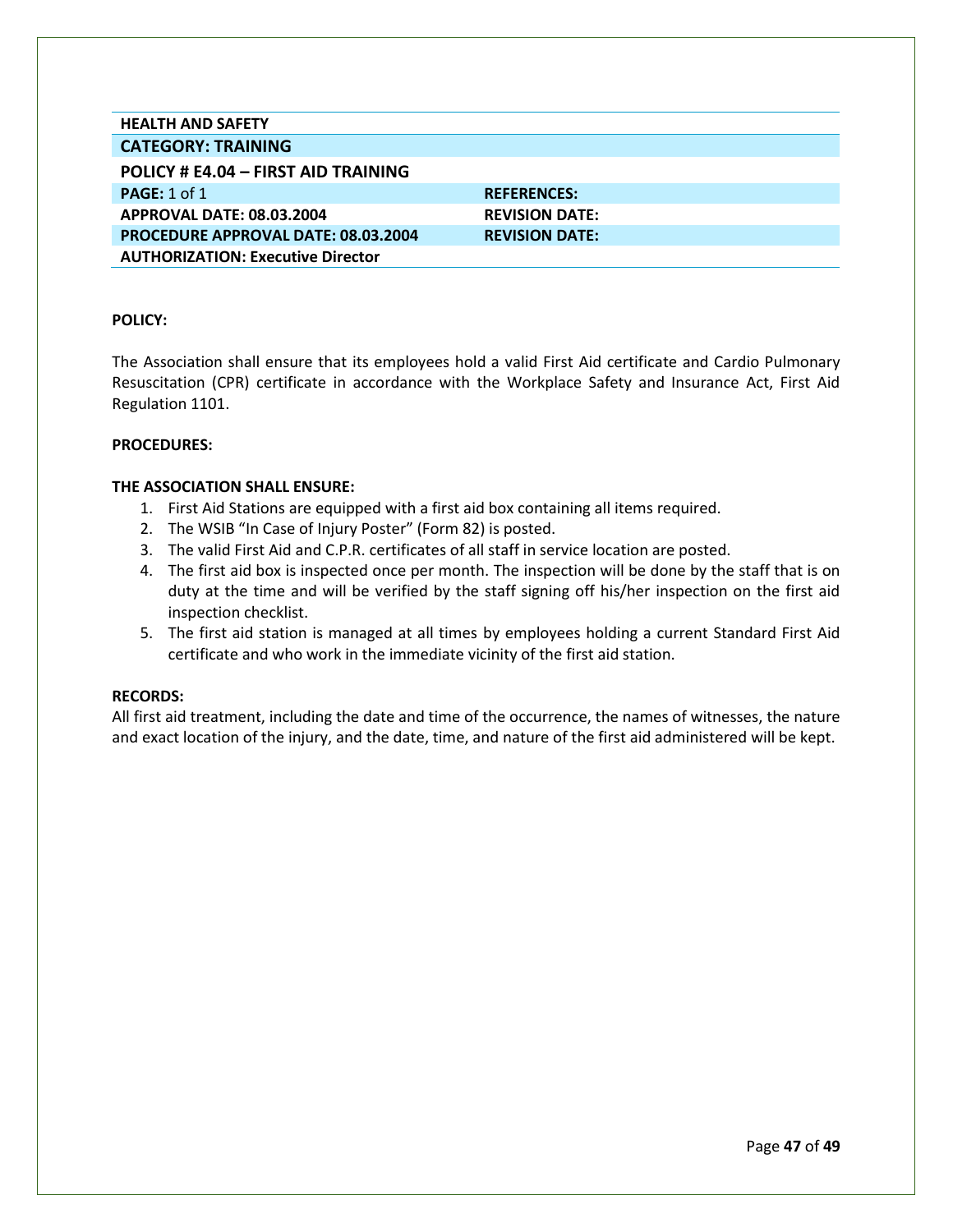<span id="page-48-1"></span><span id="page-48-0"></span>

| <b>HEALTH AND SAFETY</b>                   |                                  |  |
|--------------------------------------------|----------------------------------|--|
| <b>CATEGORY: FEATURES</b>                  |                                  |  |
| POLICY # E5.01 - HEALTHY LIFESTYLES        |                                  |  |
| <b>PAGE: 1 of 1</b>                        | <b>REFERENCES:</b>               |  |
| <b>APPROVAL DATE: 14.02.1995</b>           | <b>REVISION DATE: 08.03.2004</b> |  |
| <b>PROCEDURE APPROVAL DATE: 14.02.1995</b> | <b>REVISION DATE: 08.03.2004</b> |  |
| <b>AUTHORIZATION: Executive Director</b>   |                                  |  |
|                                            |                                  |  |

The Association shall promote and encourage healthy lifestyles for its employees and an awareness of safety practices in all aspects of their lives.

#### **PROCEDURES:**

The Association shall offer education and information sessions regarding healthy lifestyles as they are available in the community.